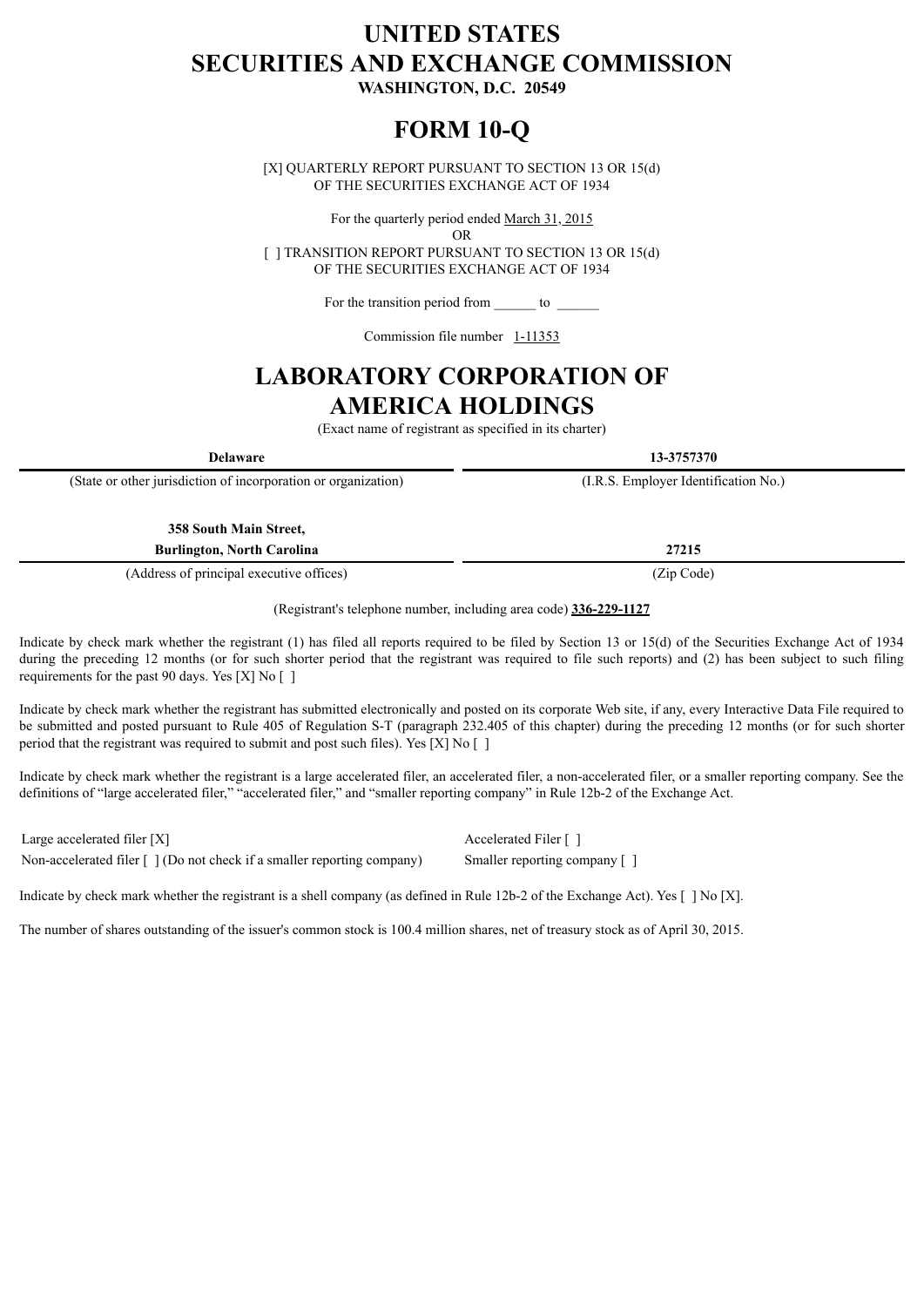# **INDEX**

# **PART I. FINANCIAL INFORMATION**

<span id="page-1-0"></span>

| Item 1.  | <b>Financial Statements:</b>                                                          |                 |
|----------|---------------------------------------------------------------------------------------|-----------------|
|          | <b>Condensed Consolidated Balance Sheets</b>                                          | $\overline{2}$  |
|          | March 31, 2015 and December 31, 2014                                                  |                 |
|          | <b>Condensed Consolidated Statements of Operations</b>                                | $\overline{3}$  |
|          | Three months ended March 31, 2015 and 2014                                            |                 |
|          | <b>Condensed Consolidated Statements of Comprehensive Earnings</b>                    | $\overline{4}$  |
|          | Three months ended March 31, 2015 and 2014                                            |                 |
|          | <b>Condensed Consolidated Statements of Changes in Shareholders' Equity</b>           | $\overline{5}$  |
|          | Three months ended March 31, 2015 and 2014                                            |                 |
|          | <b>Condensed Consolidated Statements of Cash Flows</b>                                | $6\overline{6}$ |
|          | Three months ended March 31, 2015 and 2014                                            |                 |
|          | <b>Notes to Unaudited Condensed Consolidated Financial Statements</b>                 | $\overline{1}$  |
| Item 2.  | Management's Discussion and Analysis of Financial Condition and Results of Operations | 26              |
| Item 3.  | Quantitative and Qualitative Disclosures about Market Risk                            | $\frac{34}{5}$  |
| Item 4.  | <b>Controls and Procedures</b>                                                        | 34              |
|          | PART II. OTHER INFORMATION                                                            |                 |
| Item 1.  | <b>Legal Proceedings</b>                                                              | 35              |
| Item 1A. | <b>Risk Factors</b>                                                                   | <u>35</u>       |
| Item 2.  | Unregistered Sales of Equity Securities and Use of Proceeds                           | 35              |
| Item 6.  | <b>Exhibits</b>                                                                       | 35              |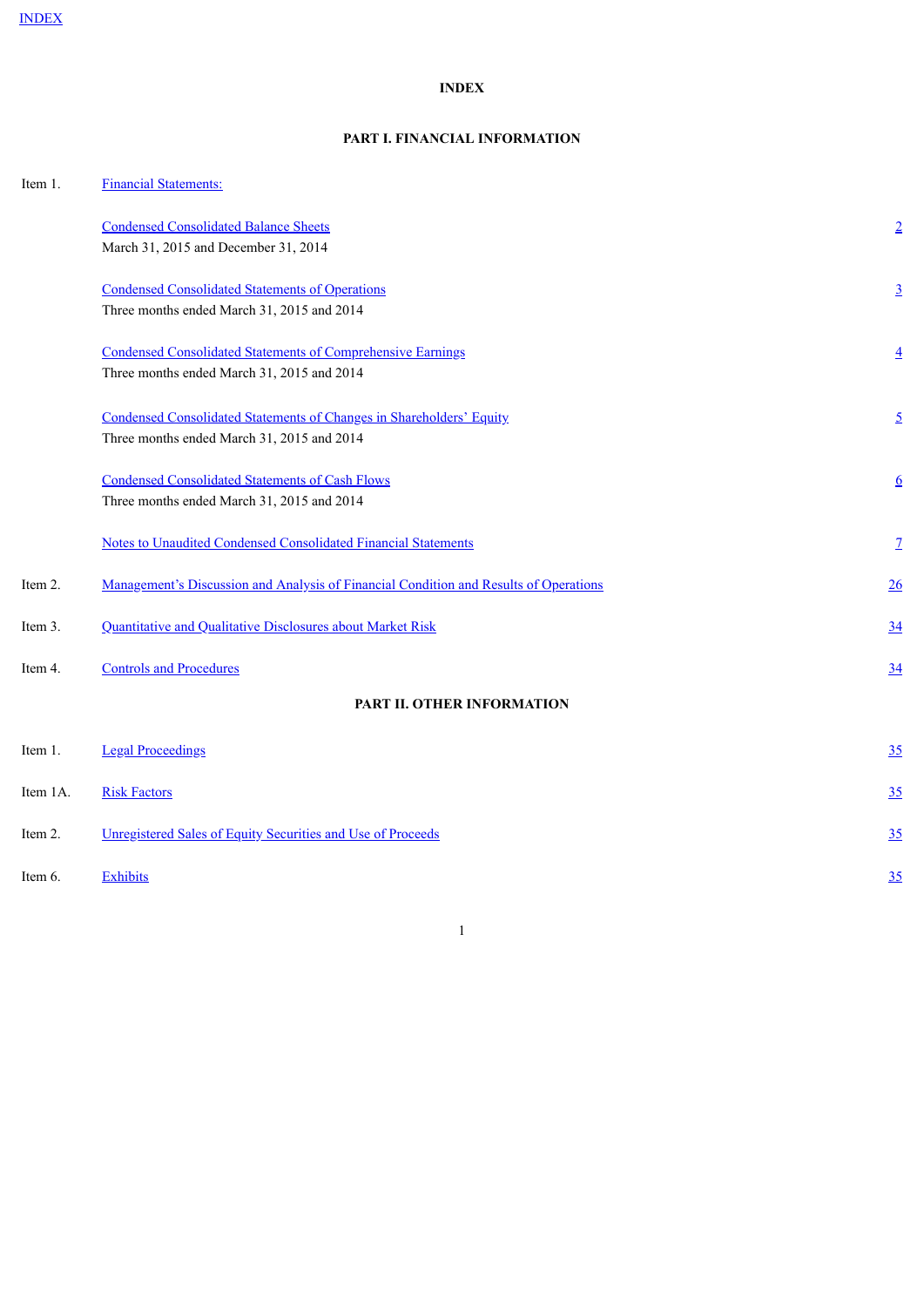## **PART I – FINANCIAL INFORMATION**

## <span id="page-2-0"></span>**Item 1. Financial Statements**

#### **LABORATORY CORPORATION OF AMERICA HOLDINGS AND SUBSIDIARIES CONDENSED CONSOLIDATED BALANCE SHEETS (in millions) (unaudited)**

| <b>ASSETS</b><br>Current assets:<br>\$<br>446.4<br>\$<br>Cash and cash equivalents<br>580.0<br>Accounts receivable, net of allowance for doubtful accounts of \$224.8 and \$211.6 at March 31, 2015 and<br>December 31, 2014, respectively<br>1,187.0<br>815.7<br>Unbilled services<br>164.3<br>Inventory<br>186.5<br>139.5<br>319.8<br>Prepaid expenses and other<br>157.5<br>Deferred income taxes<br>24.5<br>Total current assets<br>2,328.5<br>1,692.7<br>786.5<br>Property, plant and equipment, net<br>1,597.2<br>Goodwill, net<br>6,282.2<br>3,099.4 |  | March 31,<br>2015 | December 31,<br>2014 |         |  |
|-------------------------------------------------------------------------------------------------------------------------------------------------------------------------------------------------------------------------------------------------------------------------------------------------------------------------------------------------------------------------------------------------------------------------------------------------------------------------------------------------------------------------------------------------------------|--|-------------------|----------------------|---------|--|
|                                                                                                                                                                                                                                                                                                                                                                                                                                                                                                                                                             |  |                   |                      |         |  |
|                                                                                                                                                                                                                                                                                                                                                                                                                                                                                                                                                             |  |                   |                      |         |  |
|                                                                                                                                                                                                                                                                                                                                                                                                                                                                                                                                                             |  |                   |                      |         |  |
|                                                                                                                                                                                                                                                                                                                                                                                                                                                                                                                                                             |  |                   |                      |         |  |
|                                                                                                                                                                                                                                                                                                                                                                                                                                                                                                                                                             |  |                   |                      |         |  |
|                                                                                                                                                                                                                                                                                                                                                                                                                                                                                                                                                             |  |                   |                      |         |  |
|                                                                                                                                                                                                                                                                                                                                                                                                                                                                                                                                                             |  |                   |                      |         |  |
|                                                                                                                                                                                                                                                                                                                                                                                                                                                                                                                                                             |  |                   |                      |         |  |
|                                                                                                                                                                                                                                                                                                                                                                                                                                                                                                                                                             |  |                   |                      |         |  |
|                                                                                                                                                                                                                                                                                                                                                                                                                                                                                                                                                             |  |                   |                      |         |  |
|                                                                                                                                                                                                                                                                                                                                                                                                                                                                                                                                                             |  |                   |                      |         |  |
| Intangible assets, net<br>3,603.3<br>1,475.8                                                                                                                                                                                                                                                                                                                                                                                                                                                                                                                |  |                   |                      |         |  |
| Joint venture partnerships and equity method investments<br>88.9<br>92.6                                                                                                                                                                                                                                                                                                                                                                                                                                                                                    |  |                   |                      |         |  |
| 250.5<br>154.8<br>Other assets, net                                                                                                                                                                                                                                                                                                                                                                                                                                                                                                                         |  |                   |                      |         |  |
| \$<br>$\mathcal{S}$<br>7,301.8<br>14,150.6<br>Total assets                                                                                                                                                                                                                                                                                                                                                                                                                                                                                                  |  |                   |                      |         |  |
|                                                                                                                                                                                                                                                                                                                                                                                                                                                                                                                                                             |  |                   |                      |         |  |
| <b>LIABILITIES AND SHAREHOLDERS' EQUITY</b>                                                                                                                                                                                                                                                                                                                                                                                                                                                                                                                 |  |                   |                      |         |  |
| Current liabilities:                                                                                                                                                                                                                                                                                                                                                                                                                                                                                                                                        |  |                   |                      |         |  |
| $\boldsymbol{\mathsf{S}}$<br>$\mathcal{S}$<br>Accounts payable<br>420.8<br>282.3                                                                                                                                                                                                                                                                                                                                                                                                                                                                            |  |                   |                      |         |  |
| Accrued expenses and other<br>488.9<br>341.4                                                                                                                                                                                                                                                                                                                                                                                                                                                                                                                |  |                   |                      |         |  |
| Unearned revenue<br>153.9                                                                                                                                                                                                                                                                                                                                                                                                                                                                                                                                   |  |                   |                      |         |  |
| Deferred income taxes<br>5.5                                                                                                                                                                                                                                                                                                                                                                                                                                                                                                                                |  |                   |                      |         |  |
| 348.6<br>347.1<br>Short-term borrowings and current portion of long-term debt                                                                                                                                                                                                                                                                                                                                                                                                                                                                               |  |                   |                      |         |  |
| Total current liabilities<br>1,412.2<br>976.3                                                                                                                                                                                                                                                                                                                                                                                                                                                                                                               |  |                   |                      |         |  |
| Long-term debt, less current portion<br>6,597.7<br>2,682.7                                                                                                                                                                                                                                                                                                                                                                                                                                                                                                  |  |                   |                      |         |  |
| Deferred income taxes and other tax liabilities<br>1,268.5<br>530.4                                                                                                                                                                                                                                                                                                                                                                                                                                                                                         |  |                   |                      |         |  |
| 338.4<br>274.2<br>Other liabilities                                                                                                                                                                                                                                                                                                                                                                                                                                                                                                                         |  |                   |                      |         |  |
| 9,616.8<br>4,463.6<br><b>Total liabilities</b>                                                                                                                                                                                                                                                                                                                                                                                                                                                                                                              |  |                   |                      |         |  |
| Commitments and contingent liabilities                                                                                                                                                                                                                                                                                                                                                                                                                                                                                                                      |  |                   |                      |         |  |
| Noncontrolling interest<br>16.2<br>17.7                                                                                                                                                                                                                                                                                                                                                                                                                                                                                                                     |  |                   |                      |         |  |
| Shareholders' equity:                                                                                                                                                                                                                                                                                                                                                                                                                                                                                                                                       |  |                   |                      |         |  |
| Common stock, 100.5 and 84.6 shares outstanding at March 31, 2015 and December 31, 2014,<br>12.0<br>respectively<br>10.4                                                                                                                                                                                                                                                                                                                                                                                                                                    |  |                   |                      |         |  |
| Additional paid-in capital<br>1,823.2                                                                                                                                                                                                                                                                                                                                                                                                                                                                                                                       |  |                   |                      |         |  |
| Retained earnings<br>3,786.8<br>3,786.1                                                                                                                                                                                                                                                                                                                                                                                                                                                                                                                     |  |                   |                      |         |  |
| Less common stock held in treasury<br>(973.3)                                                                                                                                                                                                                                                                                                                                                                                                                                                                                                               |  |                   |                      | (965.5) |  |
| Accumulated other comprehensive income<br>(131.1)                                                                                                                                                                                                                                                                                                                                                                                                                                                                                                           |  |                   |                      | (10.5)  |  |
| 4,517.6<br>Total shareholders' equity                                                                                                                                                                                                                                                                                                                                                                                                                                                                                                                       |  |                   |                      | 2,820.5 |  |
| $\mathbb{S}$<br>Total liabilities and shareholders' equity<br>14,150.6<br>$\mathcal{S}$<br>7,301.8                                                                                                                                                                                                                                                                                                                                                                                                                                                          |  |                   |                      |         |  |

<span id="page-2-1"></span>The accompanying notes are an integral part of these unaudited condensed consolidated financial statements.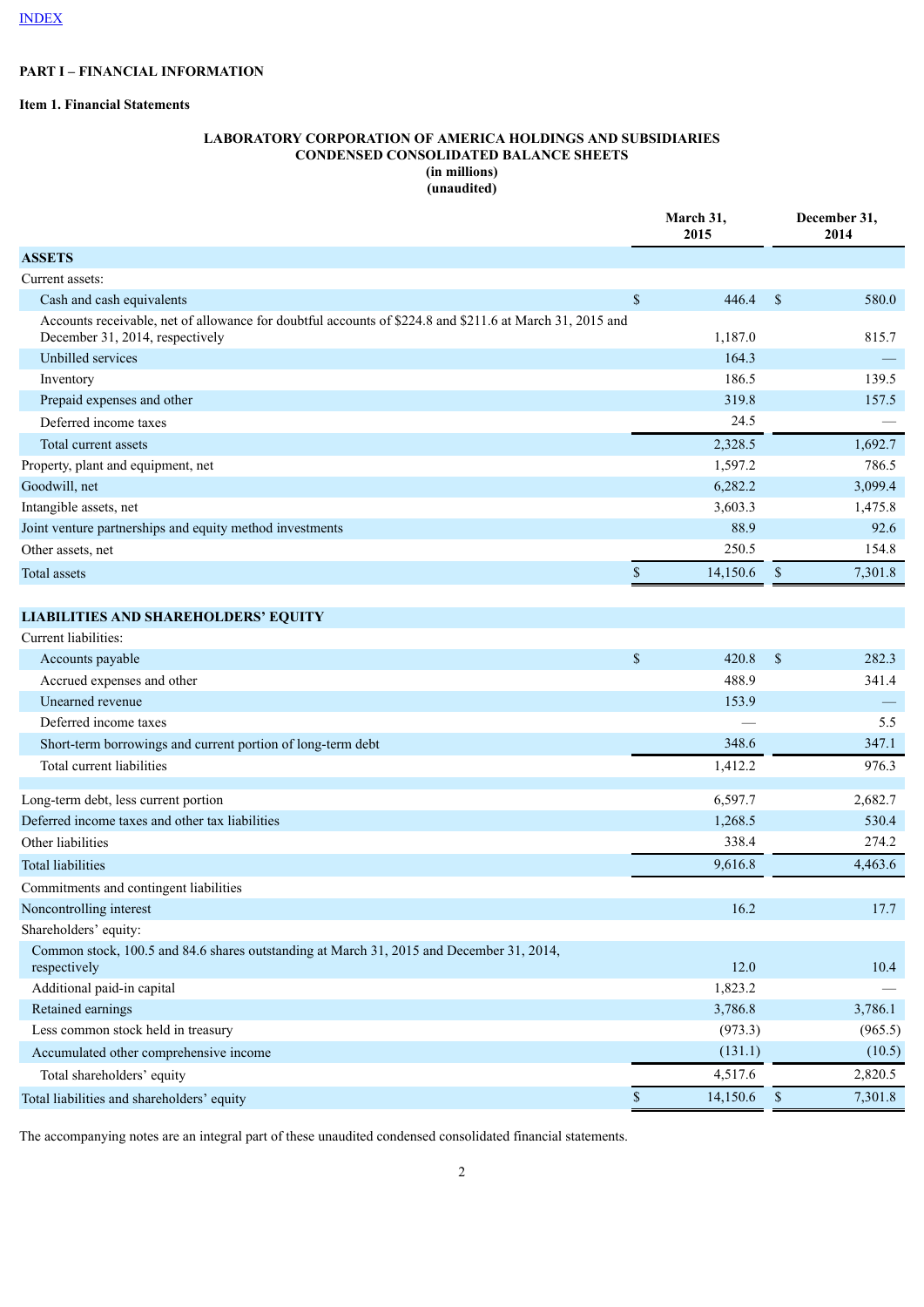### **LABORATORY CORPORATION OF AMERICA HOLDINGS AND SUBSIDIARIES CONDENSED CONSOLIDATED STATEMENTS OF OPERATIONS (in millions, except per share data) (unaudited)**

|                                                                         |                         | Three Months Ended March 31, |         |  |  |  |
|-------------------------------------------------------------------------|-------------------------|------------------------------|---------|--|--|--|
|                                                                         | 2015                    |                              | 2014    |  |  |  |
| Net revenue                                                             | $\mathbb{S}$<br>1,772.3 | $\mathcal{S}$                | 1,430.7 |  |  |  |
| Reimbursable out-of-pocket expenses                                     | 20.9                    |                              |         |  |  |  |
| <b>Total revenues</b>                                                   | 1,793.2                 |                              | 1,430.7 |  |  |  |
| Net cost of revenues                                                    | 1,176.3                 |                              | 913.9   |  |  |  |
| Reimbursable out-of-pocket expenses                                     | 20.9                    |                              |         |  |  |  |
| Total cost of revenues                                                  | 1,197.2                 |                              | 913.9   |  |  |  |
| Gross profit                                                            | 596.0                   |                              | 516.8   |  |  |  |
| Selling, general and administrative expenses                            | 415.1                   |                              | 284.9   |  |  |  |
| Amortization of intangibles and other assets                            | 31.4                    |                              | 21.0    |  |  |  |
| Restructuring and other special charges                                 | 19.3                    |                              | 7.6     |  |  |  |
| Operating income                                                        | 130.2                   |                              | 203.3   |  |  |  |
| Other income (expenses):                                                |                         |                              |         |  |  |  |
| Interest expense                                                        | (104.3)                 |                              | (25.7)  |  |  |  |
| Equity method income, net                                               | 2.7                     |                              | 3.0     |  |  |  |
| Investment income                                                       | 0.6                     |                              | 0.2     |  |  |  |
| Other, net                                                              | 1.1                     |                              | 6.9     |  |  |  |
| Earnings before income taxes                                            | 30.3                    |                              | 187.7   |  |  |  |
| Provision for income taxes                                              | 29.3                    |                              | 74.2    |  |  |  |
| Net earnings                                                            | 1.0                     |                              | 113.5   |  |  |  |
| Less: Net earnings attributable to the noncontrolling interest          | (0.3)                   |                              | (0.4)   |  |  |  |
| Net earnings attributable to Laboratory Corporation of America Holdings | \$<br>0.7               | \$                           | 113.1   |  |  |  |
| Basic earnings per common share                                         | \$<br>0.01              | \$                           | 1.33    |  |  |  |
| Diluted earnings per common share                                       | \$<br>0.01              | \$                           | 1.31    |  |  |  |
|                                                                         |                         |                              |         |  |  |  |

<span id="page-3-0"></span>The accompanying notes are an integral part of these unaudited condensed consolidated financial statements.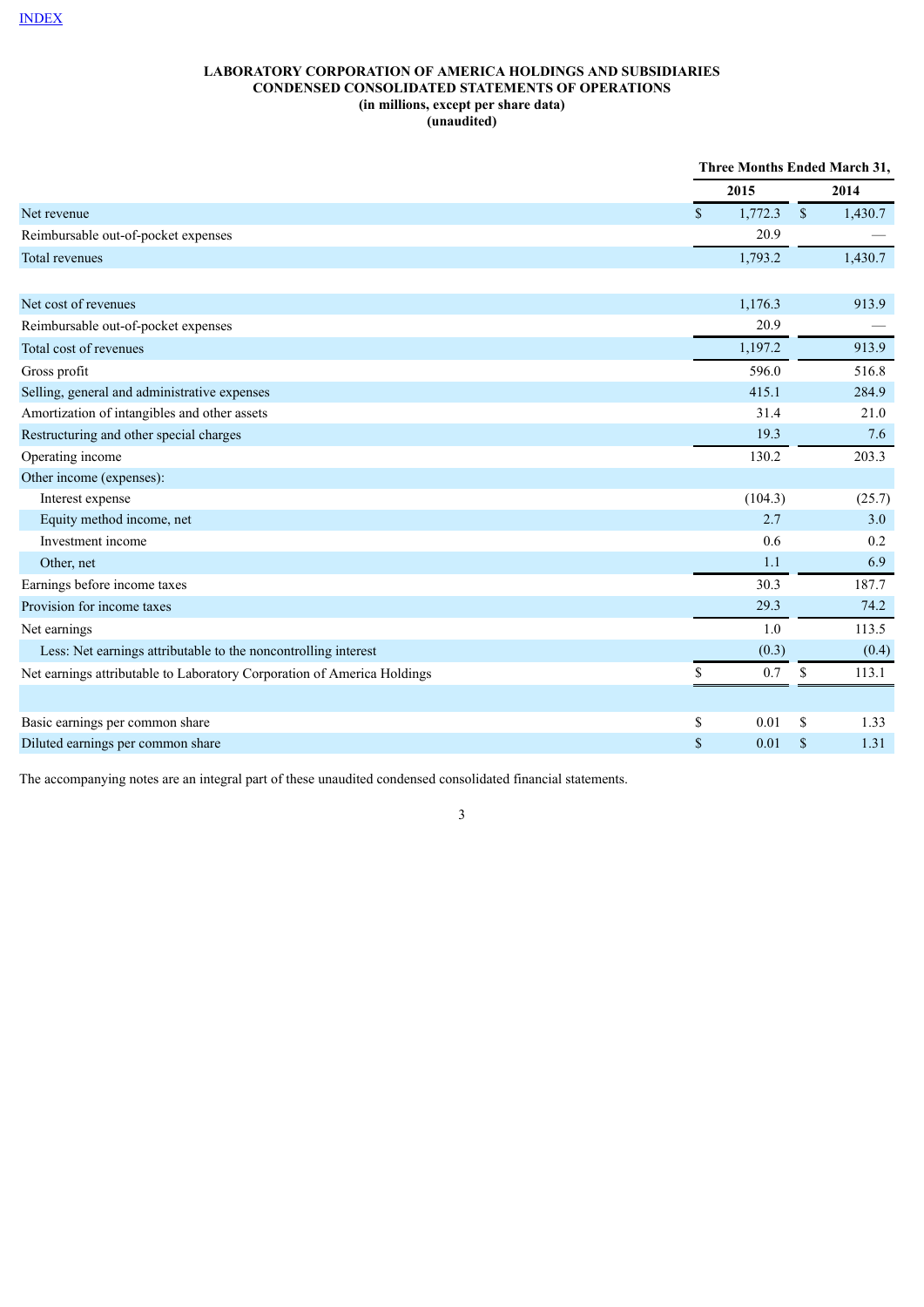#### **LABORATORY CORPORATION OF AMERICA HOLDINGS AND SUBSIDIARIES CONDENSED CONSOLIDATED STATEMENTS OF COMPREHENSIVE EARNINGS (in millions, except per share data) (unaudited)**

|                                                                                          |   | <b>Three Months Ended</b><br>March 31, |     |        |  |
|------------------------------------------------------------------------------------------|---|----------------------------------------|-----|--------|--|
|                                                                                          |   | 2015                                   |     | 2014   |  |
| Net earnings                                                                             | Ж | 1.0                                    | \$. | 113.5  |  |
|                                                                                          |   |                                        |     |        |  |
| Foreign currency translation adjustments                                                 |   | (168.5)                                |     | (36.0) |  |
| Net benefit plan adjustments                                                             |   | 0.9                                    |     | 2.3    |  |
| Investment adjustments                                                                   |   | (0.1)                                  |     | (0.6)  |  |
| Other comprehensive loss before tax                                                      |   | (167.7)                                |     | (34.3) |  |
| Provision for income tax related to items of other comprehensive earnings                |   | 47.1                                   |     | 13.6   |  |
| Other comprehensive loss, net of tax                                                     |   | (120.6)                                |     | (20.7) |  |
| Comprehensive (loss) earnings                                                            |   | (119.6)                                |     | 92.8   |  |
| Less: Net earnings attributable to the noncontrolling interest                           |   | (0.3)                                  |     | (0.4)  |  |
| Comprehensive (loss) earnings attributable to Laboratory Corporation of America Holdings |   | $(119.9)$ \$                           |     | 92.4   |  |

<span id="page-4-0"></span>The accompanying notes are an integral part of these unaudited condensed consolidated financial statements.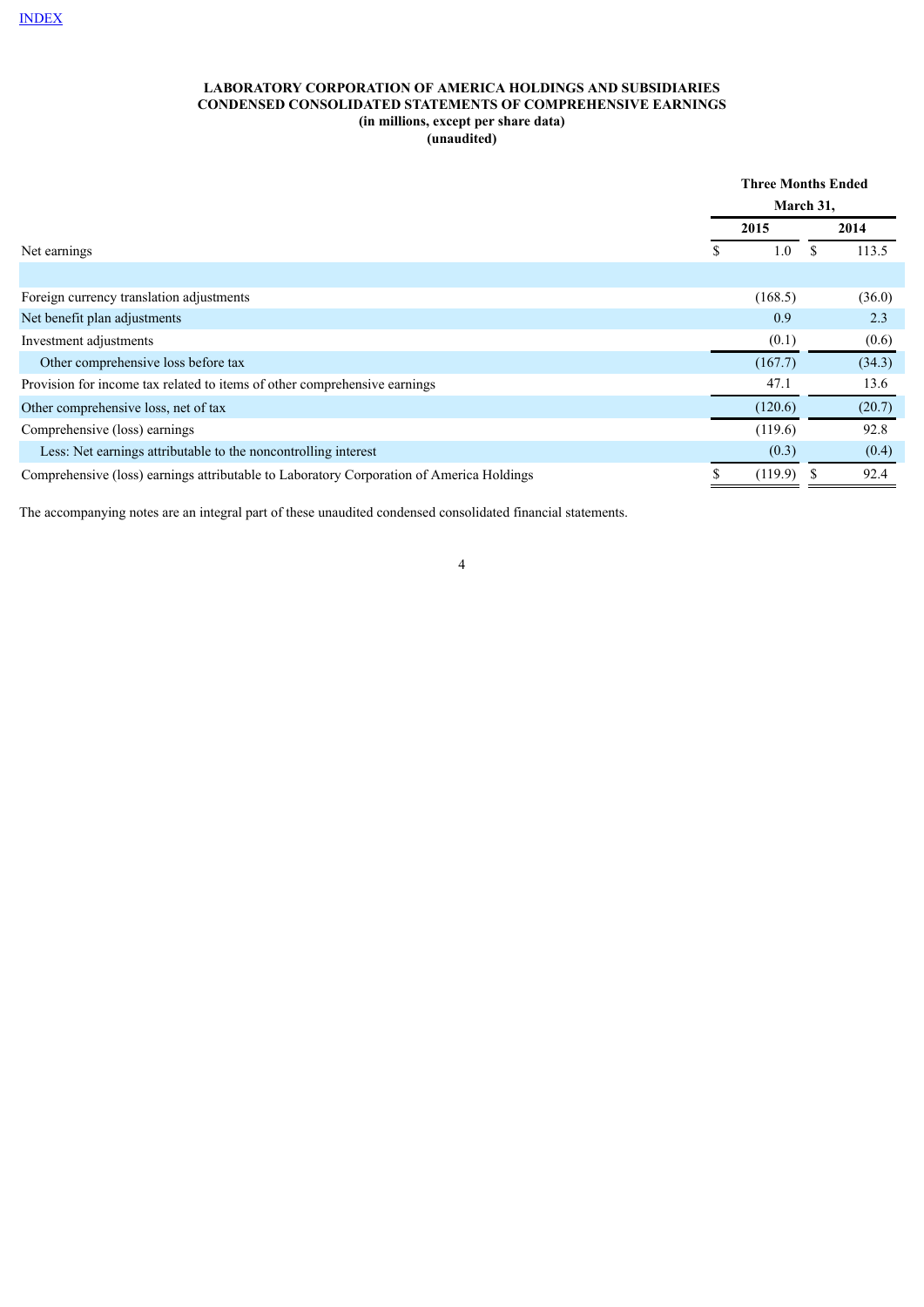### **LABORATORY CORPORATION OF AMERICA HOLDINGS AND SUBSIDIARIES CONDENSED CONSOLIDATED STATEMENTS OF CHANGES IN SHAREHOLDERS' EQUITY (in millions) (unaudited)**

|                                                                            |             | Common<br>Stock |              | Additional<br>Paid-in<br>Capital |              | Retained<br>Earnings | Treasury<br>Stock |              |              |         |               | Accumulated<br>Other<br>Comprehensive<br>Income |  | Total<br>Shareholders'<br>Equity |
|----------------------------------------------------------------------------|-------------|-----------------|--------------|----------------------------------|--------------|----------------------|-------------------|--------------|--------------|---------|---------------|-------------------------------------------------|--|----------------------------------|
| <b>BALANCE AT DECEMBER 31, 2013</b>                                        | $\mathbf S$ | 10.5            | $\mathbf S$  |                                  | $\mathbb{S}$ | 3,373.5              | $\mathbb{S}$      | $(958.9)$ \$ |              | 66.2    | $\mathbb{S}$  | 2,491.3                                         |  |                                  |
| Net earnings attributable to Laboratory<br>Corporation of America Holdings |             |                 |              |                                  |              | 113.1                |                   |              |              |         |               | 113.1                                           |  |                                  |
| Other comprehensive earnings, net of tax                                   |             |                 |              |                                  |              |                      |                   |              |              | (20.7)  |               | (20.7)                                          |  |                                  |
| Issuance of common stock under employee<br>stock plans                     |             |                 |              | 16.4                             |              |                      |                   |              |              |         |               | 16.4                                            |  |                                  |
| Surrender of restricted stock and performance<br>share awards              |             |                 |              |                                  |              |                      |                   | (4.6)        |              |         |               | (4.6)                                           |  |                                  |
| Conversion of zero-coupon convertible debt                                 |             |                 |              | 1.2                              |              |                      |                   |              |              |         |               | 1.2                                             |  |                                  |
| Stock compensation                                                         |             |                 |              | 11.7                             |              |                      |                   |              |              |         |               | 11.7                                            |  |                                  |
| Income tax benefit from stock options exercised                            |             |                 |              | 0.6                              |              |                      |                   |              |              |         |               | 0.6                                             |  |                                  |
| Purchase of common stock                                                   |             | (0.1)           |              | (29.9)                           |              | (77.7)               |                   |              |              |         |               | (107.7)                                         |  |                                  |
| BALANCE AT MARCH 31, 2014                                                  | \$          | 10.4            | \$           | $\overline{\phantom{0}}$         | \$           | 3,408.9              | \$                | (963.5)      | \$           | 45.5    | \$            | 2,501.3                                         |  |                                  |
|                                                                            |             |                 |              |                                  |              |                      |                   |              |              |         |               |                                                 |  |                                  |
| BALANCE AT DECEMBER 31, 2014                                               | $\mathbf S$ | 10.4            | \$           |                                  | \$           | 3,786.1              | \$                | (965.5)      | $\mathbf s$  | (10.5)  | $\mathcal{S}$ | 2,820.5                                         |  |                                  |
| Net earnings attributable to Laboratory<br>Corporation of America Holdings |             |                 |              |                                  |              | 0.7                  |                   |              |              |         |               | 0.7                                             |  |                                  |
| Other comprehensive earnings, net of tax                                   |             |                 |              |                                  |              |                      |                   |              |              | (120.6) |               | (120.6)                                         |  |                                  |
| Issuance of common stock for acquisition<br>consideration                  |             | 1.5             |              | 1,761.0                          |              |                      |                   |              |              |         |               | 1,762.5                                         |  |                                  |
| Issuance of common stock under employee<br>stock plans                     |             | 0.1             |              | 33.1                             |              |                      |                   |              |              |         |               | 33.2                                            |  |                                  |
| Surrender of restricted stock and performance<br>share awards              |             |                 |              |                                  |              |                      |                   | (7.8)        |              |         |               | (7.8)                                           |  |                                  |
| Conversion of zero-coupon convertible debt                                 |             |                 |              |                                  |              |                      |                   |              |              |         |               |                                                 |  |                                  |
| Stock compensation                                                         |             |                 |              | 26.3                             |              |                      |                   |              |              |         |               | 26.3                                            |  |                                  |
| Income tax benefit from stock options exercised                            |             |                 |              | 2.8                              |              |                      |                   |              |              |         |               | 2.8                                             |  |                                  |
| Purchase of common stock                                                   |             |                 |              |                                  |              |                      |                   |              |              |         |               |                                                 |  |                                  |
| <b>BALANCE AT MARCH 31, 2015</b>                                           | \$          | 12.0            | $\mathbb{S}$ | 1,823.2                          | \$           | 3,786.8              | \$                | (973.3)      | <sup>S</sup> | (131.1) | \$            | 4,517.6                                         |  |                                  |

<span id="page-5-0"></span>The accompanying notes are an integral part of these unaudited condensed consolidated financial statements.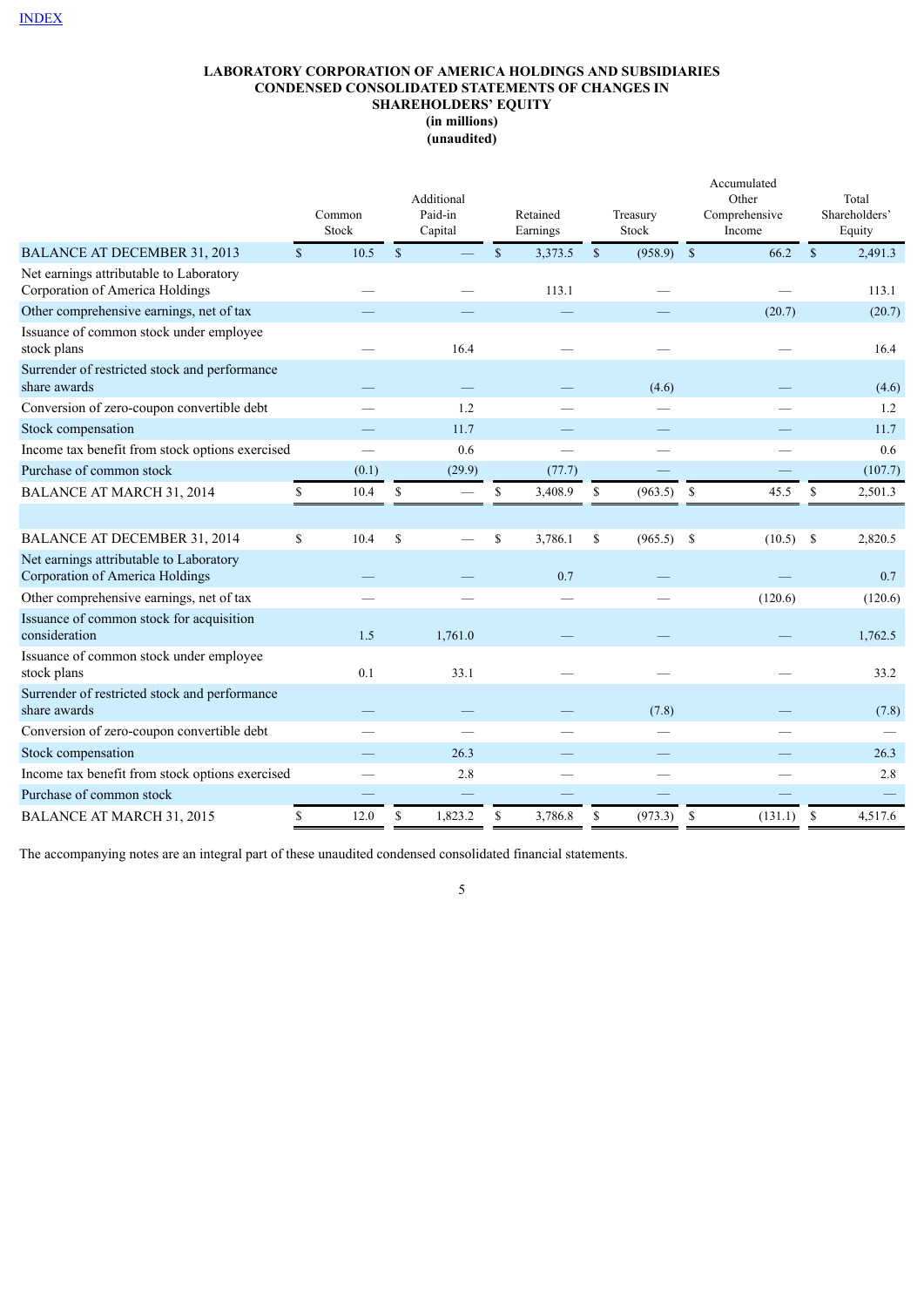#### **LABORATORY CORPORATION OF AMERICA HOLDINGS AND SUBSIDIARIES CONDENSED CONSOLIDATED STATEMENTS OF CASH FLOWS (in millions) (unaudited)**

|                                                                                     |                       | <b>Three Months Ended March 31,</b> |
|-------------------------------------------------------------------------------------|-----------------------|-------------------------------------|
|                                                                                     | 2015                  | 2014                                |
| <b>CASH FLOWS FROM OPERATING ACTIVITIES:</b>                                        |                       |                                     |
| Net earnings                                                                        | \$<br>1.0             | \$<br>113.5                         |
| Adjustments to reconcile net earnings to net cash provided by operating activities: |                       |                                     |
| Depreciation and amortization                                                       | 104.7                 | 60.7                                |
| Stock compensation                                                                  | 26.3                  | 11.7                                |
| Gain on sale of assets                                                              | (1.3)                 | (7.1)                               |
| Accrued interest on zero-coupon subordinated notes                                  | 0.5                   | 0.5                                 |
| Earnings in excess of distributions from equity method investments                  | (1.2)                 | (1.3)                               |
| Asset impairment                                                                    | 14.8                  |                                     |
| Deferred income taxes                                                               | 17.4                  | 10.1                                |
| Change in assets and liabilities (net of effects of acquisitions):                  |                       |                                     |
| Increase in accounts receivable (net)                                               | (40.3)                | (39.2)                              |
| Increase in unbilled services                                                       | (25.5)                |                                     |
| Decrease in inventories                                                             | 4.2                   | 2.9                                 |
| (Increase) decrease in prepaid expenses and other                                   | (7.7)                 | 12.2                                |
| Decrease in accounts payable                                                        | (48.9)                | (27.1)                              |
| Increase in unearned revenue                                                        | 14.1                  |                                     |
| (Decrease) increase in accrued expenses and other                                   | (145.0)               | 5.4                                 |
| Net cash (used in) provided by operating activities                                 | (86.9)                | 142.3                               |
| CASH FLOWS FROM INVESTING ACTIVITIES:                                               |                       |                                     |
| Capital expenditures                                                                | (33.8)                | (56.5)                              |
| Proceeds from sale of assets                                                        | 0.3                   | 0.2                                 |
| Proceeds from sale of investment                                                    | 8.0                   | 15.0                                |
| Investments in equity affiliates                                                    | (3.6)                 | (1.1)                               |
| Acquisition of businesses, net of cash acquired                                     | (3,622.2)             | (65.7)                              |
| Net cash used for investing activities                                              | (3,651.3)             | (108.1)                             |
| <b>CASH FLOWS FROM FINANCING ACTIVITIES:</b>                                        |                       |                                     |
| Proceeds from senior note offerings                                                 | 2,900.0               |                                     |
| Proceeds from term loan                                                             | 1,000.0               |                                     |
| Payments on term loan                                                               | (75.0)                |                                     |
| Proceeds from revolving credit facilities                                           | 60.0                  |                                     |
| Proceeds from bridge loan                                                           | 400.0                 |                                     |
| Payments on bridge loan                                                             | (400.0)               |                                     |
| Payments on senior notes                                                            | (250.0)               |                                     |
| Payments on zero-coupon subordinated notes                                          |                       | (6.9)                               |
| Payment of debt issuance costs                                                      | (37.1)                |                                     |
| Noncontrolling interest distributions                                               |                       | (0.3)                               |
| Deferred payments on acquisitions                                                   |                       | (0.1)                               |
| Payments on long-term lease obligations                                             | (1.2)                 |                                     |
| Excess tax benefits from stock based compensation                                   | 2.5                   | 0.6                                 |
| Net proceeds from issuance of stock to employees                                    | 30.5                  | 16.4                                |
| Purchase of common stock                                                            |                       | (107.7)                             |
| Net cash provided by (used for) financing activities                                | 3,629.7               | (98.0)                              |
| Effect of exchange rate changes on cash and cash equivalents                        | (25.1)                | (1.3)                               |
| Net decrease in cash and cash equivalents                                           | (133.6)               | (65.1)                              |
| Cash and cash equivalents at beginning of period                                    | 580.0                 | 404.0                               |
|                                                                                     |                       |                                     |
| Cash and cash equivalents at end of period                                          | $\mathbb{S}$<br>446.4 | $\$$<br>338.9                       |

<span id="page-6-0"></span>The accompanying notes are an integral part of these unaudited condensed consolidated financial statements.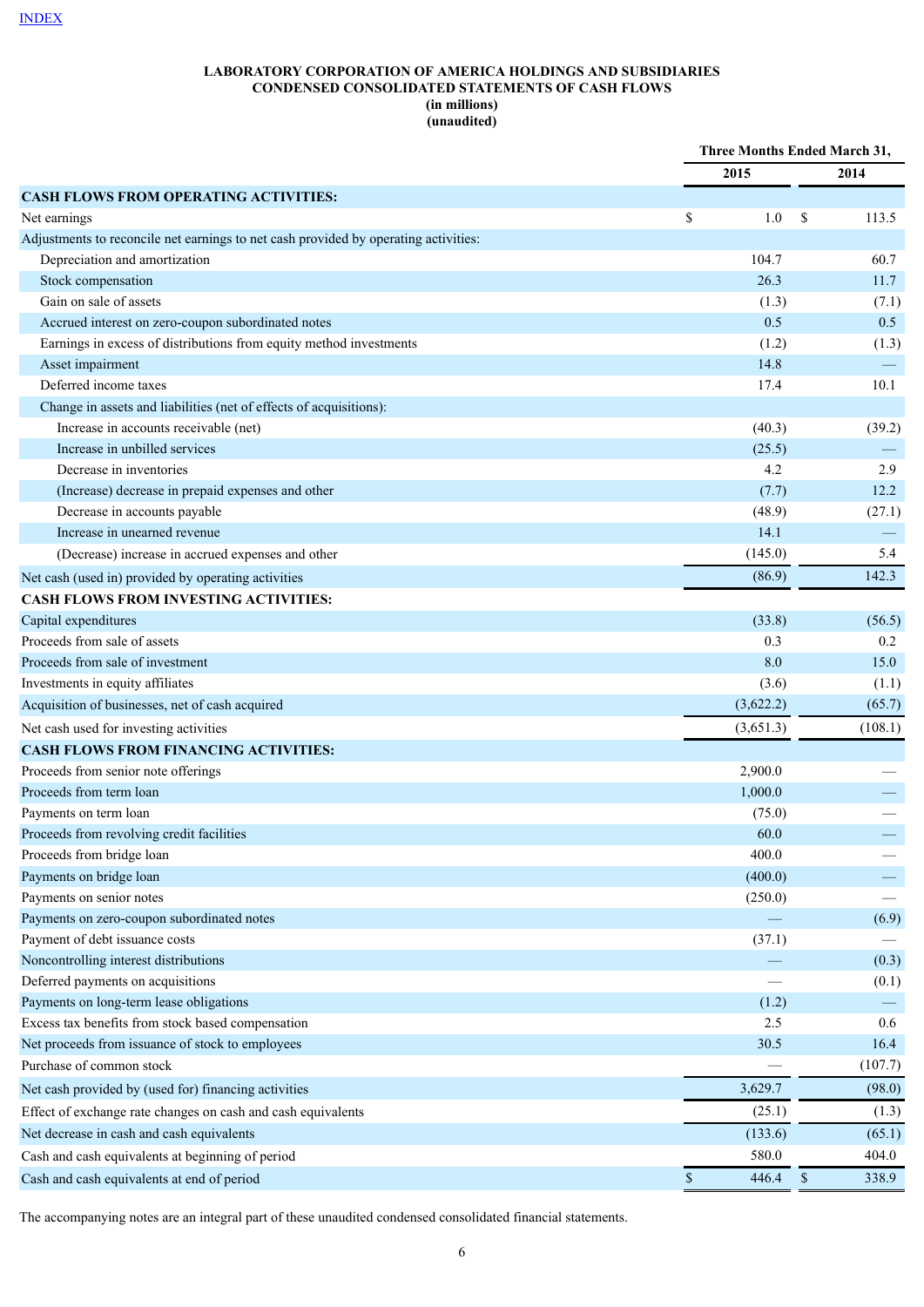#### **1. BASIS OF FINANCIAL STATEMENT PRESENTATION**

The condensed consolidated financial statements include the accounts of Laboratory Corporation of America Holdings (the "Company") and its majorityowned subsidiaries over which it exercises control. Long-term investments in affiliated companies in which the Company exercises significant influence, but which it does not control, are accounted for using the equity method. Investments in which the Company does not exercise significant influence (generally, when the Company has an investment of less than 20% and no representation on the investee's board of directors) are accounted for using the cost method. All significant inter-company transactions and accounts have been eliminated. The Company does not have any variable interest entities or special purpose entities whose financial results are not included in the condensed consolidated financial statements.

The financial statements of the Company's foreign subsidiaries are measured using the local currency as the functional currency. Assets and liabilities are translated at exchange rates as of the balance sheet date. Revenues and expenses are translated at average monthly exchange rates prevailing during the period. Resulting translation adjustments are included in "Accumulated other comprehensive income."

The accompanying condensed consolidated financial statements of the Company are unaudited. In the opinion of management, all adjustments necessary for a fair statement of results of operations, cash flows and financial position have been made. Except as otherwise disclosed, all such adjustments are of a normal recurring nature. Interim results are not necessarily indicative of results for a full year. The year-end condensed consolidated balance sheet data was derived from audited financial statements but does not include all disclosures required by generally accepted accounting principles.

Effective as of the first quarter of 2015, the Company changed its operating segments due to a change in its underlying organizational model designed to support the business following the acquisition of Covance Inc. ("Covance" or "the Acquisition") (see Note 14 - Business Segment Information). The LabCorp Diagnostics ("LCD") segment includes operations which offer a broad range of clinical laboratory tests and procedures and is comprised of several reporting units based on geography or testing capabilities. The Covance Drug Development ("CDD") segment includes early drug development services and central labs and clinical trial services. Through these services the Company offers its clients the ability to conduct a variety of studies, in vitro (in test tubes) and in vivo (in animals), to establish the basic pharmacokinetic effect and safety of a drug (preclinical laboratory testing). The central labs and clinical trial services operations includes a full range of clinical and clinical development support services including study design, investigator recruitment, study monitoring, data management, biostatistical analysis, medical writing, regulatory services and preparation and filing of the new drug applications with the appropriate regulatory authorities. The CDD operating segment also offers a wide-range of market access services. The central labs and clinical trials service offerings share the common objectives of demonstrating the clinical effectiveness of a compound, obtaining regulatory approval and maximizing a drug's commercial potential.

The condensed consolidated financial statements and notes are presented in accordance with the rules and regulations of the Securities and Exchange Commission and do not contain certain information included in the Company's 2014 Annual Report on Form 10-K. Therefore, the interim statements should be read in conjunction with the consolidated financial statements and notes thereto contained in the Company's Annual Report.

#### **Summary of Significant Accounting Policies**

The following information summarizes the significant accounting policies of the Company's new CDD segment. The significant accounting policies of the LCD segment, which are largely comprised of the historic operations of the Company prior to the Acquisition, have not changed since 2014 and are described in the Company's 2014 Annual Report on Form 10-K.

#### *Revenue Recognition*

CDD recognizes revenue either as services are performed or products are delivered, depending on the nature of the work contracted. Historically, a majority of CDD's net revenues have been earned under contracts which range in duration from a few months to two years, but can extend in duration up to five years or longer. CDD also has committed minimum volume arrangements with certain clients with initial terms that generally range in duration from three to ten years. Underlying these arrangements are individual project contracts for the specific services to be provided. These arrangements enable CDD's clients to secure its services in exchange for which they commit to purchase an annual minimum dollar value of services. Under these types of arrangements, if the annual minimum dollar value of service commitment is not reached, the client is required to pay CDD for the shortfall. Progress towards the achievement of annual minimum dollar value of service commitments is monitored throughout the year. Annual minimum commitment shortfalls are not included in net revenues until the amount has been determined and agreed to by the client.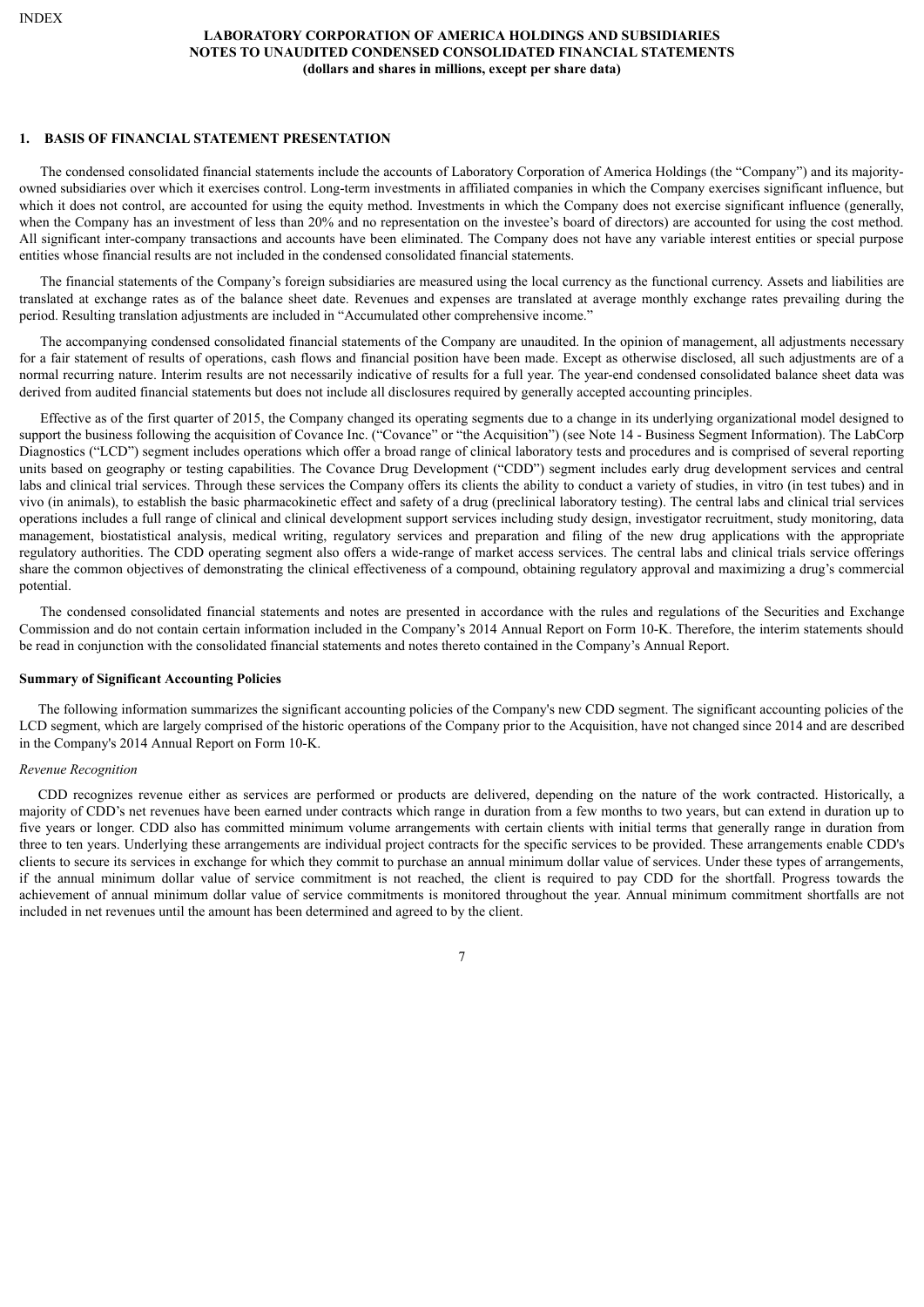Service contracts generally take the form of fee-for-service or fixed-price arrangements. In cases where performance spans multiple accounting periods, revenue is recognized as services are performed, measured on a proportional-performance basis, generally using output measures that are specific to the service provided. Examples of output measures in early development service include among others the number of slides read, or specimens prepared for preclinical laboratory services, or number of dosings or number of volunteers enrolled for clinical pharmacology. Examples of output measures in the clinical trials services include among others, number of investigators enrolled, number of sites initiated, number of patients enrolled and number of monitoring visits completed. Revenue is determined by dividing the actual units of work completed by the total units of work required under the contract and multiplying that percentage by the total contract value. The total contract value, or total contractual payments, represents the aggregate contracted price for each of the agreed upon services to be provided. CDD does not have any contractual arrangements spanning multiple accounting periods where revenue is recognized on a proportional-performance basis under which the Company has earned more than an immaterial amount of performance-based revenue (i.e., potential additional revenue tied to specific deliverables or performance). Changes in the scope of work are common, especially under long-term contracts, and generally result in a change in contract value. Once the client has agreed to the changes in scope and renegotiated pricing terms, the contract value is amended with revenue recognized as described above. Estimates of costs to complete are made to provide, where appropriate, for losses expected on contracts. Costs are not deferred in anticipation of contracts being awarded, but instead are expensed as incurred.

Billing schedules and payment terms are generally negotiated on a contract-by-contract basis. In some cases, CDD bills the client for the total contract value in progress-based installments as certain non-contingent billing milestones are reached over the contract duration, such as, but not limited to, contract signing, initial dosing, investigator site initiation, patient enrollment or database lock. The term "billing milestone" relates only to a billing trigger in a contract whereby amounts become billable and payable in accordance with a negotiated predetermined billing schedule throughout the term of a project. These billing milestones are not performance-based (i.e., there is no potential additional consideration tied to specific deliverables or performance). In other cases, billing and payment terms are tied to the passage of time (e.g., monthly billings). In either case, the total contract value and aggregate amounts billed to the client would be the same at the end of the project. While CDD attempts to negotiate terms that provide for billing and payment of services prior or within close proximity to the provision of services, this is not always possible, and there are fluctuations in the levels of unbilled services and unearned revenue from period to period. While a project is ongoing, cash payments are not necessarily representative of aggregate revenue earned at any particular point in time, as revenues are recognized when services are provided, while amounts billed and paid are in accordance with the negotiated billing and payment terms.

In some cases, payments received are in excess of revenue recognized. For example, a contract invoicing schedule may provide for an upfront payment of 10% of the full contract value upon contract signing, but at the time of signing performance of services has not yet begun. Payments received in advance of services being provided are deferred as unearned revenue on the balance sheet. As the contracted services are subsequently performed and the associated revenue is recognized, the unearned revenue balance is reduced by the amount of revenue recognized during the period.

In other cases, services may be provided and revenue recognized before the client is invoiced. In these cases, revenue recognized will exceed amounts billed, and the difference, representing an unbilled receivable, is recorded for the amount that is currently unbillable to the customer pursuant to contractual terms. Once the client is invoiced, the unbilled services are reduced for the amount billed, and a corresponding account receivable is recorded. All unbilled services are billable to customers within one year from the respective balance sheet date.

Most contracts are terminable with or without cause by the client, either immediately or upon notice. These contracts often require payment to CDD of expenses to wind down the study or project, fees earned to date and, in some cases, a termination fee or a payment to CDD of some portion of the fees or profits that could have been earned by CDD under the contract if it had not been terminated early. Termination fees are included in net revenues when services are performed and realization is assured. In connection with the management of multi-site clinical trials, CDD pays on behalf of its customers fees to investigators, volunteers and other out-of-pocket costs (such as for travel, printing, meetings, couriers, etc.), for which it is reimbursed at cost, without markup or profit. Investigator fees are not reflected in total revenues or expenses where CDD acts in the capacity of an agent on behalf of the pharmaceutical company sponsor, passing through these costs without risk or reward to CDD. All other out-of-pocket costs are included in total revenues and expenses.

#### *Foreign Currencies*

For subsidiaries outside of the United States that operate in a local currency environment, income and expense items are translated to United States dollars at the monthly average rates of exchange prevailing during the period, assets and liabilities are translated at period-end exchange rates and equity accounts are translated at historical exchange rates. Translation adjustments are accumulated in a separate component of shareholders' equity in the consolidated balance sheets and are included in the determination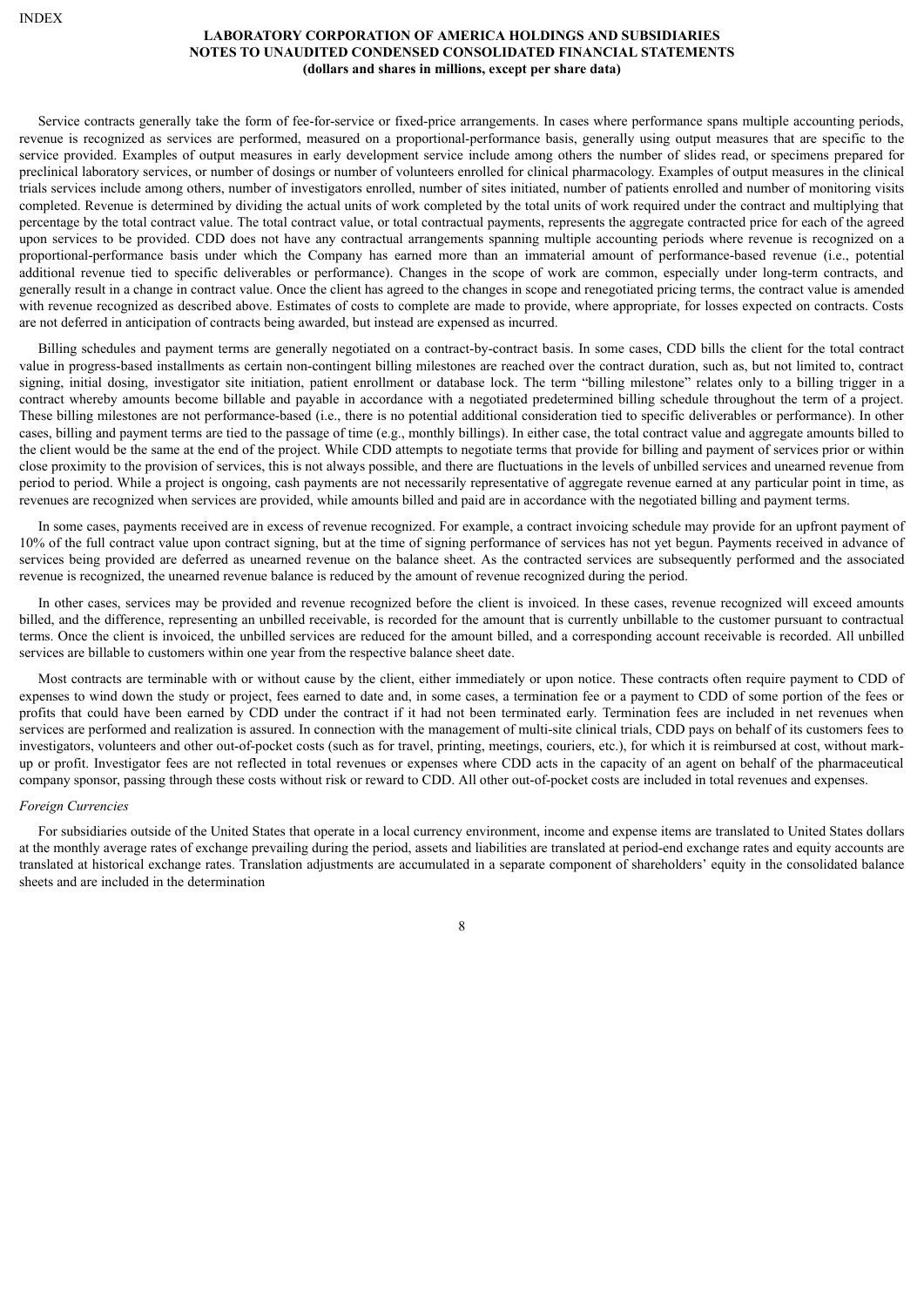of comprehensive income in the consolidated statements of comprehensive earnings and consolidated statements of changes in shareholders' equity. Transaction gains and losses are included in the determination of net income in the consolidated statements of operations.

#### *Prepaid Expenses and Other Current Assets*

In connection with the management of multi-site clinical trials, CDD pays on behalf of its customers certain out-of-pocket costs, for which the Company is reimbursed at cost, without mark-up or profit. Amounts receivable from customers in connection with such out-of-pocket pass-through costs are included in prepaid expenses and other current assets in the accompanying consolidated balance sheets and totaled \$72.4 at March 31, 2015.

#### *Reimbursable Out-of-Pocket Expenses*

CDD pays on behalf of its customers certain out-of-pocket costs for which the Company is reimbursed at cost, without mark-up or profit. Out-of-pocket costs paid by CDD are reflected in operating expenses, while the reimbursements received are reflected in revenues in the consolidated statements of operations. CDD excludes from revenue and expense in the consolidated statements of operations fees paid to investigators and the associated reimbursement since CDD acts as an agent on behalf of the pharmaceutical company sponsors with regard to investigator payments.

#### *Cost of Revenue*

Cost of revenue includes direct labor and related benefit charges, other direct costs, shipping and handling fees, and an allocation of facility charges and information technology costs. Selling, general and administrative expenses consist primarily of administrative payroll and related benefit charges, advertising and promotional expenses, administrative travel and an allocation of facility charges and information technology costs. Cost of advertising is expensed as incurred.

#### **New Accounting Pronouncements**

In April 2014, the FASB issued a new accounting standard on discontinued operations that significantly changes criteria for discontinued operations and disclosures for disposals. Under this new standard, to be a discontinued operation, a component or group of components must represent a strategic shift that has (or will have) a major effect on an entity's operations and financial results. Expanded disclosures for discontinued operations include more details about earnings and balance sheet accounts, total operating and investing cash flows, and cash flows resulting from continuing involvement. The guidance is to be applied prospectively to all new disposals of components and new classifications as held for sale beginning in 2015, with early adoption allowed in 2014. The adoption of this standard is not expected to have a material impact on the consolidated financial statements.

In May 2014, the FASB issued the converged standard on revenue recognition with the objective of providing a single, comprehensive model for all contracts with customers to improve comparability in the financial statements of companies reporting using International Financial Reporting Standards and U.S. Generally Accepted Accounting Principles. The standard contains principles that an entity must apply to determine the measurement of revenue and timing of when it is recognized. The underlying principle is that an entity must recognize revenue to depict the transfer of goods or services to customers at an amount that the entity expects to be entitled to in exchange for those goods or services. An entity can apply the revenue standard retrospectively to each prior reporting period presented (full retrospective method) or retrospectively with the cumulative effect of initially applying the standard recognized at the date of initial application in retained earnings. As originally issued, the new revenue recognition standard would be effective for the Company beginning January 1, 2017. However, in April, 2015, the FASB voted to propose a one-year deferral of the effective date of the standard. If the proposal is adopted, the standard will be effective for the Company beginning January 1, 2018, with early adoption permitted for annual periods beginning after December 16, 2016. The Company is currently evaluating the expected impact of the standard.

In August 2014, the FASB issued a new accounting standard that explicitly requires management to assess an entity's ability to continue as a going concern, and to provide related financial statement footnote disclosures in certain circumstances. Under this standard, in connection with each annual and interim period, management must assess whether there is substantial doubt about an entity's ability to continue as a going concern within one year after the financial statements are issued (or available to be issued when applicable). Management shall consider relevant conditions and events that are known and reasonably knowable at such issuance date. Substantial doubt about an entity's ability to continue as a going concern exists if it is probable that the entity will be unable to meet its obligations as they become due within one year after issuance date. Disclosures will be required if conditions or events give rise to substantial doubt. This standard is effective for the Company for the annual period ending after December 15, 2016, with early adoption permitted. The adoption of this standard is not expected to have a material impact on the consolidated financial statements.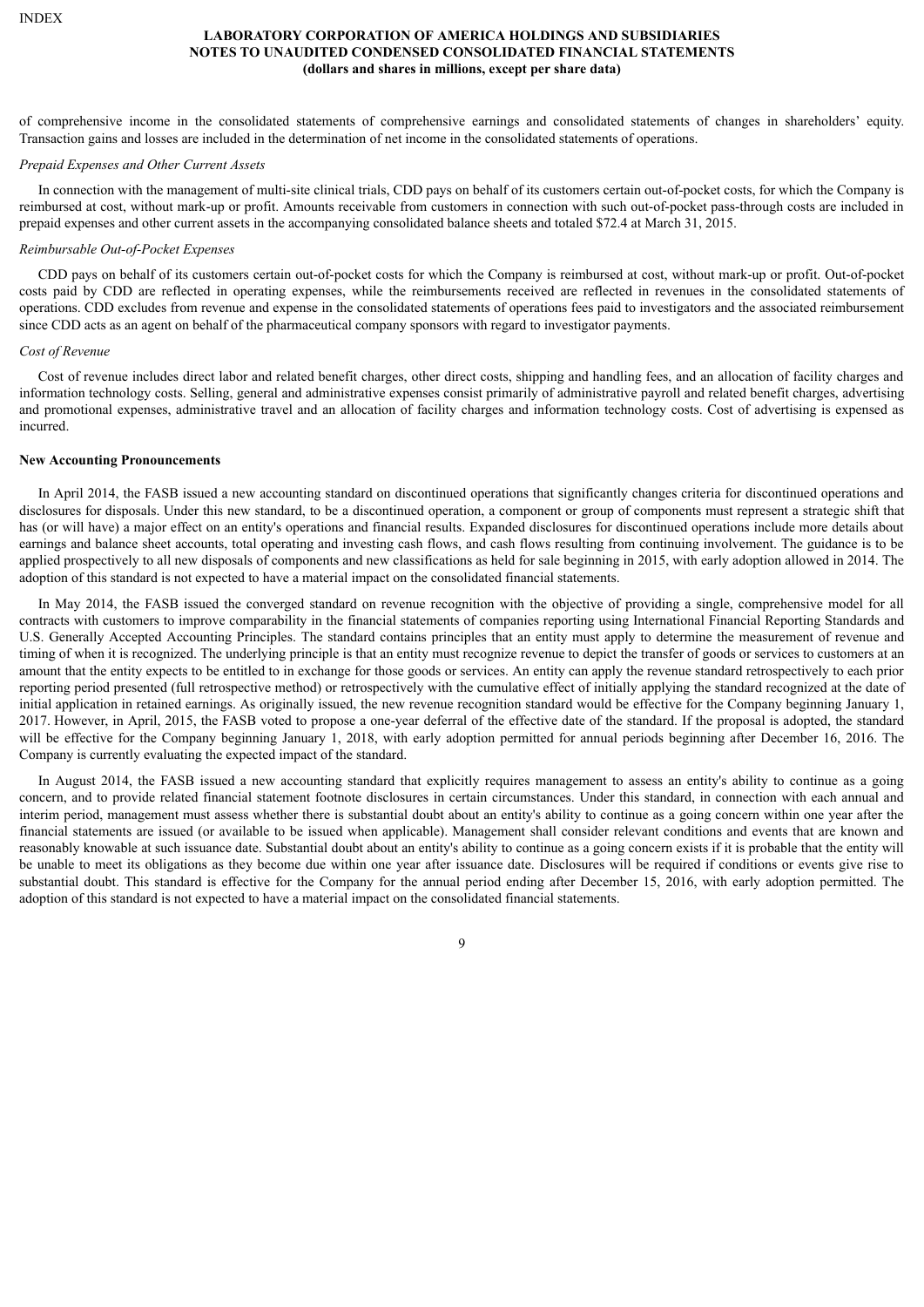In April 2015, the FASB issued an update which requires debt issuance costs to be presented in the balance sheet as a direct deduction from the associated debt liability. This standard is effective for the Company beginning January 1, 2016. The new guidance will be applied on a retrospective basis. The adoption of this standard is not expected to have a material impact on the consolidated financial statements.

#### **2. BUSINESS ACQUISITIONS**

On February 19, 2015, the Company completed the Acquisition for \$6,150.7. The Company issued debt and common stock to fund the Acquisition. Covance stockholders received \$75.76 in cash and 0.2686 shares of the Company's common stock for each share of Covance common stock they owned. The Company financed the transaction with \$3,900.0 of debt, 15.3 shares of its common stock and \$488.2 of available cash, \$400.0 of which was derived from a bridge term loan credit facility. On January 30, 2015, the Company issued \$2,900.0 in debt securities, consisting of \$500.0 aggregate principal amount of 2.625% Senior Notes due 2020, \$500.0 aggregate principal amount of 3.20% Senior Notes due 2022, \$1,000.0 aggregate principal amount of 3.60% Senior Notes due 2025 and \$900.0 aggregate principal amount of 4.70% Senior Notes due 2045 (together, the "Acquisition Notes"). The Company also entered into a \$1,000.0 term loan facility which was advanced in full on February 19, 2015. The term loan credit facility will mature five years after the closing date of the Acquisition and may be prepaid without penalty.

The allocation of purchase price is preliminary and subject to change. The primary areas of the purchase price that are not yet finalized are related to certain income tax items, unearned revenue, intangible assets, property, plant and equipment, working capital adjustments as defined in the purchase agreement, amortization and depreciation lives, and residual goodwill. Accordingly, adjustments will be made to the values of the assets acquired and liabilities assumed as additional information is obtained about the facts and circumstances that existed at the valuation date. The preliminary valuation of acquired assets and assumed liabilities at the date of the Acquisition, include the following:

#### **Consideration Transferred**

| CONSIGUE ALION TEAMSICLE CU   |              |         |
|-------------------------------|--------------|---------|
| Cash consideration            | \$           | 4,388.2 |
| Stock consideration           |              | 1,762.5 |
|                               | $\mathbb{S}$ | 6,150.7 |
|                               |              |         |
| <b>Net Assets Acquired</b>    |              |         |
| Cash and cash equivalents     | \$           | 780.8   |
| Accounts receivable           |              | 334.8   |
| Unbilled services             |              | 138.7   |
| Inventories                   |              | 51.9    |
| Prepaid expenses and other    |              | 261.4   |
| Deferred income taxes         |              | 34.4    |
| Property, plant and equipment |              | 844.2   |
| Goodwill                      |              | 3,176.1 |
| Customer relationships        |              | 1,917.2 |
| Trade names and trademarks    |              | 289.4   |
| Land use right                |              | 4.9     |
| Other assets                  |              | 15.2    |
| Total assets acquired         |              | 7,849.0 |
| Accounts payable              |              | 190.8   |
| Accrued expenses and other    |              | 280.8   |
| Unearned revenue              |              | 168.0   |
| Deferred income taxes         |              | 730.2   |
| Senior notes                  |              | 250.0   |
| Other liabilities             |              | 78.5    |
| Total liabilities acquired    |              | 1,698.3 |
| Net assets acquired           | \$           | 6,150.7 |

As noted above, the valuation of acquired intangible assets is preliminary as of March 31, 2015. Similarly, the amortization periods are preliminary until the valuation is finalized. The preliminary amortization periods for intangible assets acquired are 27 years for customer relationships, 15 years for trade names and trademarks, and 3 years for land use right.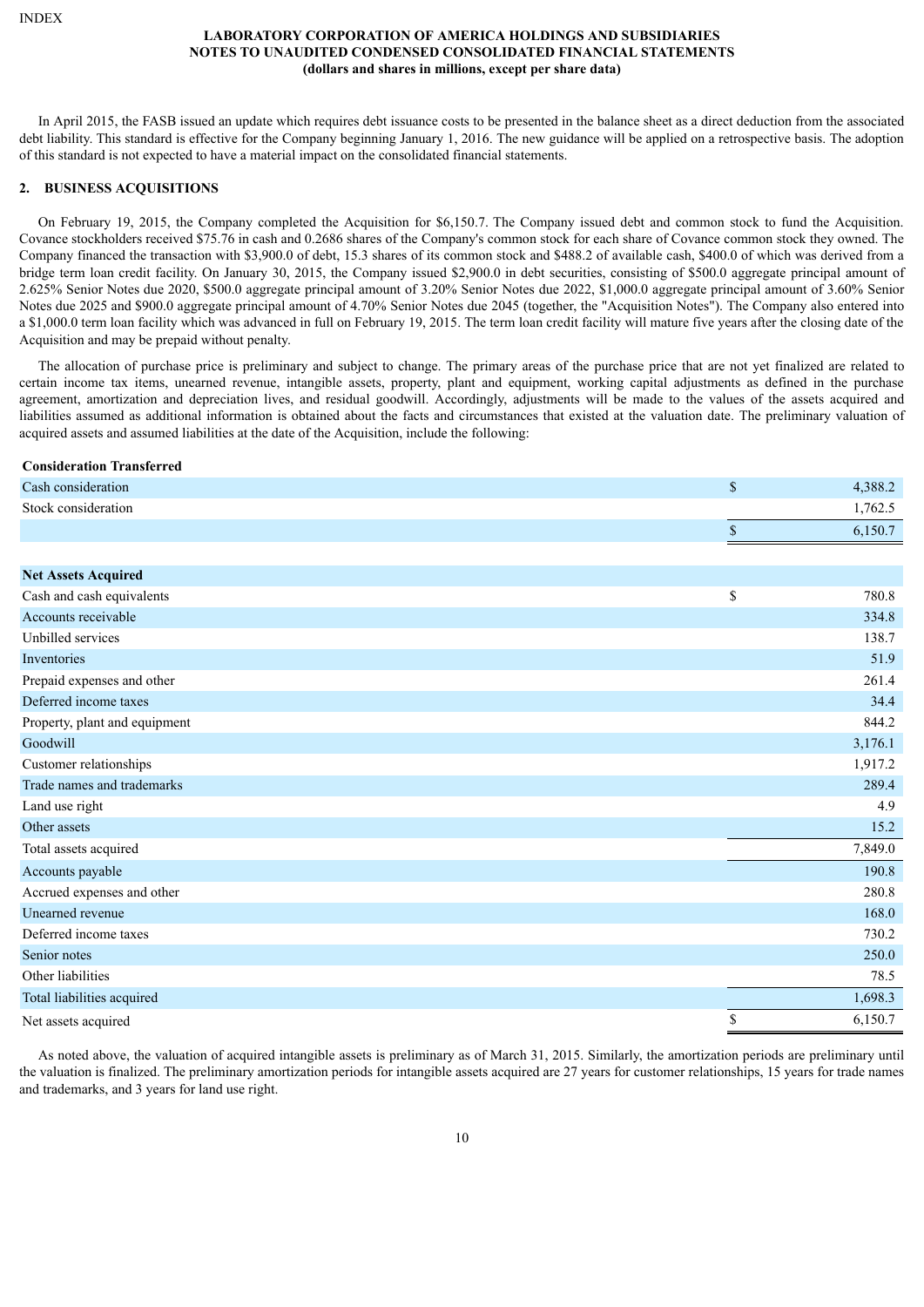The Acquisition contributed \$267.2 and \$56.2 of revenue and net loss, respectively, during the three months ended March 31, 2015.

#### *Unaudited Pro Forma Information*

The Company completed the Acquisition on February 19, 2015. Had the Acquisition been completed as of the beginning of 2014, the Company's pro forma results for 2015 and 2014 would have been as follows:

|                     |   | Three Months Ended March 31, |      |         |  |  |
|---------------------|---|------------------------------|------|---------|--|--|
|                     |   | 2015                         |      | 2014    |  |  |
| Total revenues      |   | 2,146.4                      | - \$ | 2,097.0 |  |  |
| Operating income    |   | 250.1                        |      | 78.6    |  |  |
| Net income          |   | 110.4                        |      | (25.1)  |  |  |
| Earnings per share: |   |                              |      |         |  |  |
| <b>Basic</b>        | S | 1.09                         | -S   | (0.25)  |  |  |
| Diluted             |   | 1.08                         |      | (0.25)  |  |  |

The unaudited pro forma results reflect certain adjustments related to past operating performance, acquisition costs and acquisition accounting adjustments, such as increased amortization expense based on the estimated fair value of assets acquired, the impact of the Company's new financing arrangements, and the related tax effects. The pro forma results include costs directly attributable to the Acquisition which are not expected to have a continuing impact on the combined company, such as transactions costs of \$207.6; comprised of change in control, retention and severance arrangements of \$26.8; acceleration of stock based compensation of \$43.2 and related employer taxes of \$9.4; legal, advisor and success fees of \$75.6; write-off of bridge and other deferred financing fees of \$15.2; and make-whole payments of \$37.4 made in connection with the prepayment of Covance's existing private placement debt, all of which are included in the pro forma results of operations for the three months ended March 31, 2014. The pro forma results do not include any anticipated synergies which may be achievable subsequent to the Acquisition. To produce the unaudited pro forma financial information, the Company adjusted Covance's assets and liabilities to their estimated fair value based on a preliminary valuation obtained prior to closing the transaction. The Company has not completed the detailed valuation work necessary to arrive at the final estimates of the fair value of the Covance assets acquired and the liabilities assumed and the related allocation of purchase price. These pro forma results of operations have been prepared for comparative purposes only, and they do not purport to be indicative of the results of operations that actually would have resulted had the acquisition occurred on the date indicated or that may result in the future.

During the three months ended March 31, 2015, the Company also acquired various laboratories and related assets for approximately \$14.7 in cash (net of cash acquired). The purchase consideration for these acquisitions has been allocated to the estimated fair market value of the net assets acquired, including approximately \$3.4 in identifiable intangible assets (primarily customer relationships and non-compete agreements) and a residual amount of goodwill of approximately \$11.5. These acquisitions were made primarily to extend the Company's geographic reach in important market areas and/or enhance the Company's scientific differentiation and esoteric testing capabilities. The Company's results would not have been materially different from its pro forma results had the Company's other 2015 acquisitions occurred at the beginning of 2014.

#### **3. EARNINGS PER SHARE**

Basic earnings per share is computed by dividing net earnings attributable to Laboratory Corporation of America Holdings by the weighted average number of common shares outstanding. Diluted earnings per share is computed by dividing net earnings including the impact of dilutive adjustments by the weighted average number of common shares outstanding plus potentially dilutive shares, as if they had been issued at the earlier of the date of issuance or the beginning of the period presented. Potentially dilutive common shares result primarily from the Company's outstanding stock options, restricted stock awards, restricted stock units, performance share awards, and shares issuable upon conversion of zero-coupon subordinated notes.

The following represents a reconciliation of basic earnings per share to diluted earnings per share: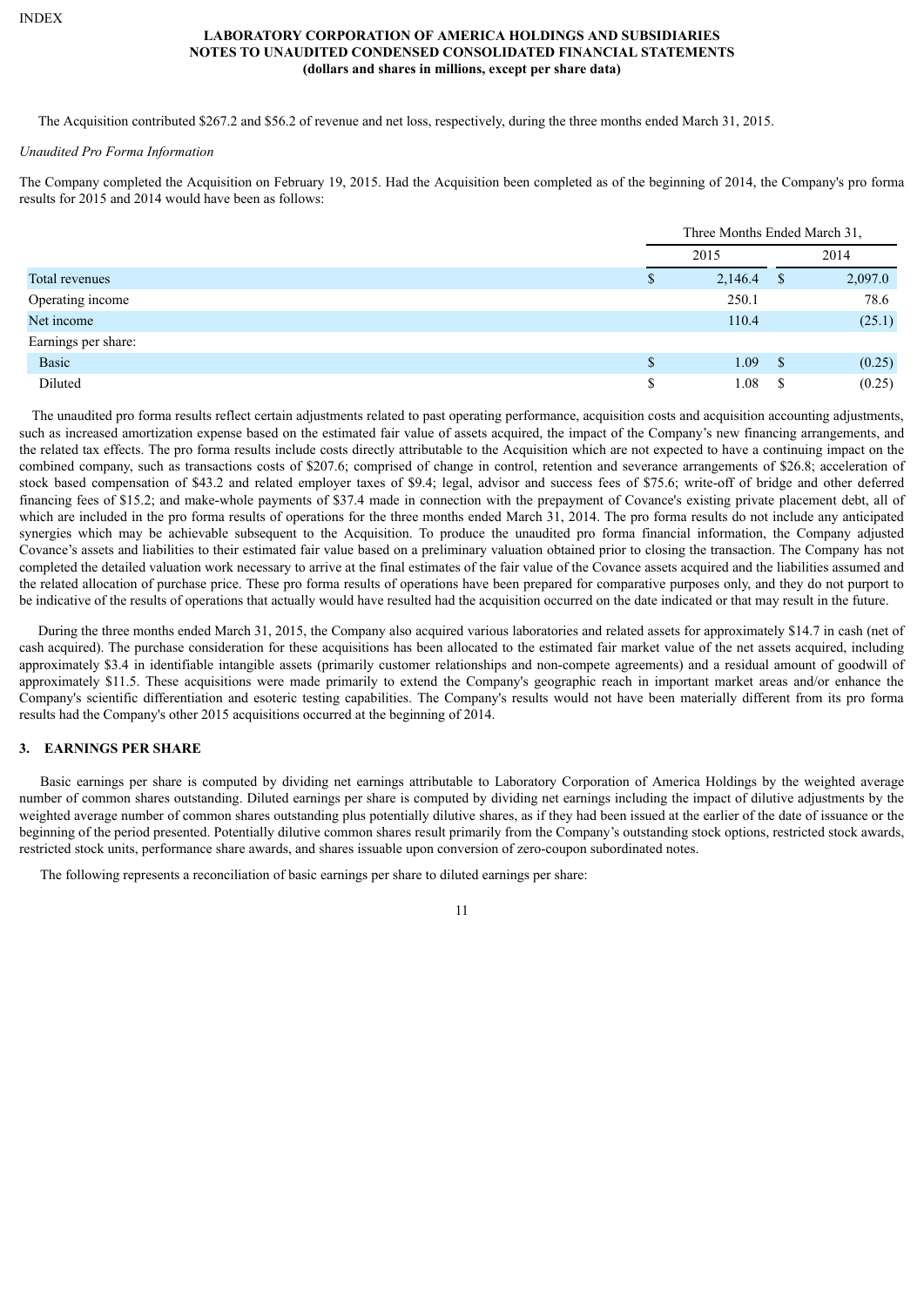|                                                       | Three Months Ended March 31, |          |        |    |                        |          |       |        |    |                        |
|-------------------------------------------------------|------------------------------|----------|--------|----|------------------------|----------|-------|--------|----|------------------------|
|                                                       | 2014<br>2015                 |          |        |    |                        |          |       |        |    |                        |
|                                                       |                              | Earnings | Shares |    | Per<br>Share<br>Amount | Earnings |       | Shares |    | Per<br>Share<br>Amount |
| Basic earnings per share:                             |                              |          |        |    |                        |          |       |        |    |                        |
| Net earnings                                          | ъ                            | 0.7      | 91.9   |    | 0.01                   | \$.      | 113.1 | 85.2   | J. | 1.33                   |
| Dilutive effect of employee stock options and awards  |                              |          | 1.2    |    |                        |          | $-$   | 0.9    |    |                        |
| Effect of convertible debt                            |                              |          | 0.7    |    |                        |          |       | 0.5    |    |                        |
| Diluted earnings per share:                           |                              |          |        |    |                        |          |       |        |    |                        |
| Net earnings including impact of dilutive adjustments |                              | 0.7      | 93.8   | S. | 0.01                   |          | 113.1 | 86.6   | -S | 1.31                   |

The following table summarizes the potential common shares not included in the computation of diluted earnings per share because their impact would have been antidilutive:

|               | ┙┸   | Three Months Ended March |
|---------------|------|--------------------------|
|               | 2015 | 2014                     |
| Stock options |      |                          |

#### **4. RESTRUCTURING AND OTHER SPECIAL CHARGES**

During the first three months of 2015, the Company recorded net restructuring and other special charges of \$19.3. The charges were comprised of \$3.2 related to severance and other personnel costs along with \$16.1 in costs associated with facility closures and impairment of certain information technology assets.

In addition, during the first three months of 2015, the Company recorded \$6.0 in consulting expenses (recorded in selling, general and administrative expenses) relating to fees incurred as part of its business process improvement initiative ("Project LaunchPad"). The Company also recorded \$166.0 of deal costs related to the Acquisition, of which \$80.6 is included in selling, general and administrative expenses, \$32.8 is included in cost of revenue, and \$52.6 is included in interest expense.

During the first three months of 2014, the Company recorded net restructuring and other special charges of \$7.6. The charges were comprised of \$2.8 related to severance and other personnel costs along with \$4.9 in costs associated with facility closures and general integration initiatives. These charges were offset by the reversal of previously established reserves of \$0.1 in unused severance.

The following represents the Company's restructuring reserve activities for the period indicated:

|                                           | Severance<br>and Other<br>Employee<br>Costs |              | Lease<br>and Other<br>Facility<br>Costs |    | Total  |
|-------------------------------------------|---------------------------------------------|--------------|-----------------------------------------|----|--------|
| Balance as of December 31, 2014           | 0.4                                         | $\mathbf{s}$ | 21.7                                    | -S | 22.1   |
| Restructuring charges                     | 3.2                                         |              | 16.1                                    |    | 19.3   |
| Reduction of prior restructuring accruals |                                             |              |                                         |    |        |
| Cash payments and other adjustments       | (2.9)                                       |              | (17.0)                                  |    | (19.9) |
| Balance as of March 31, 2015              | 0.7                                         | S            | 20.8                                    | -S | 21.5   |
| Current                                   |                                             |              |                                         |    | 7.5    |
| Non-current                               |                                             |              |                                         |    | 14.0   |
|                                           |                                             |              |                                         |    | 21.5   |

#### **5. GOODWILL AND INTANGIBLE ASSETS**

As of March 31, 2015, the Company has recorded goodwill of \$6,282.2, which includes a preliminary goodwill balance of \$3,176.1 related to the Acquisition. Effective in the first quarter of 2015, the Company changed its operating segments due to a change in its underlying organizational model designed to support the business following the Acquisition (see Note 14 - Business Segment Information). The Company did not operate under the realigned operating segment structure prior to the first quarter of 2015. This change in segments resulted in a reassignment of goodwill of approximately \$110.5 among some of the Company's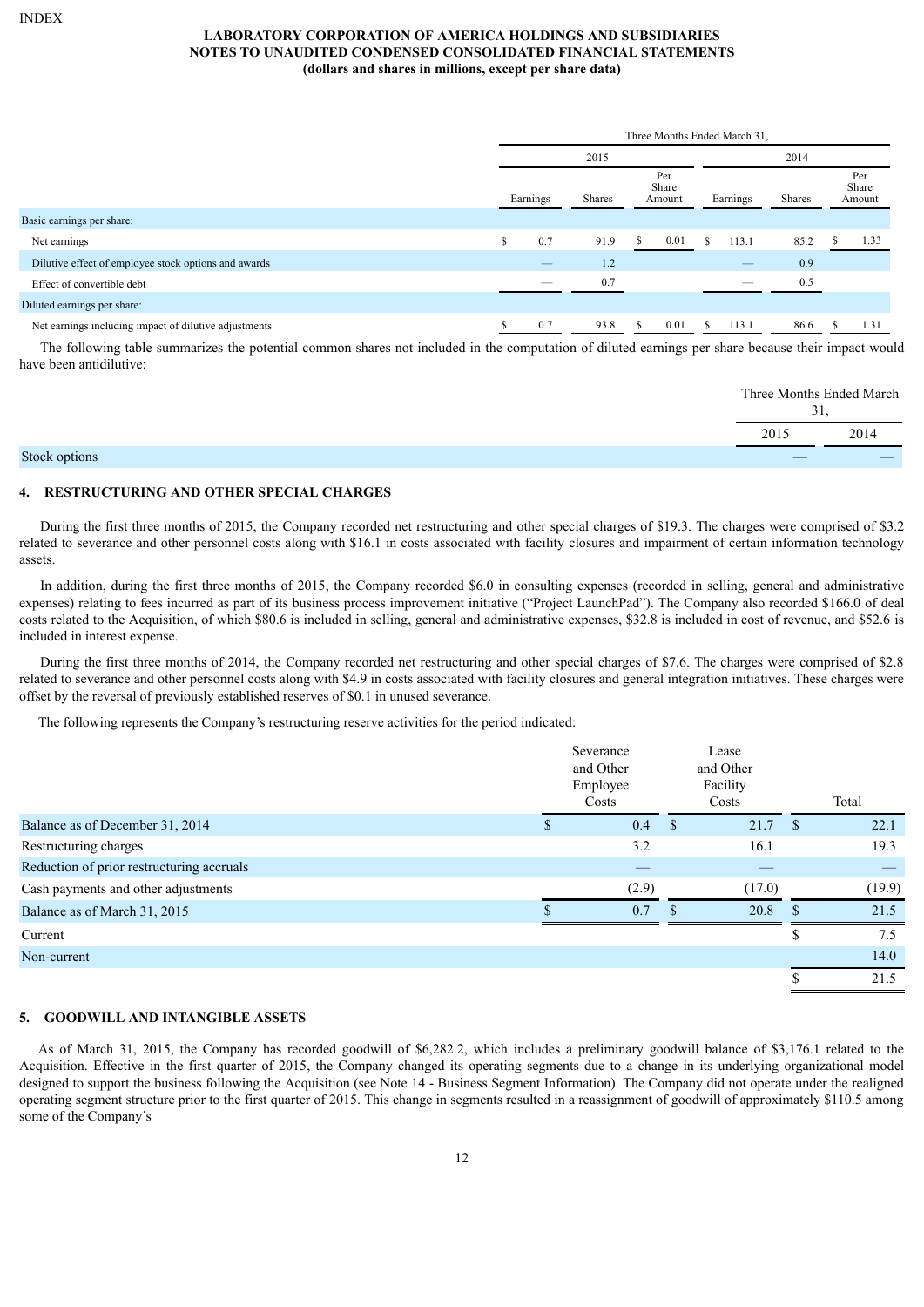reportable segments (and reporting units) based on relative fair value. Prior period information has been retrospectively adjusted to reflect this reassignment.

The following is a summary of the Company's goodwill by reportable segment, reflecting the retrospective reassignment as of December 31, 2014:

| <b>LCD</b> |                   | 2,988.9 |
|------------|-------------------|---------|
| CDD        |                   | 110.5   |
|            | ጦ<br>$\mathbf{D}$ | 3,099.4 |

During the first quarter of 2015, the Company recorded additional goodwill of \$3,176.1 related to the Acquisition. The Company has preliminarily assigned the assets and liabilities acquired. The Company intends to finalize the assignment of the goodwill from the Acquisition during 2015 and could be substantially complete in the second quarter.

The changes in the carrying amount of goodwill for the three month period ended March 31, 2015 and for the year ended December 31, 2014 are as follows:

|                                        | <b>LCD</b> |                   |  |                   | <b>CDD</b> |                   |    |                      | Total |                   |   |                   |
|----------------------------------------|------------|-------------------|--|-------------------|------------|-------------------|----|----------------------|-------|-------------------|---|-------------------|
|                                        |            | March 31.<br>2015 |  | December 31, 2014 |            | March 31.<br>2015 |    | December 31.<br>2014 |       | March 31.<br>2015 |   | December 31, 2014 |
| Balance as of January 1                | S          | 2.988.9           |  | 2,912.3           |            | 110.5             | S. | 110.5                |       | 3,099.4           | S | 3,022.8           |
| Goodwill acquired during<br>the period |            | 11.5              |  | 81.8              |            | 3,176.1           |    |                      |       | 3,187.6           |   | 81.8              |
| Adjustments to goodwill                |            | (4.8)             |  | (5.2)             |            |                   |    |                      |       | (4.8)             |   | (5.2)             |
| Balance at end of period               |            | 2,995.6           |  | 2,988.9           |            | 3,286.6           |    | 110.5                |       | 6,282.2           |   | 3,099.4           |

The components of identifiable intangible assets are as follows:

|                                  | March 31, 2015 |                             |   |                             |    |         | December 31, 2014 |                             |   |                             |  |         |  |
|----------------------------------|----------------|-----------------------------|---|-----------------------------|----|---------|-------------------|-----------------------------|---|-----------------------------|--|---------|--|
|                                  |                | Gross<br>Carrying<br>Amount |   | Accumulated<br>Amortization |    | Net     |                   | Gross<br>Carrying<br>Amount |   | Accumulated<br>Amortization |  | Net     |  |
| Customer relationships           | \$             | 3,281.0                     | S | (630.1)                     | S  | 2,650.9 | S                 | 1,361.6                     | S | $(606.8)$ \$                |  | 754.8   |  |
| Patents, licenses and technology |                | 122.2                       |   | (98.4)                      |    | 23.8    |                   | 125.9                       |   | (95.9)                      |  | 30.0    |  |
| Non-compete agreements           |                | 46.1                        |   | (33.2)                      |    | 12.9    |                   | 45.6                        |   | (31.7)                      |  | 13.9    |  |
| Trade names                      |                | 424.3                       |   | (95.8)                      |    | 328.5   |                   | 133.3                       |   | (91.6)                      |  | 41.7    |  |
| Land use right                   |                | 4.9                         |   | (0.2)                       |    | 4.7     |                   |                             |   |                             |  |         |  |
| Canadian licenses                |                | 582.5                       |   |                             |    | 582.5   |                   | 635.4                       |   |                             |  | 635.4   |  |
|                                  | \$             | 4,461.0                     |   | (857.7)                     | -S | 3,603.3 |                   | 2,301.8                     | S | $(826.0)$ \$                |  | 1,475.8 |  |

Amortization of intangible assets for the three month periods ended March 31, 2015 and March 31, 2014 was \$31.4 and \$21.0, respectively. Amortization expense for the net carrying amount of intangible assets is estimated to be \$132.8 for the remainder of fiscal 2015, \$171.4 in fiscal 2016, \$164.2 in fiscal 2017, \$152.2 in fiscal 2018, \$145.2 in fiscal 2019 and \$2,239.8 thereafter.

#### **6. DEBT**

Short-term borrowings and the current portion of long-term debt at March 31, 2015 and December 31, 2014 consisted of the following:

|                                                                   | March 31.<br>2015 | December 31, 2014 |
|-------------------------------------------------------------------|-------------------|-------------------|
| Zero-coupon convertible subordinated notes                        | 94.4              | 93.9              |
| $5.625\%$ senior notes due 2015                                   | 250.0             | 250.0             |
| Current portion of capital leases                                 | 4.2               |                   |
| Total short-term borrowings and current portion of long-term debt | 348.6             | 347.1             |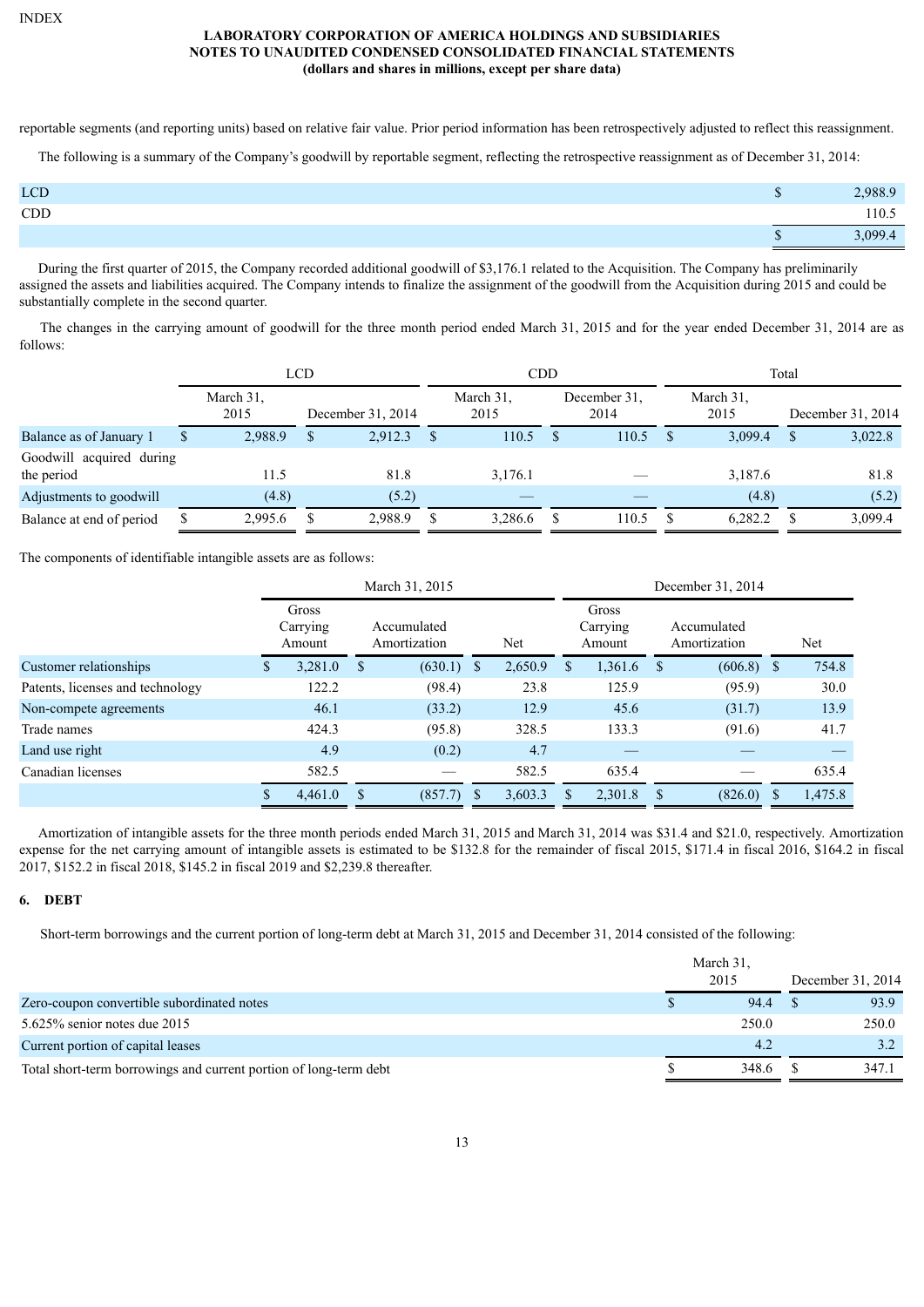Long-term debt at March 31, 2015 and December 31, 2014 consisted of the following:

|  | 2015    |               | December 31, 2014 |  |
|--|---------|---------------|-------------------|--|
|  | 325.0   | <sup>\$</sup> | 325.0             |  |
|  | 500.0   |               | 500.0             |  |
|  | 400.0   |               | 400.0             |  |
|  | 634.0   |               | 618.5             |  |
|  | 500.0   |               |                   |  |
|  | 500.0   |               | 500.0             |  |
|  | 500.0   |               |                   |  |
|  | 300.0   |               | 300.0             |  |
|  | 1,000.0 |               |                   |  |
|  | 900.0   |               |                   |  |
|  | 60.0    |               |                   |  |
|  | 925.0   |               |                   |  |
|  | 53.7    |               | 39.2              |  |
|  | 6,597.7 | S             | 2,682.7           |  |
|  |         | March 31.     |                   |  |

#### **Senior Notes**

As a result of the Acquisition, the Company assumed privately placed senior notes in an aggregate principal amount of \$250.0 issued pursuant to a Note Purchase Agreement dated October 2, 2013. On March 5, 2015, the Company caused Covance to prepay all of the outstanding Senior Notes at 100 percent of the principal amount plus accrued interest, and a total make-whole amount of \$37.4 which was expensed. The Note Purchase Agreement terminated effective March 5, 2015 in connection with the prepayment of the Senior Notes.

During the third quarter of 2013, the Company entered into two fixed-to-variable interest rate swap agreements for its 4.625% senior notes due 2020 with an aggregate notional amount of \$600.0 and variable interest rates based on one-month LIBOR plus 2.298% to hedge against changes in the fair value of a portion of the Company's long term debt. These derivative financial instruments are accounted for as fair value hedges of the senior notes due 2020. These interest rate swaps are included in other long term assets and added to the value of the senior notes, with an aggregate fair value of \$34.0 at March 31, 2015.

#### **Zero-Coupon Subordinated Notes**

On March 11, 2015, the Company announced that for the period from March 12, 2015 to September 11, 2015, the zero-coupon subordinated notes will accrue contingent cash interest at a rate of no less than 0.125% of the average market price of a zero-coupon subordinated note for the five trading days ended March 6, 2015, in addition to the continued accrual of the original issue discount.

On April 1, 2015, the Company announced that its zero-coupon subordinated notes may be converted into cash and common stock at the conversion rate of 13.4108 per \$1,000.0. principal amount at maturity of the notes, subject to the terms of the zero-coupon subordinated notes and the Indenture, dated as of October 24, 2006 between the Company and The Bank of New York Mellon, as trustee and the conversion agent. In order to exercise the option to convert all or a portion of the zero-coupon subordinated notes, holders are required to validly surrender their zero-coupon subordinated notes at any time during the calendar quarter beginning April 1, 2015, through the close of business on the last business day of the calendar quarter, which is 5:00 p.m., New York City time, on Tuesday, June 30, 2015. If notices of conversion are received, the Company plans to settle the cash portion of the conversion obligation (i.e. the accreted principal amount of the securities to be converted) with cash on hand and/or borrowings under its revolving credit facility. The remaining amount, if any, will be settled with shares of common stock.

#### **Credit Facilities**

On November 2, 2014, in connection with entering into the Merger Agreement with Covance, the Company entered into a bridge facility commitment letter. Under the bridge facility commitment letter, the lenders agreed to provide a \$4,250.0 senior unsecured bridge term loan credit facility which consisted of a \$3,850.0 364-day unsecured debt bridge tranche and a \$400.0 60-day unsecured cash bridge tranche for the purpose of financing all or a portion of the cash consideration and the fees and expenses in connection with the transactions contemplated by the Merger Agreement. The bridge facility was permitted to be drawn only in a single drawing on the closing date of the Acquisition.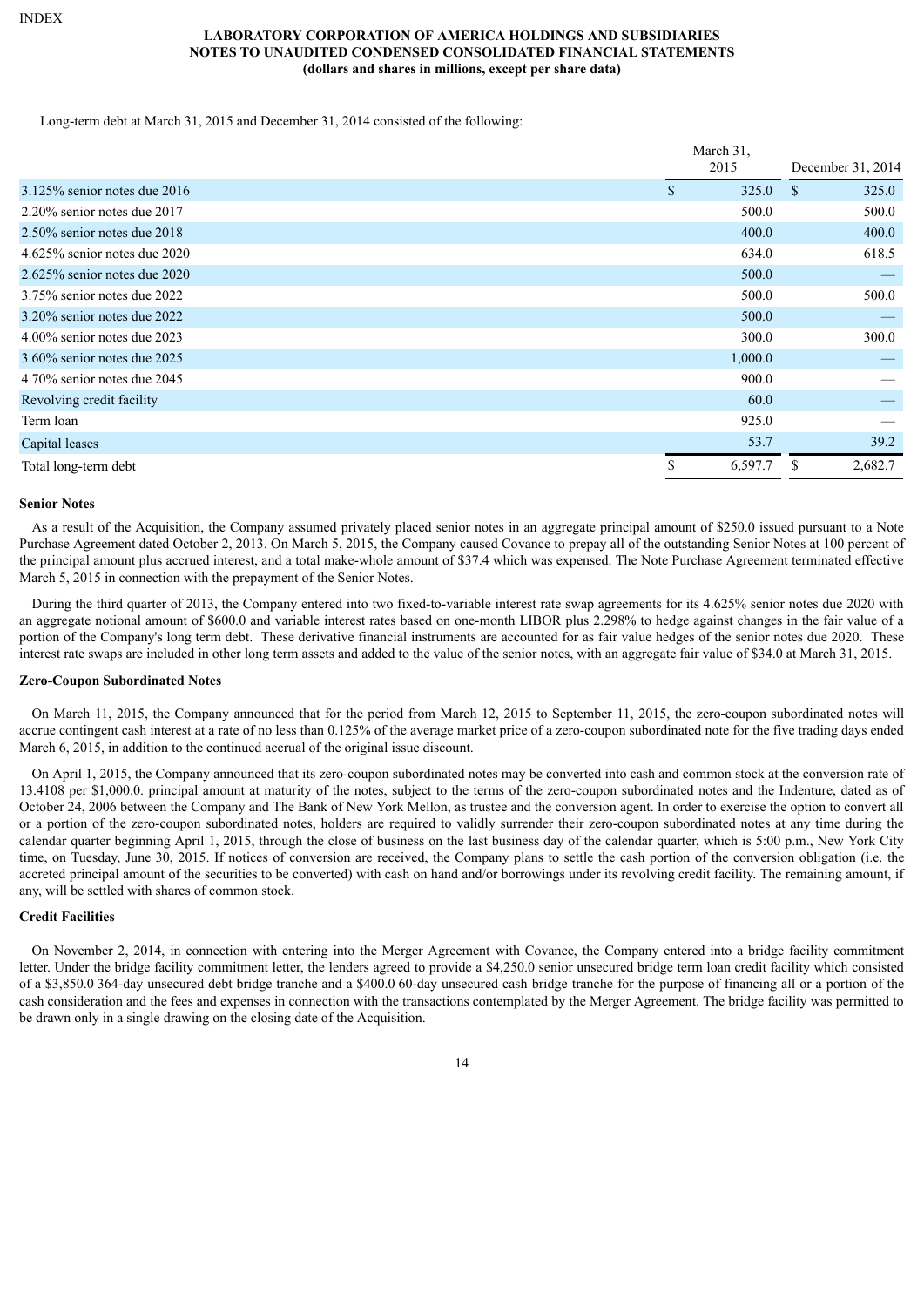INDEX

#### **LABORATORY CORPORATION OF AMERICA HOLDINGS AND SUBSIDIARIES NOTES TO UNAUDITED CONDENSED CONSOLIDATED FINANCIAL STATEMENTS (dollars and shares in millions, except per share data)**

On December 19, 2014, the Company entered into a five-year term loan credit facility in the principal amount of \$1,000.0 for the purpose of financing a portion of the cash consideration and the fees and expenses in connection with the Acquisition. Pursuant to the bridge facility commitment letter, upon the Company's entry into the term loan credit facility, the \$4,250.0 bridge facility was reduced to a \$3,250.0 commitment, comprising a \$2,850.0 364-day unsecured debt bridge tranche and a \$400.0 60-day cash bridge tranche. The \$1,000.0 of term loan commitments made under the term loan credit facility reduced the debt bridge tranche under the bridge facility dollar for dollar.

The term loan credit facility was advanced in full on February 19, 2015, the date of the Company's completion of the Acquisition. The term loan credit facility will mature five years after the closing date of the Acquisition and may be prepaid without penalty. The term loan balance at March 31, 2015 was \$925.0.

On December 19, 2014, the Company also entered into an amendment and restatement of its existing senior revolving credit facility, which was originally entered into on December 21, 2011. The senior revolving credit facility consists of a five-year revolving facility in the principal amount of up to \$1,000.0, with the option of increasing the facility by up to an additional \$250.0, subject to the agreement of one or more new or existing lenders to provide such additional amounts and certain other customary conditions. The new revolving credit facility also provides for a subfacility of up to \$100.0 for swing line borrowings and a subfacility of up to \$125.0 for issuances of letters of credit. The new revolving credit facility is permitted to be used for general corporate purposes, including working capital, capital expenditures, funding of share repurchases and certain other payments, and acquisitions and other investments. There was \$60.0 and \$0.0 outstanding on the Company's revolving credit facility at March 31, 2015 and December 31, 2014, respectively.

On January 30, 2015, the Company issued the Acquisition Notes, which represent \$2,900.0 in debt securities consisting of \$500.0 aggregate principal amount of 2.625% Senior Notes due 2020, \$500.0 aggregate principal amount of 3.20% Senior Notes due 2022, \$1,000.0 aggregate principal amount of 3.60% Senior Notes due 2025 and \$900.0 aggregate principal amount of 4.70% Senior Notes due 2045. Net proceeds from the offering of the Acquisition Notes were \$2,870.2 after deducting underwriting discounts and other estimated expenses of the offering. Net proceeds were used to pay a portion of the cash consideration and the fees and expenses in connection with the Acquisition. Pursuant to the bridge facility commitment letter, upon the Company's issuance of the Acquisition Notes the remaining \$2,850.0 364-day unsecured debt bridge tranche under the senior unsecured bridge term loan credit facility was terminated.

On February 13, 2015, the Company entered into a 60-day cash bridge term loan credit facility in the principal amount of \$400.0 for the purpose of financing a portion of the cash consideration and the fees and expenses in connection with the Acquisition. The 60-day cash bridge term loan credit facility was entered into on the terms set forth in the bridge facility commitment letter for the \$400.0 60-day cash bridge tranche. The 60-day cash bridge term loan credit facility was advanced in full on February 19, 2015, the date of the Company's completion of the Acquisition. On March 16, 2015, the Company elected to prepay the bridge facility without penalty.

Under the term loan facility and the revolving credit facility, the Company is subject to negative covenants limiting subsidiary indebtedness and certain other covenants typical for investment grade-rated borrowers, and the Company is required to maintain a leverage ratio that declines over time. Prior to the Acquisition closing date, the leverage ratio was required to have been no greater than 3.75 to 1.0 calculated by excluding the \$2,900.0 in Acquisition Notes. From and after the Acquisition closing date, the leverage ratio must be no greater than 4.75 to 1.0 with respect to the last day of each of the first four fiscal quarters ending on or after the closing date, 4.25 to 1.0 with respect to the last day of each of the fifth through eighth fiscal quarters ending after the closing date, and 3.75 to 1.0 with respect to the last day of each fiscal quarter ending thereafter. The Company was in compliance with all covenants in the term loan facility and the new revolving credit facility at March 31, 2015. As of March 31, 2015, the ratio of total debt to consolidated last twelve months EBITDA was 4.2 to 1.0.

The term loan credit facility accrues interest at a per annum rate equal to, at the Company's election, either a LIBOR rate plus a margin ranging from 1.125% to 2.00%, or a base rate determined according to a prime rate or federal funds rate plus a margin ranging from 0.125% to 1.00%. Advances under the revolving credit facility will accrue interest at a per annum rate equal to, at the Company's election, either a LIBOR rate plus a margin ranging from 1.00% to 1.60%, or a base rate determined according to a prime rate or federal funds rate plus a margin ranging from 0.00% to 0.60%. Fees are payable on outstanding letters of credit under the new revolving credit facility at a per annum rate equal to the applicable margin for LIBOR loans, and the Company is required to pay a facility fee on the aggregate commitments under the new revolving credit facility, at a per annum rate ranging from 0.125% to 0.40%. The interest margin applicable to the credit facilities, and the facility fee and letter of credit fees payable under the new revolving credit facility, are based on the Company's senior credit ratings as determined by Standard & Poor's and Moody's, which are currently BBB and Baa2, respectively.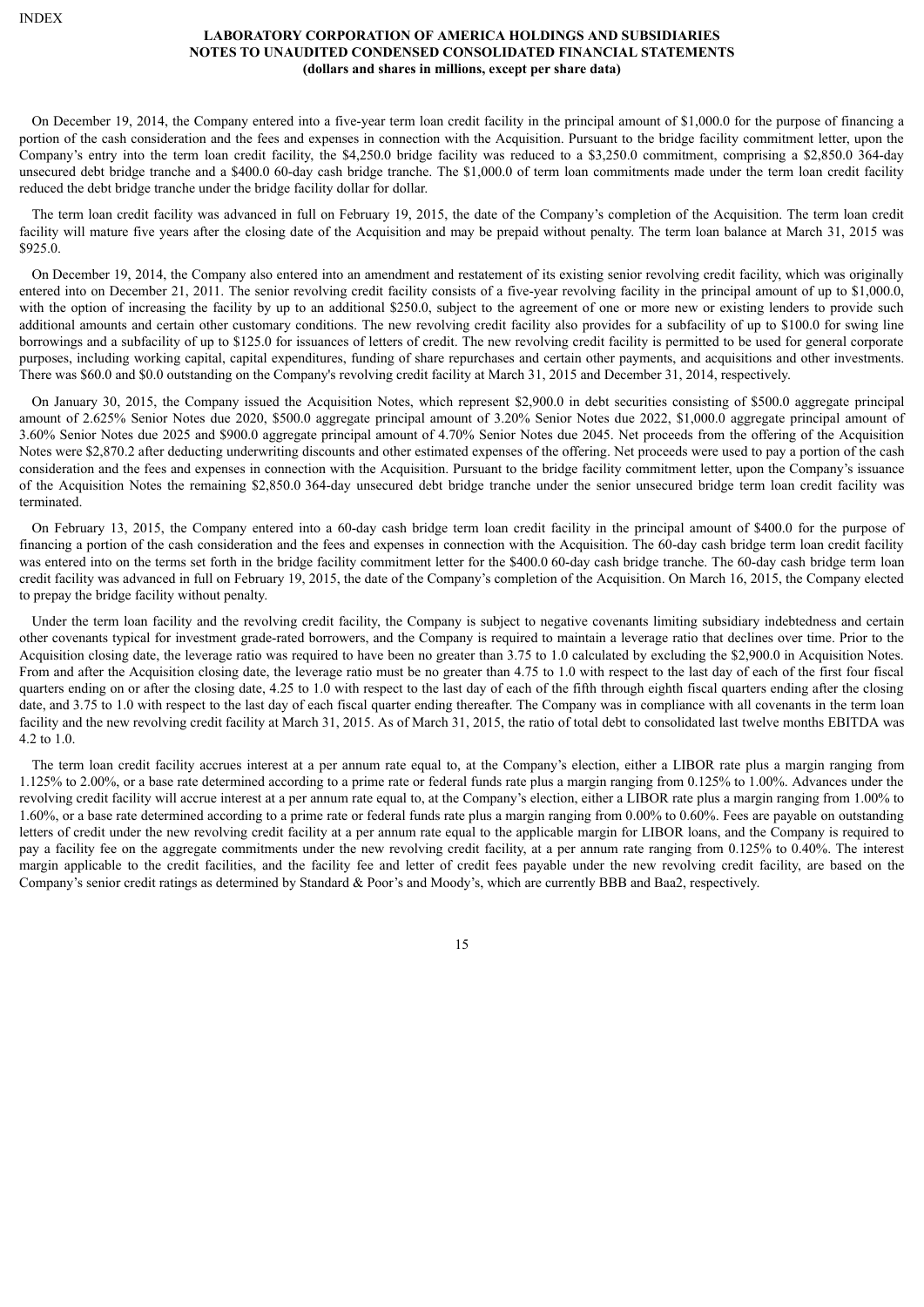As of March 31, 2015, the effective interest rate on the revolving credit facility was 1.28% and the effective interest rate on the term loan was 1.47%.

### **7. PREFERRED STOCK AND COMMON SHAREHOLDERS' EQUITY**

The Company is authorized to issue up to 265.0 shares of common stock, par value \$0.10 per share. The Company's treasury shares are recorded at aggregate cost. The Company is authorized to issue up to 30.0 shares of preferred stock, par value \$0.10 per share. There were no preferred shares outstanding as of March 31, 2015.

The changes in common shares issued and held in treasury are summarized below:

|                                                         | Issued | Treasurv | Outstanding |  |
|---------------------------------------------------------|--------|----------|-------------|--|
| Common shares at December 31, 2014                      | 107.1  | (22.5)   | 84.6        |  |
| Common stock issued in conjunction with the Acquisition | 15.3   |          | 15.3        |  |
| Common stock issued under employee stock plans          | 0.6    |          | 0.6         |  |
| Common shares at March 31, 2015                         | 123.0  | (22.5)   | 100.5       |  |

#### **Share Repurchase Program**

As of March 31, 2015 and December 31, 2014, the Company had outstanding authorization from the Board of Directors to purchase up to \$789.5 of Company common stock based on settled trades as of these respective dates. The repurchase authorization has no expiration date. Following the announcement of the Acquisition, the Company suspended its share repurchases. The Company does not anticipate resuming its share repurchase activity until it reaches its targeted ratio of total debt to consolidated EBITDA of 2.5 to 1.0.

#### **Accumulated Other Comprehensive Earnings**

The components of accumulated other comprehensive earnings are as follows:

|                                                                                                                                 |  | Foreign<br>Currency<br>Translation<br>Adjustments |   | Net<br>Benefit<br>Plan<br>Adjustments |      | <b>Unrealized Gains</b><br>and Losses on<br>Available for Sale<br><b>Securities</b> |          | Accumulated<br>Other<br>Comprehensive<br>Earnings |  |
|---------------------------------------------------------------------------------------------------------------------------------|--|---------------------------------------------------|---|---------------------------------------|------|-------------------------------------------------------------------------------------|----------|---------------------------------------------------|--|
| Balance at December 31, 2014                                                                                                    |  | 68.0                                              | S | (78.6)                                | - \$ | 0.1                                                                                 | <b>S</b> | (10.5)                                            |  |
| Other comprehensive earnings before reclassifications                                                                           |  | (168.5)                                           |   | 1.2                                   |      | (0.1)                                                                               |          | (167.4)                                           |  |
| Amounts reclassified from accumulated other comprehensive earnings to<br>the Condensed Consolidated Statement of Operations (a) |  |                                                   |   | (0.3)                                 |      |                                                                                     |          | (0.3)                                             |  |
| Tax effect of adjustments                                                                                                       |  | 47.4                                              |   | (0.3)                                 |      |                                                                                     |          | 47.1                                              |  |
| Balance at March 31, 2015                                                                                                       |  | (53.1)                                            |   | (78.0)                                |      |                                                                                     |          | (131.1)                                           |  |

*(a)* The amortization of prior service cost is included in the computation of net periodic benefit cost. See Note 10 (Pension and Post-retirement Plans) below for additional information regarding the Company's net periodic benefit cost.

#### **8. INCOME TAXES**

The Company does not recognize a tax benefit unless the Company concludes that it is more likely than not that the benefit will be sustained on audit by the taxing authority based solely on the technical merits of the associated tax position. If the recognition threshold is met, the Company recognizes a tax benefit measured at the largest amount of the tax benefit that the Company believes is greater than 50% likely to be realized.

The gross unrecognized income tax benefits were \$28.6 and \$16.7 at March 31, 2015 and December 31, 2014, respectively. Substantially all of the increase relates to matters assumed associated with the Acquisition. It is anticipated that the amount of the unrecognized income tax benefits will change within the next twelve months; however, these changes are not expected to have a significant impact on the results of operations, cash flows or the financial position of the Company.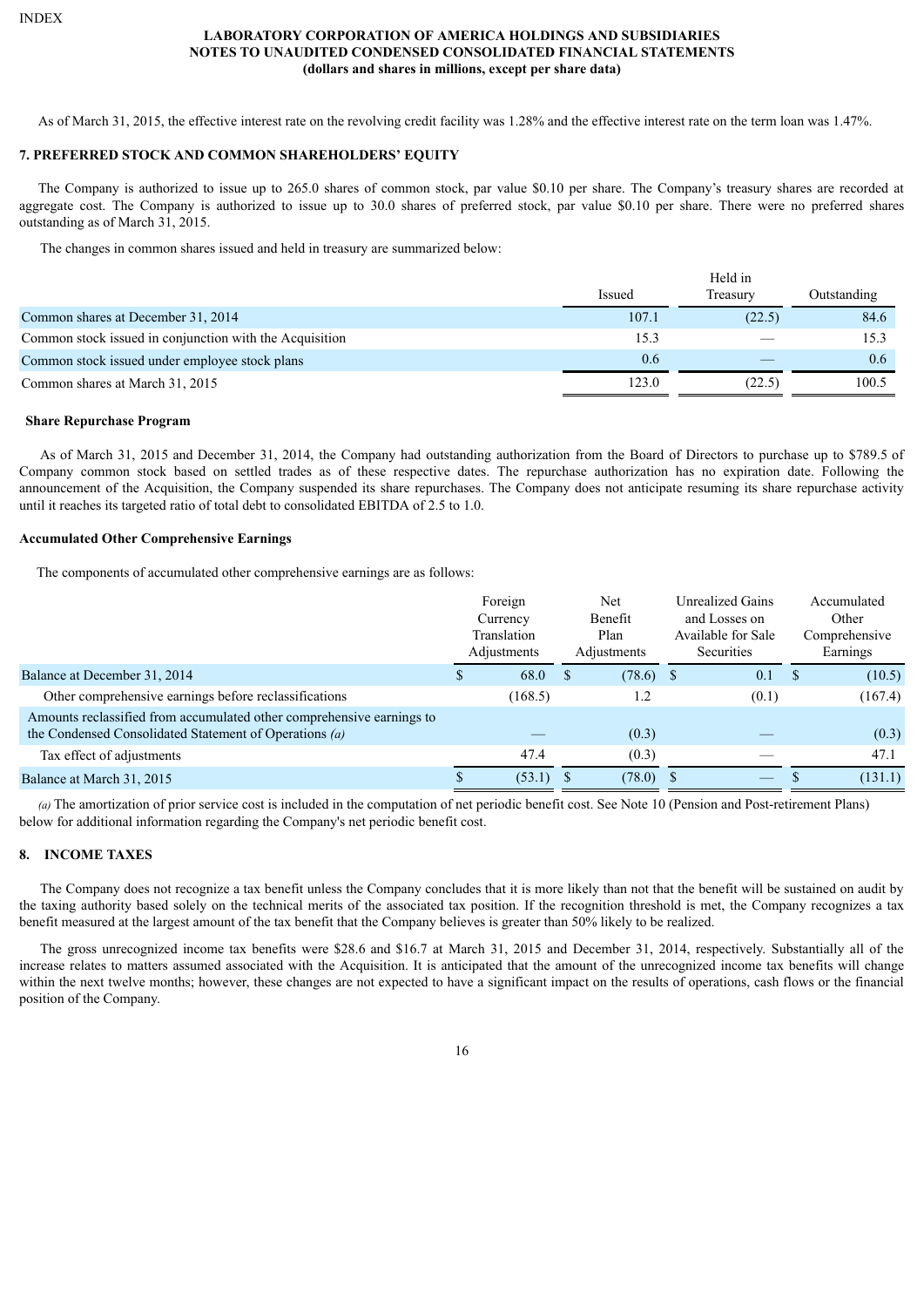As of March 31, 2015 and December 31, 2014, \$28.6 and \$16.7, respectively, are the approximate amounts of gross unrecognized income tax benefits that, if recognized, would favorably affect the effective income tax rate in future periods. Substantially all of the increase relates to matters assumed associated with the Acquisition.

The Company recognizes interest and penalties related to unrecognized income tax benefits in income tax expense. Accrued interest and penalties related to uncertain tax positions totaled \$9.6 and \$8.2 as of March 31, 2015 and December 31, 2014, respectively. The transfer of Covance's beginning balances accounted for substantially all of the increase.

The valuation allowance provided as a reserve against certain deferred tax assets is \$16.8 and \$17.1 as of March 31, 2015 and December 31, 2014, respectively.

The Company has substantially concluded all U.S. federal income tax matters for years through 2011. Substantially all material state and local, and foreign income tax matters have been concluded through 2007 and 2001, respectively.

The Company has various state and international income tax examinations ongoing throughout the year. Management believes adequate provisions have been recorded related to all open tax years.

#### **9. COMMITMENTS AND CONTINGENCIES**

The Company is involved from time to time in various claims and legal actions, including arbitrations, class actions, and other litigation (including those described in more detail below), arising in the ordinary course of business. Some of these actions involve claims that are substantial in amount. These matters include, but are not limited to, intellectual property disputes, professional liability, employee-related matters, and inquiries, including subpoenas and other civil investigative demands, from governmental agencies and Medicare or Medicaid payers and managed care payers reviewing billing practices or requesting comment on allegations of billing irregularities that are brought to their attention through billing audits or third parties. The Company receives civil investigative demands or other inquiries from various governmental bodies in the ordinary course of its business. Such inquiries can relate to the Company or other health care providers. The Company works cooperatively to respond to appropriate requests for information.

The Company is also named from time to time in suits brought under the qui tam provisions of the False Claims Act and comparable state laws. These suits typically allege that the Company has made false statements and/or certifications in connection with claims for payment from federal or state health care programs. The suits may remain under seal (hence, unknown to the Company) for some time while the government decides whether to intervene on behalf of the qui tam plaintiff. Such claims are an inevitable part of doing business in the health care field today.

The Company believes that it is in compliance in all material respects with all statutes, regulations and other requirements applicable to its clinical laboratory operations and drug development support services. The health care diagnostics and drug development industries are, however, subject to extensive regulation, and the courts have not interpreted many of the applicable statutes and regulations. There can be no assurance, therefore, that the applicable statutes and regulations will not be interpreted or applied by a prosecutorial, regulatory or judicial authority in a manner that would adversely affect the Company. Potential sanctions for violation of these statutes and regulations include significant fines, the loss of various licenses, certificates and authorizations, and/or exclusion from participation in government programs.

Many of the current claims and legal actions against the Company are in preliminary stages, and many of these cases seek an indeterminate amount of damages. The Company records an aggregate legal reserve, which is determined using actuarial calculations based on historical loss rates and assessment of trends experienced in settlements and defense costs. In accordance with FASB Accounting Standards Codification Topic 450, "Contingencies", the Company establishes reserves for judicial, regulatory, and arbitration matters outside the aggregate legal reserve if and when those matters present loss contingencies that are both probable and estimable and would exceed the aggregate legal reserve. When loss contingencies are not both probable and estimable, the Company does not establish separate reserves.

The Company is unable to estimate a range of reasonably probable loss for the proceedings described in more detail below in which damages either have not been specified or, in the Company's judgment, are unsupported and/or exaggerated and (i) the proceedings are in early stages; (ii) there is uncertainty as to the outcome of pending appeals or motions; (iii) there are significant factual issues to be resolved; and/or (iv) there are novel legal issues to be presented. For these proceedings, however, the Company does not believe, based on currently available information, that the outcomes will have a material adverse effect on the Company's financial condition, the outcomes could be material to the Company's operating results for any particular period, depending, in part, upon the operating results for such period.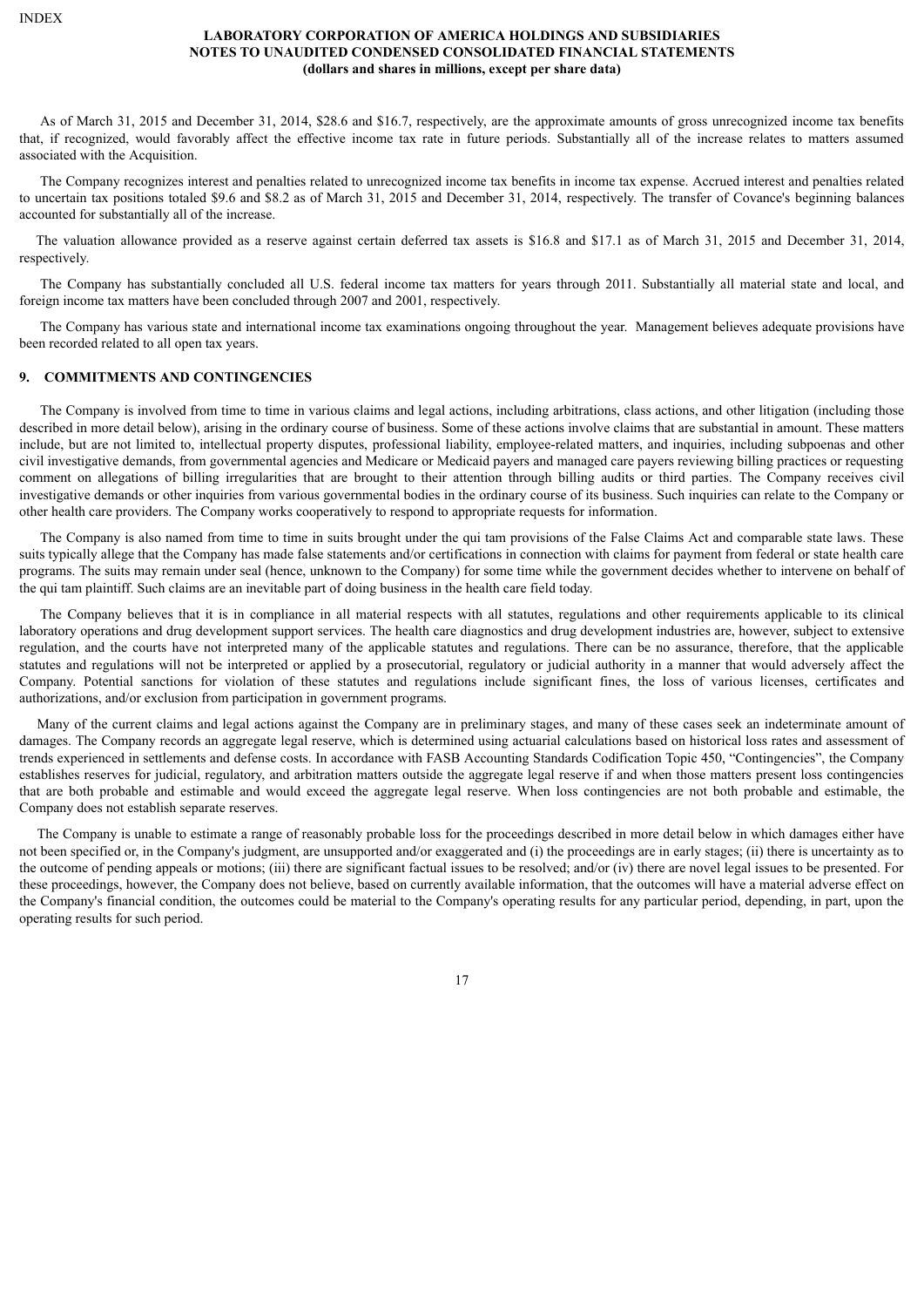As reported, the Company reached a settlement in the previously disclosed lawsuit, *California ex rel. Hunter Laboratories, LLC et al. v. Quest Diagnostics Incorporated, et al.* ("Hunter Labs Settlement Agreement"), to avoid the uncertainty and costs associated with prolonged litigation. Pursuant to the executed settlement agreement, the Company recorded a litigation settlement expense of \$34.5 in the second quarter of 2011 (net of a previously recorded reserve of \$15.0) and paid the settlement amount of \$49.5 in the third quarter of 2011. The Company also agreed to certain reporting obligations regarding its pricing for a limited time period and, at the option of the Company in lieu of such reporting obligations, to provide Medi-Cal with a discount from Medi-Cal's otherwise applicable maximum reimbursement rate from November 1, 2011, through October 31, 2012. In June of 2012, the California legislature enacted Assembly Bill No. 1494, Section 9 of which directs the Department of Health Care Services ("DHCS") to establish new reimbursement rates for Medi-Cal clinical laboratory services that will be based on payments made to California clinical laboratories for similar services by other third-party payers. With stakeholder input, DHCS established data elements and a format for laboratories to report payment data from comparable third-party payers. Laboratories reported payment data to DHCS in the summer of 2013. On March 28, 2014, Assembly Bill No. 1124 extended the implementation deadline of new regulations until June 30, 2016. Assembly Bill No. 1494 provides that until the new rates are set through this process, Medi-Cal payments for clinical laboratory services will be reduced (in addition to a 10.0% payment reduction imposed by Assembly Bill No. 97 in 2011) by "up to 10 percent" for tests with dates of service on or after July 1, 2012, with a cap on payments set at 80.0% of the lowest maximum allowance established under the federal Medicare program. Under the terms of the Hunter Labs Settlement Agreement, the enactment of this California legislation terminates the Company's reporting obligations (or obligation to provide a discount in lieu of reporting) under that agreement. In December 2014, DHCS announced at a stakeholder meeting the results of its analysis of payment data reported by laboratories in 2013 and its proposed rate methodology, on which it solicited stakeholder comments. The Company objected to the proposal by DHCS to exclude from the new rate calculations data on payments from comparable third-party payers exceeding 80.0% of Medicare reimbursement amounts and its proposal to impose the 10.0% payment reduction enacted in Assembly Bill No. 97 after calculation of the new rates. In January of 2015, after receiving stakeholder comments, DHCS instructed laboratories to submit 2014 payment data by March 27, 2015, which DHCS will use (except for data on payment amounts exceeding 80.0% of Medicare reimbursement) to establish new rates effective July 1, 2015, to which DHCS intends to apply the 10.0% payment reduction referenced in Assembly Bill No. 97. While the Company continues to dispute this methodology, taken together, these changes are not expected to have a material impact on the Company's consolidated revenues or results of operations.

As previously reported, the Company responded to an October 2007 subpoena from the United States Department of Health & Human Services Office of Inspector General's regional office in New York. On August 17, 2011, the Southern District of New York unsealed a False Claims Act lawsuit, *United States* of America ex rel. NPT Associates v. Laboratory Corporation of America Holdings, which alleges that the Company offered UnitedHealthcare kickbacks in the form of discounts in return for Medicare business. The Plaintiff's third amended complaint further alleges that the Company's billing practices violated the false claims acts of fourteen states and the District of Columbia. The lawsuit seeks actual and treble damages and civil penalties for each alleged false claim, as well as recovery of costs, attorney's fees, and legal expenses. Neither the United States government nor any state government has intervened in the lawsuit. The Company's Motion to Dismiss was granted in October 2014. The Company intends to vigorously defend the lawsuit should it proceed further.

In addition, the Company has received various other subpoenas since 2007 related to Medicaid billing. In October 2009, the Company received a subpoena from the State of Michigan Department of Attorney General seeking documents related to its billing to Michigan Medicaid. In June 2010, the Company received a subpoena from the State of Florida Office of the Attorney General requesting documents related to its billing to Florida Medicaid. In October 2013, the Company received a civil investigative demand from the State of Texas Office of the Attorney General requesting documents related to its billing to Texas Medicaid. The Company is cooperating with these requests.

On November 4, 2013, the State of Florida through the Office of the Attorney General filed an Intervention Complaint in a False Claims Act lawsuit, *State* of Florida ex rel. Hunter Laboratories, LLC and Chris Riedel v. Quest Diagnostics Incorporated, et al. in the Circuit Court for the Second Judicial Circuit for Leon County. The complaint, originally filed by a competitor laboratory, alleges that the Company overcharged Florida's Medicaid program. The lawsuit seeks actual and treble damages and civil penalties for each alleged false claim, as well as recovery of costs, attorney's fees, and legal expenses. On January 3, 2014, the Company filed a Petition for the Administrative Determination of the Invalidity of an Existing Rule against the Agency for Health Care Administration ("AHCA"). The Petition sought the invalidity of Rule 59G-5.110(2) of the Florida Administrative Code, which was relied upon by the Attorney General in its Intervention Complaint. On March 28, 2014, an Administrative Law Judge for the State of Florida Division of Administrative Hearings issued an order finding that Rule 59G-5.110(2) of the Florida Administrative Code was invalid. In the interim, the Attorney General filed a First Amended Intervention Complaint on January 30, 2014, which seeks actual and treble damages and civil penalties for alleged false claims, as well as recovery of costs, attorney's fees, and legal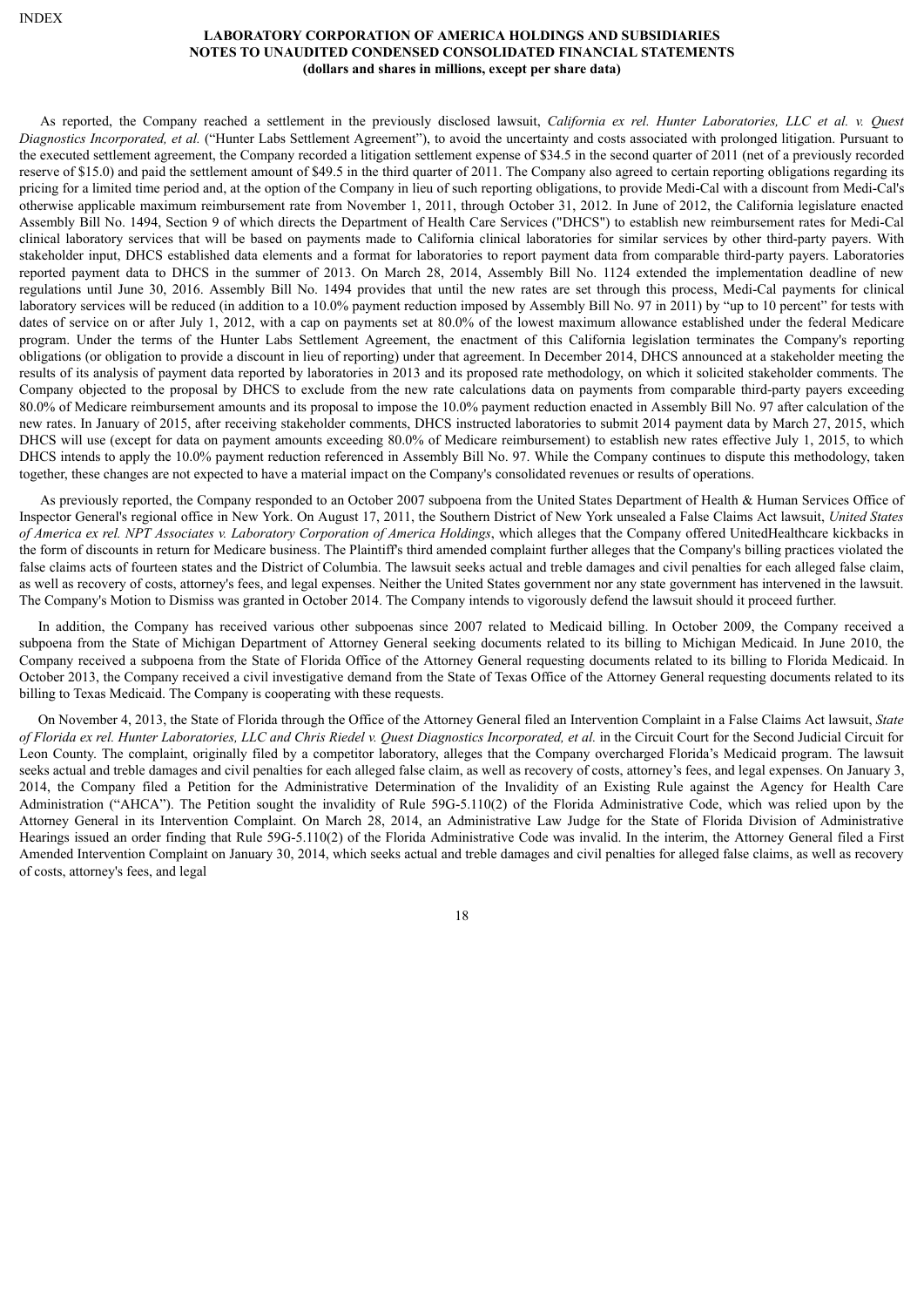expenses, for allegedly overcharging Florida's Medicaid program. The Company's Motion to Dismiss was denied in February 2015. The Company will vigorously defend the lawsuit.

On May 2, 2013, the Company was served with a False Claims Act lawsuit, State of Georgia ex rel. Hunter Laboratories, LLC and Chris Riedel v. Quest *Diagnostics Incorporated, et al.*, filed in the State Court of Fulton County, Georgia. The lawsuit, filed by a competitor laboratory, alleges that the Company overcharged Georgia's Medicaid program. The case was removed to the United States District Court for the Northern District of Georgia. The lawsuit seeks actual and treble damages and civil penalties for each alleged false claim, as well as recovery of costs, attorney's fees, and legal expenses. The government filed a notice declining to intervene in the case. On March 14, 2014, the Company's Motion to Dismiss was granted. The Plaintiffs' motion seeking leave to replead their complaint was granted and the Company's Motion to Dismiss the First Amended Complaint is pending. The Company will vigorously defend the lawsuit.

In October 2011, a putative stockholder of the Company made a letter demand through his counsel for inspection of documents related to policies and procedures concerning the Company's Board of Directors' oversight and monitoring of the Company's billing and claim submission process. The letter sought documents prepared for or by the Board regarding allegations from the California ex rel. Hunter Laboratories, LLC et al. v. Quest Diagnostics Incorporated, *et al.*, lawsuit and documents reviewed and relied upon by the Board in connection with the settlement of that lawsuit. The Company responded to the request pursuant to Delaware law.

On November 18, 2011, the Company received a letter from United States Senators Baucus and Grassley requesting information regarding the Company's relationships with its largest managed care customers. The letter requested information about the Company's contracts and financial data regarding its managed care customers. Company representatives met with Senate Finance Committee staff after receiving the request and subsequently produced documents in response. The Company continues to cooperate with the request for information.

On February 27, 2012, the Company was served with a False Claims Act lawsuit, *United States ex rel. Margaret Brown v. Laboratory Corporation of America Holdings and Tri-State Clinical Laboratory Services, LLC*, filed in the United States District Court for the Southern District of Ohio, Western Division. The Company owned 50% of Tri-State Clinical Laboratory Services, LLC, which was dissolved in June of 2011 pursuant to a voluntary petition under Chapter 7 of Title 11 of the United States Code. The lawsuit alleges that the defendants submitted false claims for payment for laboratory testing services performed as a result of financial relationships that violated the federal Stark and Anti-Kickback laws. The lawsuit seeks actual and treble damages and civil penalties for each alleged false claim, as well as recovery of costs, attorney's fees, and legal expenses. The United States government has not intervened in the lawsuit. The parties have reached a settlement in principle, but the Company will vigorously defend the lawsuit if the settlement is not finalized.

On June 7, 2012, the Company was served with a putative class action lawsuit, *Yvonne Jansky v. Laboratory Corporation of America, et al.*, filed in the Superior Court of the State of California, County of San Francisco. The complaint alleges that the Defendants committed unlawful and unfair business practices, and violated various other state laws by changing screening codes to diagnostic codes on laboratory test orders, thereby resulting in customers being responsible for co-payments and other debts. The lawsuit seeks injunctive relief, actual and punitive damages, as well as recovery of attorney's fees, and legal expenses. The Company will vigorously defend the lawsuit.

On August 24, 2012, the Company was served with a putative class action lawsuit, Sandusky Wellness Center, LLC, et al. v. MEDTOX Scientific, Inc., et *al.*, filed in the United States District Court for the District of Minnesota. The lawsuit alleges that on or about February 21, 2012, the defendants violated the federal Telephone Consumer Protection Act ("TCPA") by sending unsolicited facsimiles to Plaintiff and more than 39 other recipients without the recipients' prior express permission or invitation. The lawsuit seeks the greater of actual damages or the sum of \$0.0005 for each violation, subject to trebling under the TCPA, and injunctive relief. In September 2014, Plaintiff's Motion for class certification was denied. In January of 2015, the Company's Motion for Summary Judgment on the remaining individual claim was granted. Plaintiff has filed a notice of appeal. The Company will vigorously defend the lawsuit.

The Company was a defendant in two separate putative class action lawsuits, *Christine Bohlander v. Laboratory Corporation of America, et al.,* and Jemuel Andres, et al. v. Laboratory Corporation of America Holdings, et al., related to overtime pay. After the filing of the two lawsuits on July 8, 2013, the Bohlander lawsuit was consolidated into the Andres lawsuit, and the consolidated lawsuit is now pending in the Superior Court of California for the County of Los Angeles. In the consolidated lawsuit, the Plaintiffs allege on behalf of similarly situated phlebotomists and couriers that the Company failed to pay overtime, failed to provide meal and rest breaks, and committed other violations of the California Labor Code. The complaint seeks monetary damages, civil penalties, costs, injunctive relief, and attorney's fees. The parties have reached a tentative class settlement, which is subject to Court approval. The Court held a hearing on the merits of the settlement terms on February 26, 2015 and requested further briefing on the settlement terms. Another hearing is scheduled for May 14, 2015. The Company will vigorously defend the lawsuit.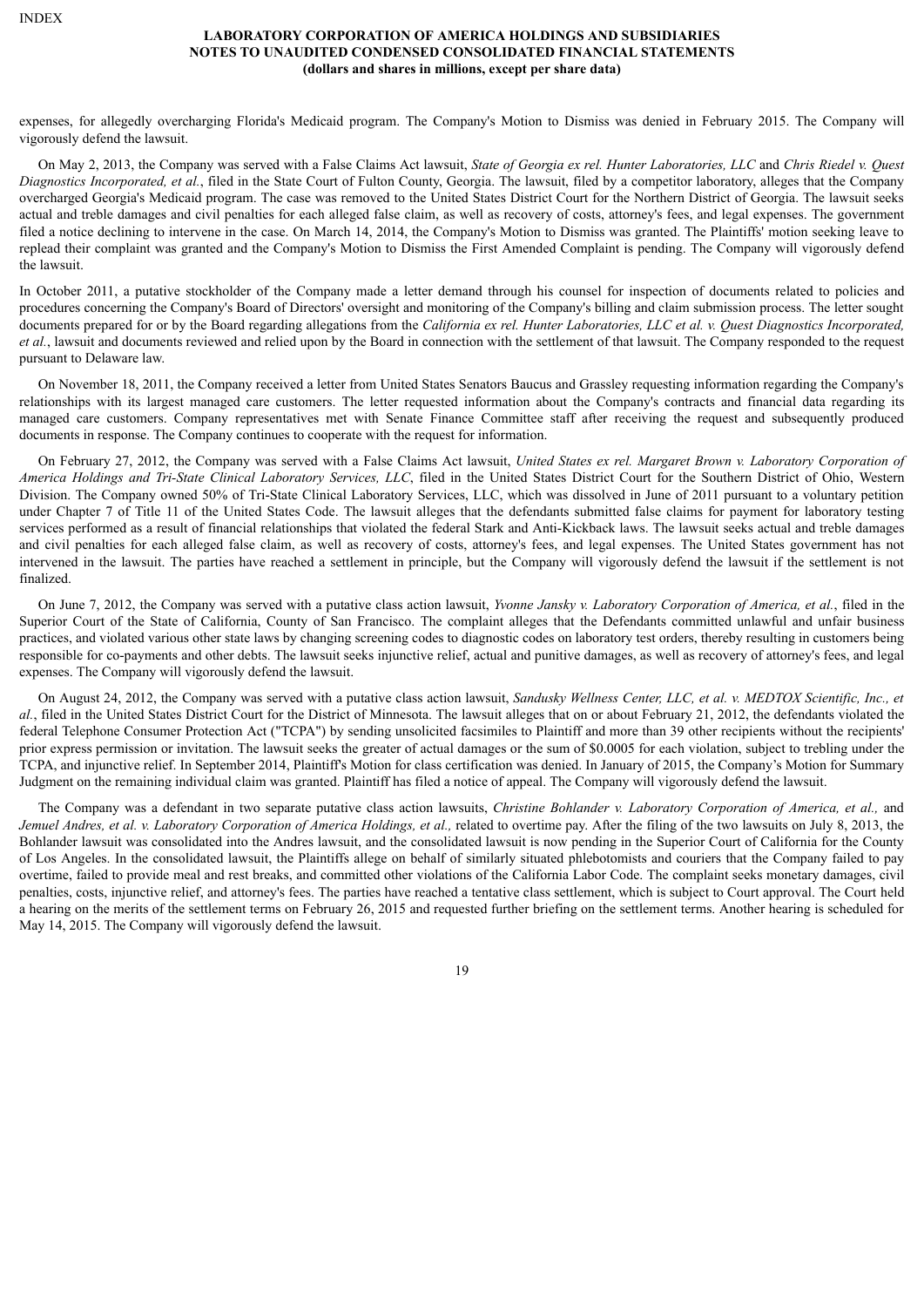INDEX

#### **LABORATORY CORPORATION OF AMERICA HOLDINGS AND SUBSIDIARIES NOTES TO UNAUDITED CONDENSED CONSOLIDATED FINANCIAL STATEMENTS (dollars and shares in millions, except per share data)**

The Company is also a defendant in two additional putative class action lawsuits alleging similar claims to the *Bohlander/Andres* consolidated lawsuit. The lawsuit *Rachel Rabanes v. California Laboratory Sciences, LLC, et al.,* was filed in April 2014 in the Superior Court of California for the County of Los Angeles, and the lawsuit *Rita Varsam v. Laboratory Corporation of America DBA LabCorp*, was filed in June 2014 in the Superior Court of California for the County of San Diego. In these lawsuits, the Plaintiffs allege on behalf of similarly situated employees that the Company failed to pay overtime, failed to provide meal and rest breaks, and committed other violations of the California Labor Code. The complaints seek monetary damages, civil penalties, costs, injunctive relief, and attorney's fees. The Company will vigorously defend these lawsuits.

On December 17, 2010, the Company was served with a lawsuit, *Oliver Wuth, et al. v. Laboratory Corporation of America, et al.*, filed in the State Superior Court of King County, Washington. The lawsuit alleges that the Company was negligent in the handling of a prenatal genetic test order that allegedly resulted in the parents being given incorrect information. The matter was tried to a jury beginning on October 21, 2013. On December 10, 2013, the jury returned a verdict in in Plaintiffs' favor in the amount of \$50.0, with 50.0% of liability apportioned to the Company and 50.0% of liability apportioned to co-Defendant Valley Medical Center. The Company filed post-judgment motions for a new trial, which were denied, and is vigorously pursuing an appeal of the judgment on multiple grounds. The Company carries self-insurance reserves and excess liability insurance sufficient to cover the potential liability in this case.

On July 3, 2012, the Company was served with a lawsuit, John Wisekal, as Personal Representative of the Estate of Darien Wisekal v. Laboratory *Corporation of America Holdings and Glenda C. Mixon*, filed in the Circuit Court of the Fifteenth Judicial Circuit in and for Palm Beach County, Florida. The lawsuit alleges that the Company misread a Pap test. The case was removed to the United States District Court for the Southern District of Florida. The matter was tried to a jury beginning on April 1, 2014. On April 17, 2014, the jury returned a verdict in Plaintiff's favor in the amount of \$20.8, with noneconomic damages reduced by 25% to account for the Plaintiff's negligence, for a final verdict of \$15.8. The Company filed post-trial motions. On July 28, 2014, the Court granted the Company's motion for remittitur and reduced the jury's non-economic damages award to \$5.0, reduced by 25.0% for the Plaintiff's negligence. Accordingly, the total judgment is \$4.4. In December 2014, the Court granted Plaintiff's Motion to Certify the remittitur order for interlocutory appeal and stayed the case pending the Eleventh Circuit Court of Appeal's review of the Plaintiff's challenge to the reduction in judgment.

On July 9, 2014, the Company was served with a putative class action lawsuit, *Christopher W. Legg, et al. v. Laboratory Corporation of America*, filed in the United States District Court for the Southern District of Florida. The complaint alleges that the Company willfully violated the Fair and Accurate Credit Transactions Act by allegedly providing credit card expiration date information on an electronically printed credit card receipt. The lawsuit seeks damages of not less than \$0.0001 but not more than \$0.01 per violation, and punitive damages, injunctive relief, and attorney's fees. The Company will vigorously defend the lawsuit.

Prior to the consummation of the Company's acquisition of LipoScience, Inc., purported stockholders of LipoScience filed four putative class action lawsuits against LipoScience, members of the LipoScience board of directors, the Company and Bear Acquisition Corp., a wholly owned subsidiary of the Company, in the Delaware Court of Chancery and, with respect to one of the lawsuits, in the Superior Court of Wake County, North Carolina. The lawsuits alleged breach of fiduciary duty and/or other violations of state law arising out of the proposed acquisition. Each suit sought, among other things, injunctive relief enjoining the merger. On October 23, 2014, the case in North Carolina was voluntarily dismissed without prejudice by the Plaintiff. On October 29, 2014, the Delaware Court of Chancery consolidated the four actions under the caption *In re LipoScience, Inc. Stockholder Litigation, Consolidated C.A. No. 10252-VCP* (the "Consolidated Action"). On November 7, 2014, the Consolidated Action plaintiffs entered into a memorandum of understanding with the defendants regarding a settlement of the Consolidated Action. In connection with the settlement, the parties agreed that LipoScience would make certain additional disclosures to its stockholders. Subject to the completion of certain confirmatory discovery by counsel, entry by the parties into a stipulation of settlement and customary conditions, including court approval, the settlement will resolve all of the claims that were or could have been brought, including all claims relating to the merger.

On November 19, 2014, the Company entered into a definitive merger agreement to acquire Covance for approximately \$6,200.0 in cash and Company common stock. The transaction closed on February 19, 2015. Prior to the closing of the transaction, purported stockholders of Covance filed two putative class action lawsuits. One of the lawsuits, captioned *Berk v. Covance Inc., et al., C.A. No. 10440-VCL*, was filed in the Delaware Court of Chancery on December 9, 2014. The other lawsuit, captioned *Ojeda v. Herring et al., No. MER-C-92-14*, was filed in the Superior Court of New Jersey, Chancery Division, Mercer County, New Jersey, on November 12, 2014. Both suits named as defendants Covance, members of the Covance board of directors, the Company and Neon Merger Sub, Inc., a wholly owned subsidiary of the Company that was merged out of existence in connection with the Acquisition. The lawsuits alleged breach of fiduciary duty and/or other violations of state law arising out of the proposed acquisition. Each suit sought, among other things, injunctive relief enjoining the merger. On January 21, 2015, the case in New Jersey was voluntarily dismissed without prejudice by the Plaintiff. On February 9, 2015, the Plaintiffs in the Delaware case entered into a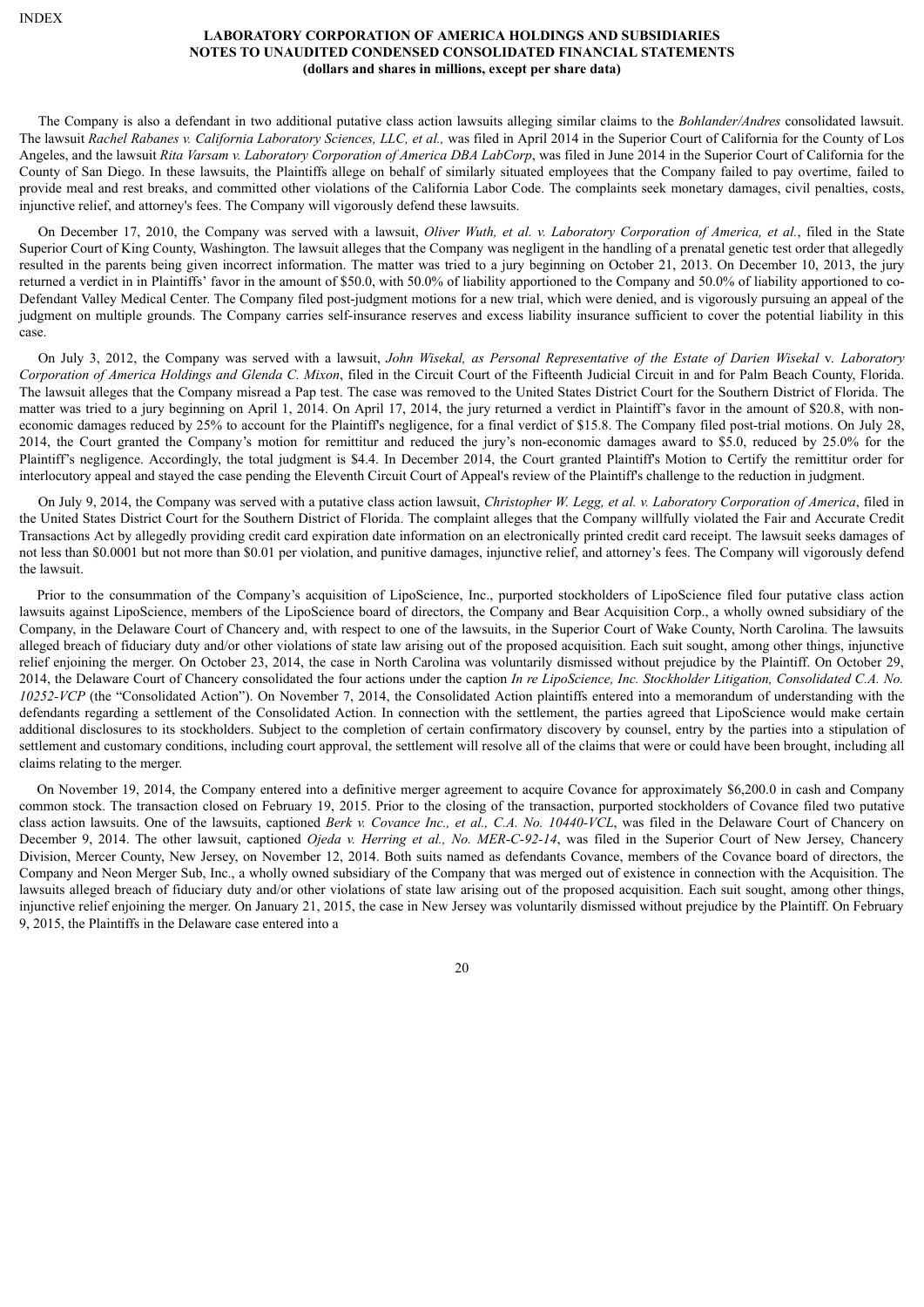memorandum of understanding with the Defendants regarding a settlement. In connection with the settlement, the parties agreed that Covance would make additional disclosures to its stockholders. Subject to the entry by the parties into a stipulation of settlement and customary conditions, including court approval, the settlement will resolve all the claims that were or could have been brought, including all claims relating to the merger.

In December 2014, the Company received a Civil Investigative Demand issued pursuant to the federal False Claims Act from the U.S. Attorney's Office for South Carolina, which requests information regarding remuneration and services provided by the Company to physicians who also received draw and processing/handling fees from competitor laboratories Health Diagnostic Laboratory, Inc. and Singulex, Inc. The Company is cooperating with the request.

In March 2015, the Company received a subpoena from the Attorney General of the State of New York, which requests information regarding the Company's relationship with Direct Laboratories LLC. The Company is cooperating with the request.

The Company holds an investment in a joint venture partnership located in Alberta, Canada. The Canadian partnership has a license to conduct diagnostic testing services in the province of Alberta. Substantially all of its revenue is received as reimbursement from the Alberta government's health care programs. In December 2013, Alberta Health Services ("AHS"), the Alberta government's health care program, issued a request for proposals for laboratory services that includes the scope of services performed by the Canadian partnership. In October 2014, AHS informed the Canadian partnership that it had not been selected as the preferred proponent. In November 2014, the Canadian partnership submitted a vendor bid appeal upon the belief that there were significant flaws and failures in the conduct of the request for proposal process, which drove to a biased conclusion. AHS established a Vendor Bid Appeal Panel to hear the appeal, and the hearing was conducted February 23-25, 2015. The decision remains pending before the Vendor Bid Appeal Panel. The Vendor Bid Appeal Panel is not required to respond by a particular date, but the Canadian partnership anticipates a decision on the bid appeal before the end of May 2015. If the appeal is unsuccessful, the Canadian partnership could then pursue a lawsuit to have the case heard in court. The Company believes that the Canadian partnership has a strong fact pattern and legal grounds to be ultimately successful in its challenge to the AHS decision, and it is the Company's belief and best estimate, based on the facts and legal grounds presented to date, that the Canadian partnership should be successful in its challenge to the validity of the RFP process. The Canadian partnership's existing contract with AHS remains in place through March 2016. If the AHS contract award remains with the preferred proponent, then the Canadian partnership's revenues, and accordingly the Company's revenues, would decrease substantially and the carrying value of the Company's investment could potentially be impaired.

Under the Company's present insurance programs, coverage is obtained for catastrophic exposure as well as those risks required to be insured by law or contract. The Company is responsible for the uninsured portion of losses related primarily to general, professional and vehicle liability, certain medical costs and workers' compensation. The self-insured retentions are on a per occurrence basis without any aggregate annual limit. Provisions for losses expected under these programs are recorded based upon the Company's estimates of the aggregated liability of claims incurred. As of March 31, 2015, the Company had provided letters of credit aggregating approximately \$42.5, primarily in connection with certain insurance programs. The Company's availability under its Revolving Credit Facility is reduced by the amount of these letters of credit.

#### **10. PENSION AND POSTRETIREMENT PLANS**

The Company's defined contribution retirement plan (the "401K Plan") covers substantially all pre-Acquisition employees. All employees eligible for the 401K Plan receive a minimum 3% non-elective contribution concurrent with each payroll period. The 401K Plan also permits discretionary contributions by the Company of up to 1% and up to 3% of pay for eligible employees based on years of service with the Company. The cost of this plan was \$12.9 and \$13.4 for the three months ended March 31, 2015 and 2014, respectively. As a result of the Acquisition, the Company also incurred expense of \$4.7 for the Covance 401K Plan during the three months ended March 31, 2015.

The Company also maintains a frozen defined benefit retirement plan (the "Company Plan"), that as of December 31, 2009, covered substantially all employees. The benefits to be paid under the Company Plan are based on years of credited service through December 31, 2009 and ongoing interest credits. Effective January 1, 2010, the Company Plan was closed to new participants. The Company's policy is to fund the Company Plan with at least the minimum amount required by applicable regulations.

The Company maintains a second unfunded, non-contributory, non-qualified defined benefit retirement plan (the "PEP"), that as of December 31, 2009, covered substantially all of its senior management group. The PEP supplements the Company Plan and was closed to new participants effective January 1, 2010.

The effect on operations for the Company Plan and the PEP is summarized as follows: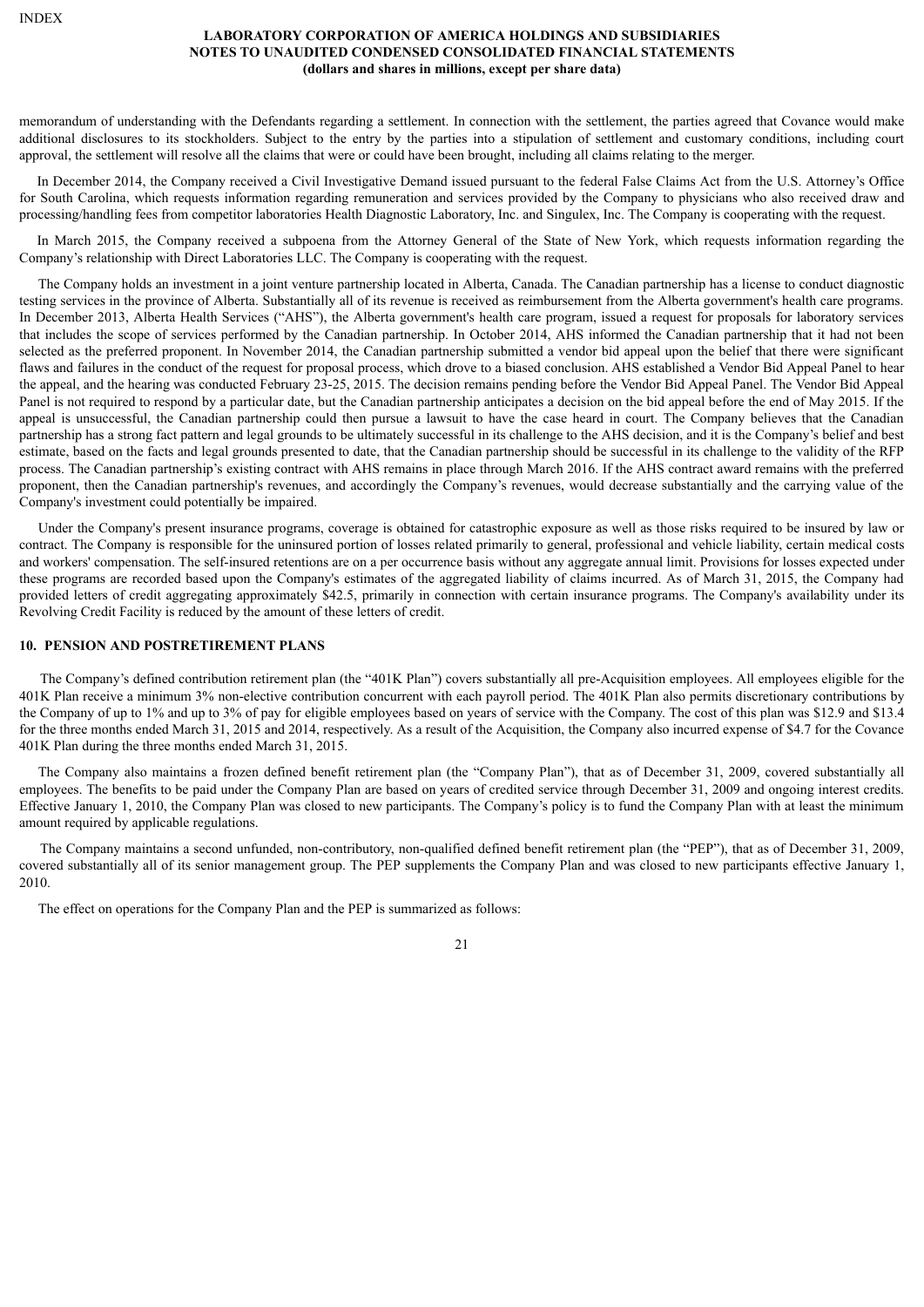|                                          | Three Months Ended March 31. |  |       |  |  |
|------------------------------------------|------------------------------|--|-------|--|--|
|                                          | 2015                         |  | 2014  |  |  |
| Service cost for administrative expenses | $1.0\,$                      |  | 0.9   |  |  |
| Interest cost on benefit obligation      | 3.8                          |  | 3.9   |  |  |
| Expected return on plan assets           | (4.6)                        |  | (4.4) |  |  |
| Net amortization and deferral            | 2.7                          |  | 1.8   |  |  |
| Defined benefit plan costs               | 2.9                          |  |       |  |  |

During the three months ended March 31, 2015, the Company contributed \$2.2 to the Company Plan.

The Company has assumed obligations under a subsidiary's post-retirement medical plan. Coverage under this plan is restricted to a limited number of existing employees of the subsidiary. This plan is unfunded and the Company's policy is to fund benefits as claims are incurred. The effect on operations of the post-retirement medical plan is shown in the following table:

|                                       | Three Months Ended March 31, |  |       |  |  |
|---------------------------------------|------------------------------|--|-------|--|--|
|                                       | 2015                         |  | 2014  |  |  |
| Service cost for benefits earned      | 0.1                          |  | 0.1   |  |  |
| Interest cost on benefit obligation   | 0.3                          |  | 0.4   |  |  |
| Net amortization and deferral         | (2.4)                        |  | (1.9) |  |  |
| Post-retirement medical plan benefits | (2.0)                        |  | (1.4) |  |  |

In addition to the PEP, the as a result of the Acquisition, the Company also has a a frozen non-qualified Supplemental Executive Retirement Plan ("SERP"). The SERP, which is not funded, is intended to provide retirement benefits for certain executive officers of the Company. Benefit amounts are based upon years of service and compensation of the participating employees. The pension benefit obligation as of the Acquisition date was \$32.8. The components of the net periodic pension cost for the three months ended March 31, 2015 are as follows:

| Service cost                  | 0.4 |
|-------------------------------|-----|
| Interest cost                 | 0.9 |
| Net amortization and deferral |     |
| Net periodic pension cost     |     |

Also as a result of the Acquisition, the Company sponsors a post-employment retiree health and welfare plan for the benefit of eligible employees at certain U.S. subsidiaries who retire after satisfying service and age requirements. This plan is funded on a pay-as-you-go basis and the cost of providing these benefit is shared with the retirees. The net periodic post-retirement benefit cost for the three months ended March 31, 2015 was \$0.2 and the pension benefit obligation as of the Acquisition date was \$6.3.

As a result of the Acquisition, the Company sponsors two defined benefit pension plans for the benefit of its employees at two United Kingdom subsidiaries and one defined benefit pension plan for the benefit of its employees at a German subsidiary, all of which are legacy plans of previously acquired companies. Benefit amounts for all three plans are based upon years of service and compensation. The German plan is unfunded while the United Kingdom pension plans are funded. The Company's funding policy has been to contribute annually a fixed percentage of the eligible employee's salary at least equal to the local statutory funding requirements.

|                                                         | United Kingdom Plans                 |                                      | German Plan |  |
|---------------------------------------------------------|--------------------------------------|--------------------------------------|-------------|--|
|                                                         | Three Months Ended March 31.<br>2015 | Three Months Ended March 31,<br>2015 |             |  |
| Service cost for administrative expenses                | 0.3                                  | \$                                   | 0.1         |  |
| Interest cost on benefit obligation                     | 0.9                                  |                                      |             |  |
| Expected return on plan assets                          | (1.3)                                |                                      |             |  |
| Net amortization and deferral                           | 0.2                                  |                                      | 0.1         |  |
| Defined benefit plan costs                              | 0.1                                  | \$.                                  | 0.2         |  |
| Assumptions used to determine defined benefit plan cost |                                      |                                      |             |  |
| Discount rate                                           | 3.6%                                 |                                      | $2.2\%$     |  |
| Expected return on assets                               | $5.4\%$                              |                                      | N/A         |  |
| Salary increases                                        | 3.5%                                 |                                      | $2.0\%$     |  |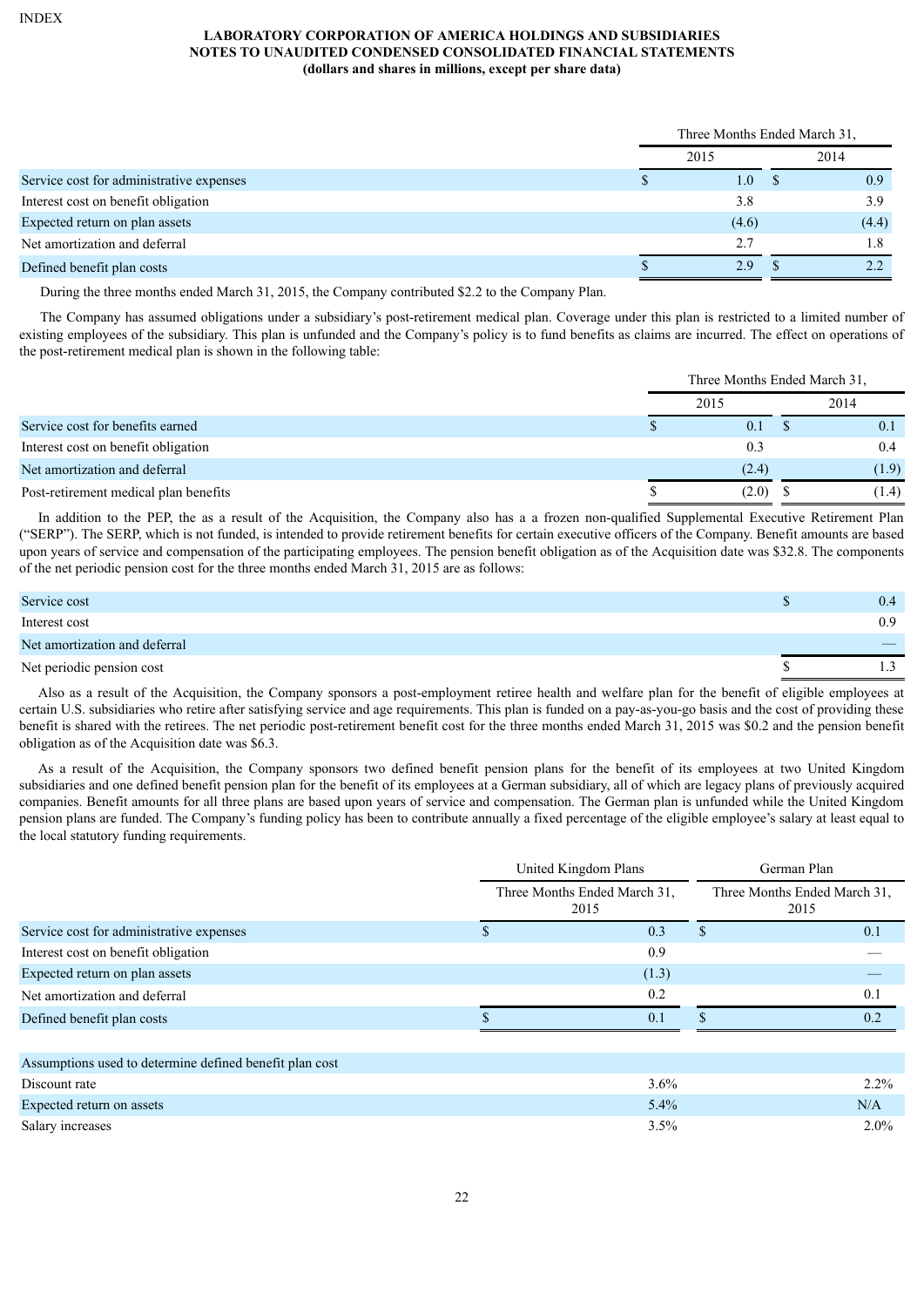#### **11. FAIR VALUE MEASUREMENTS**

The Company's population of financial assets and liabilities subject to fair value measurements as of March 31, 2015 and December 31, 2014 is as follows:

|                                                 |                   |                               |                            |               | Fair Value Measurements as of |                    |         |  |  |
|-------------------------------------------------|-------------------|-------------------------------|----------------------------|---------------|-------------------------------|--------------------|---------|--|--|
|                                                 | Fair Value        |                               | March 31, 2015             |               |                               |                    |         |  |  |
|                                                 | as of             |                               | Using Fair Value Hierarchy |               |                               |                    |         |  |  |
|                                                 | March 31, 2015    |                               | Level 1                    |               | Level 2                       |                    | Level 3 |  |  |
| Noncontrolling interest put                     | \$<br>16.2        | <sup>\$</sup>                 | $\overline{\phantom{m}}$   | <sup>\$</sup> | 16.2                          | $\mathbf{s}$       |         |  |  |
| Interest rate swap                              | 34.0              |                               |                            |               | 34.0                          |                    |         |  |  |
| Cash surrender value of life insurance policies | 44.7              |                               |                            |               | 44.7                          |                    |         |  |  |
| Deferred compensation liability                 | 43.1              |                               |                            |               | 43.1                          |                    |         |  |  |
|                                                 |                   | Fair Value Measurements as of |                            |               |                               |                    |         |  |  |
|                                                 | Fair Value        |                               | December 31, 2014          |               |                               |                    |         |  |  |
|                                                 | as of             |                               | Using Fair Value Hierarchy |               |                               |                    |         |  |  |
|                                                 | December 31, 2014 |                               | Level 1                    |               | Level 2                       |                    | Level 3 |  |  |
| Noncontrolling interest put                     | \$<br>17.7        | $^{\circ}$                    |                            | <sup>\$</sup> | 17.7                          | $\mathbf{\hat{s}}$ |         |  |  |
| Interest rate swap                              | 18.5              |                               |                            |               | 18.5                          |                    |         |  |  |
| Cash surrender value of life insurance policies | 41.9              |                               |                            |               | 41.9                          |                    |         |  |  |
| Deferred compensation liability                 | 43.4              |                               |                            |               | 43.4                          |                    |         |  |  |

The Company has a noncontrolling interest put related to its Ontario subsidiary that has been classified as mezzanine equity in the Company's condensed consolidated balance sheet. The noncontrolling interest put is valued at its contractually determined value, which approximates fair value.

The Company offers certain employees the opportunity to participate in a deferred compensation plan ("DCP"). A participant's deferrals are allocated by the participant to one or more of 16 measurement funds, which are indexed to externally managed funds. From time to time, to offset the cost of the growth in the participant's investment accounts, the Company purchases life insurance policies, with the Company named as beneficiary of the policies. Changes in the cash surrender value of these policies are based upon earnings and changes in the value of the underlying investments, which are typically invested in a manner similar to the participants' allocations. Changes in the fair value of the DCP obligation are derived using quoted prices in active markets based on the market price per unit multiplied by the number of units. The cash surrender value and the DCP obligations are classified within Level 2 because their inputs are derived principally from observable market data by correlation to the hypothetical investments.

The carrying amounts of cash and cash equivalents, accounts receivable, income taxes receivable, and accounts payable are considered to be representative of their respective fair values due to their short-term nature. The fair market value of the zero-coupon subordinated notes, based on market pricing, was approximately \$181.1 and \$155.6 as of March 31, 2015 and December 31, 2014, respectively. The fair market value of all of the senior notes, based on market pricing, was approximately \$6,586.8 and \$2,949.8 as of March 31, 2015 and December 31, 2014, respectively. The Company's note and debt instruments are classified as Level 2 instruments, as the fair market values of these instruments are determined using other observable inputs.

#### **12. DERIVATIVE INSTRUMENTS AND HEDGING ACTIVITIES**

The Company addresses its exposure to market risks, principally the market risk associated with changes in interest rates, through a controlled program of risk management that includes, from time to time, the use of derivative financial instruments such as interest rate swap agreements (see Interest Rate Swap section below). Although the Company's zero-coupon subordinated notes contain features that are considered to be embedded derivative instruments (see Embedded Derivatives Related to the Zero-Coupon Subordinated Notes section below), the Company does not hold or issue derivative financial instruments for trading purposes. The Company does not believe that its exposure to market risk is material to the Company's financial position or results of operations.

#### Interest Rate Swap

During the third quarter of 2013, the Company entered into two fixed-to-variable interest rate swap agreements for its 4.625% senior notes due 2020 with an aggregate notional amount of \$600.0 and variable interest rates based on one-month LIBOR plus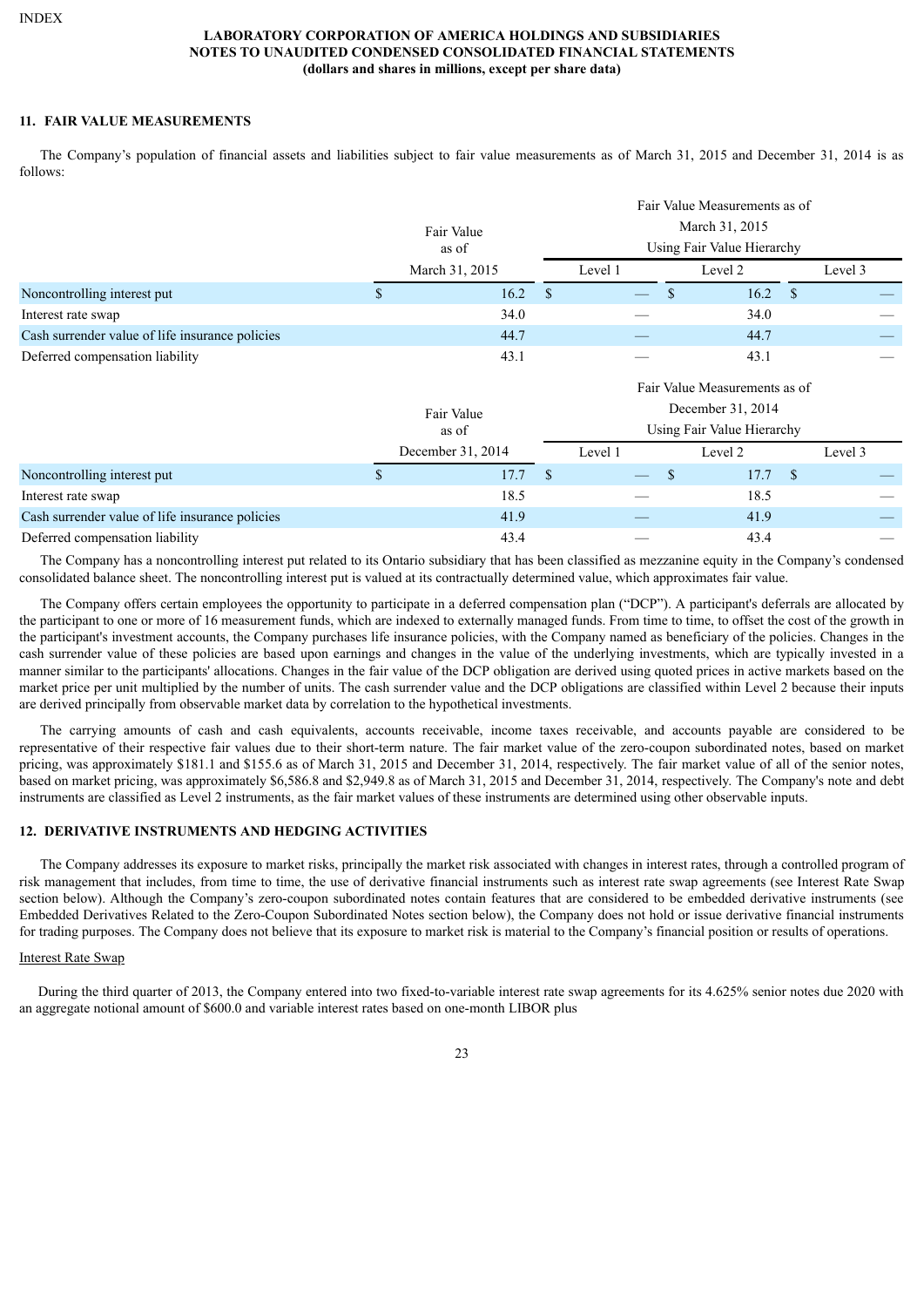2.298% to hedge against changes in the fair value of a portion of the Company's long term debt. These derivative financial instruments are accounted for as fair value hedges of the senior notes due 2020. These interest rate swaps are included in other long term assets and added to the value of the senior notes, with an aggregate fair value of \$34.0 and \$18.5 at March 31, 2015 and December 31, 2014, respectively. As the specific terms and notional amounts of the derivative financial instruments match those of the fixed-rate debt being hedged, the derivative instruments are assumed to be perfectly effective hedges and accordingly, there is no impact to the Company's consolidated statements of operations.

#### Embedded Derivatives Related to the Zero-Coupon Subordinated Notes

The Company's zero-coupon subordinated notes contain the following two features that are considered to be embedded derivative instruments under authoritative guidance in connection with accounting for derivative instruments and hedging activities:

- 1) The Company will pay contingent cash interest on the zero-coupon subordinated notes after September 11, 2006, if the average market price of the notes equals 120% or more of the sum of the issue price, accrued original issue discount and contingent additional principal, if any, for a specified measurement period.
- 2) Holders may surrender zero-coupon subordinated notes for conversion during any period in which the rating assigned to the zero-coupon subordinated notes by Standard & Poor's Ratings Services is BB- or lower.

The Company believes these embedded derivatives had no fair value at March 31, 2015 and December 31, 2014. These embedded derivatives also had no impact on the condensed consolidated statements of operations for the three months ended March 31, 2015 and 2014, respectively.

#### **13. SUPPLEMENTAL CASH FLOW INFORMATION**

|                                                             | Three Months Ended March 31. |      |      |  |
|-------------------------------------------------------------|------------------------------|------|------|--|
|                                                             | 2015                         |      |      |  |
| Supplemental schedule of cash flow information:             |                              |      |      |  |
| Cash paid during period for:                                |                              |      |      |  |
| Interest                                                    | \$<br>14.9                   | - \$ | 18.8 |  |
| Income taxes, net of refunds                                | 23.1                         |      | 8.6  |  |
| Disclosure of non-cash financing and investing activities:  |                              |      |      |  |
| Surrender of restricted stock awards and performance awards | \$<br>7.8                    | - \$ | 4.6  |  |
| Non-cash stock consideration for the Acquisition            | 1,762.5                      |      |      |  |
| Conversion of zero-coupon convertible debt                  |                              |      | 2.8  |  |
| Assets acquired under capital leases                        | 16.7                         |      | 3.1  |  |
| Increase (decrease) accrued property, plant and equipment   | (1.4)                        |      | 4.7  |  |

#### **14. BUSINESS SEGMENT INFORMATION**

The following table is a summary of segment information for the three months ended March 31, 2015 and 2014. The "management approach" has been used to present the following segment information. This approach is based upon the way the management of the Company organizes segments within an enterprise for making operating decisions and assessing performance. Financial information is reported on the basis that it is used internally by the chief operating decision maker ("CODM") for evaluating segment performance and deciding how to allocate resources to segments. The Company's chief executive officer has been identified as the CODM.

Prior to the first quarter of 2015, the CODM managed the operating results of the Company as two segments: clinical laboratory diagnostics and other. In connection with the Acquisition, the Company changed its operating segments to align with how the CODM evaluates financial information used to allocate resources and assess performance of the Company post Acquisition. As a result, the segment information presented in these financial statements has been conformed to present segments on this revised basis for all prior periods. Under the new organizational structure, the CODM manages the Company under two segments: LCD and CDD. LCD includes all of the legacy LabCorp business and the nutritional chemistry and food safety business, which were previously part of Covance but excludes LabCorp's legacy clinical trials testing business, which is now part of CDD. CDD includes all of Covance's legacy business and LabCorp's legacy clinical trials testing business, but excludes the nutritional chemistry and food safety business, which are now part of LCD.

Segment asset information is not presented because it is not used by the CODM at the segment level. Operating earnings (loss) of each segment represents net revenues less directly identifiable expenses to arrive at operating income for the segment. General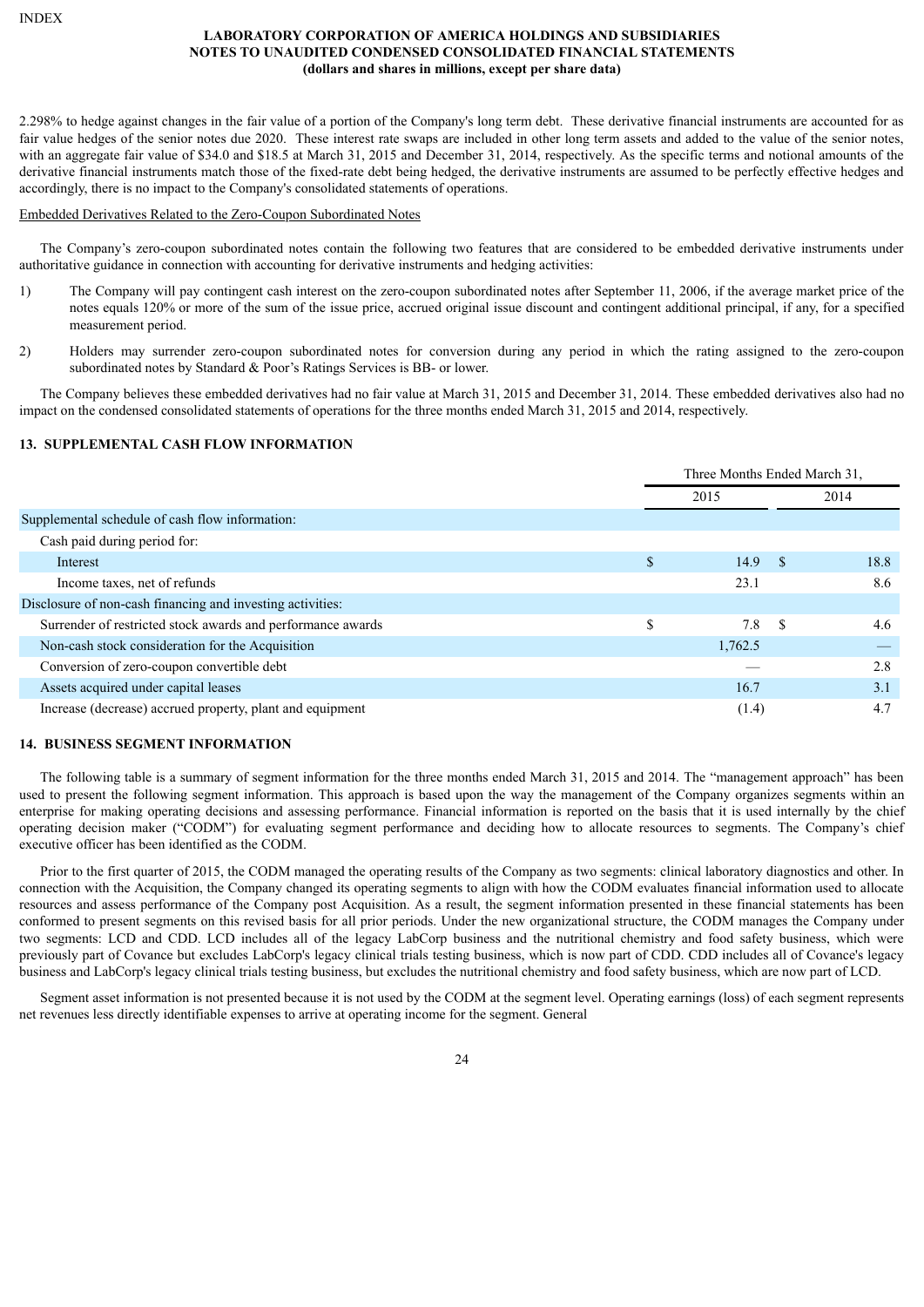management and administrative corporate expenses are included in general corporate expenses below. The accounting policies of the segments are the same as those as set forth in Note 1 to the Consolidated Financial Statements contained in the Company's Annual Report on Form 10-K for the year ended December 31, 2014 and Note 1 (Basis of Financial Statement Presentation) above to the interim condensed consolidated financial statements.

The table below represents information about the Company's reporting segments for the three months ended March 31, 2015 and 2014:

|                                           | Three Months Ended<br>March 31, |    |         |
|-------------------------------------------|---------------------------------|----|---------|
|                                           | 2015                            |    | 2014    |
| <b>Total revenues:</b>                    |                                 |    |         |
| LCD - net revenue                         | \$<br>1,472.0                   | \$ | 1,392.9 |
| CDD - net revenue                         | 300.3                           |    | 37.8    |
| CDD - reimbursable out-of-pocket expenses | 20.9                            |    |         |
| Total revenues                            | 1,793.2                         |    | 1,430.7 |
|                                           |                                 |    |         |
| <b>Operating earnings (loss):</b>         |                                 |    |         |
| <b>LCD</b>                                | 222.8                           |    | 232.3   |
| <b>CDD</b>                                | (54.4)                          |    | 4.5     |
| Unallocated corporate expenses            | (38.2)                          |    | (33.5)  |
| Total operating income                    | 130.2                           |    | 203.3   |
| Other income (expense), net               | (99.9)                          |    | (15.6)  |
| Earnings before income taxes              | 30.3                            |    | 187.7   |
|                                           |                                 |    |         |

<span id="page-25-0"></span>Provision for income taxes 29.3 29.3 29.3 29.3 29.3 29.3 2012 Net earnings 1.0 113.5 Less income attributable to noncontrolling interests (0.3) (0.4) Net income attributable to Laboratory Corporation of America Holdings  $\overline{\text{S}}$  0.7  $\overline{\text{S}}$  113.1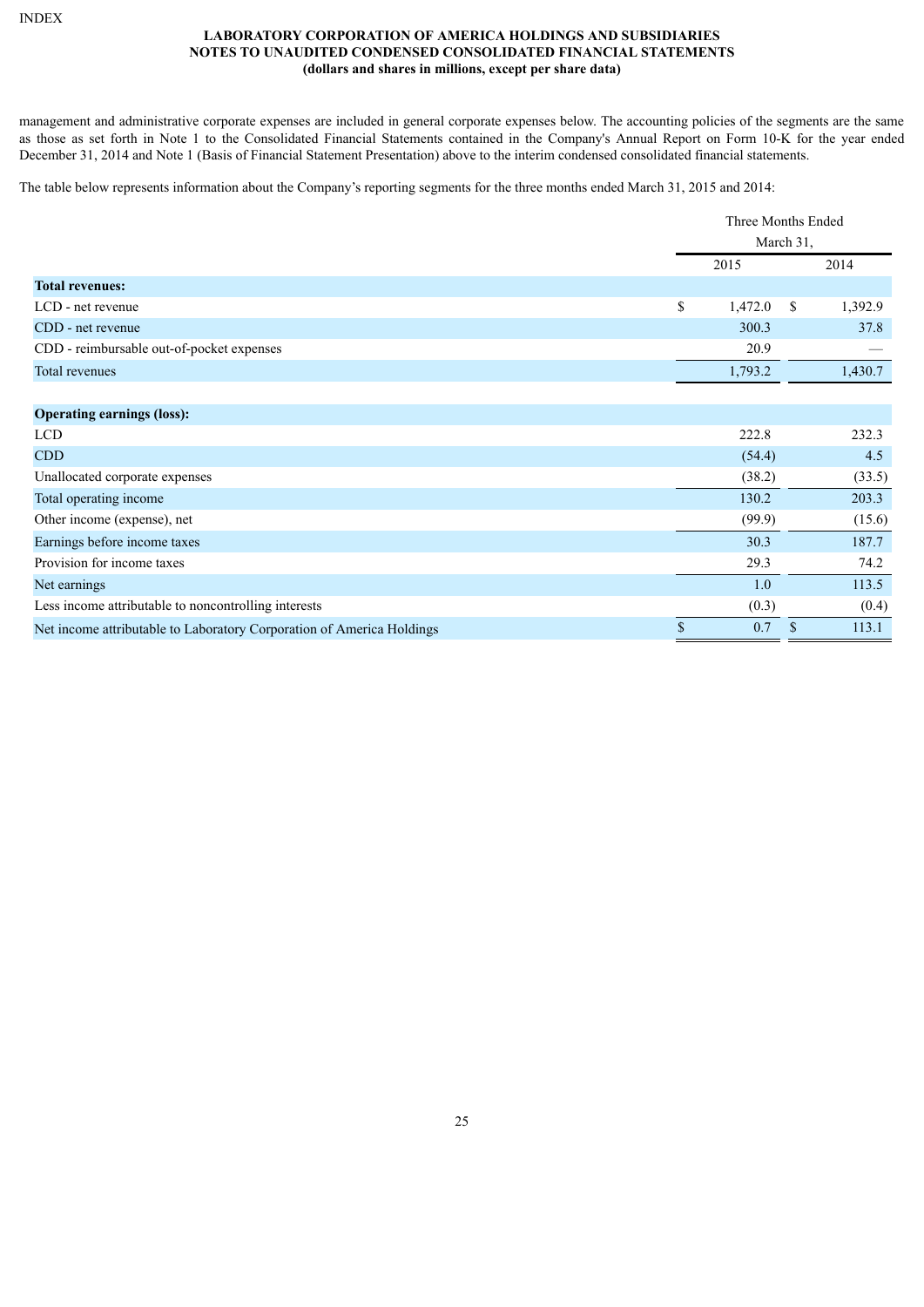#### **ITEM 2. MANAGEMENT'S DISCUSSION AND ANALYSIS OF FINANCIAL CONDITION AND RESULTS OF OPERATIONS**

#### **FORWARD-LOOKING STATEMENTS**

The Company has made in this report, and from time to time may otherwise make in its public filings, press releases and discussions by Company management, forward-looking statements concerning the Company's operations, performance and financial condition, as well as its strategic objectives. Some of these forward-looking statements can be identified by the use of forward-looking words such as "believes", "expects", "may", "will", "should", "seeks", "approximately", "intends", "plans", "estimates", or "anticipates" or the negative of those words or other comparable terminology. Such forward-looking statements are subject to various risks and uncertainties and the Company claims the protection afforded by the safe harbor for forwardlooking statements contained in the Private Securities Litigation Reform Act of 1995. Actual results could differ materially from those currently anticipated due to a number of factors in addition to those discussed elsewhere herein and in the Company's other public filings, press releases and discussions with Company management, including:

- 1. changes in federal, state, local and third party payer regulations or policies or other future reforms in the health care system (or in the interpretation of current regulations), new insurance or payment systems, including state, regional or private insurance cooperatives (Health Insurance Exchanges), new public insurance programs or a single-payer system, affecting governmental and third-party coverage or reimbursement for clinical laboratory testing;
- 2. significant monetary damages, fines, penalties, assessments, refunds, repayments, and/or exclusion from the Medicare and Medicaid programs, among other adverse consequences, resulting from interpretations of, or future changes in, laws and regulations, including laws and regulations of Medicare, Medicaid, the False Claims Act, interpretations of such laws and regulations by federal or state government agencies or investigations, audits, regulatory examinations, information requests and other inquiries by state or federal government agencies;
- 3. significant fines, penalties, costs and/or damage to the Company's reputation arising from the failure to comply with U.S. and international privacy and security laws and regulations, including HIPAA, HITECH, state laws and regulations, and laws and regulations of the European Union and other countries;
- 4. loss or suspension of a license or imposition of a fine or penalties under, or future changes in, or interpretations of, the law or regulations of the Clinical Laboratory Improvement Act of 1967, and the Clinical Laboratory Improvement Amendments of 1988;
- 5. penalties or loss of license arising from the failure to comply with the Federal Occupational Safety and Health Administration requirements and the Needlestick Safety and Prevention Act, or similar laws and regulations of federal, state or local agencies;
- 6. changes in testing guidelines or recommendations by government agencies, medical specialty societies and other authoritative bodies affecting the utilization of laboratory tests;
- 7. changes in government regulations or policies, including regulations and policies of the Food and Drug Administration, affecting the approval, availability of, and the selling and marketing of diagnostic tests or changes in testing guidelines or recommendations by government agencies, medical specialty societies or other authoritative bodies affecting the utilization of laboratory tests;
- 8. changes in government regulations pertaining to the pharmaceutical and biotechnology industries, changes in reimbursement of pharmaceutical products or reduced spending on research and development by pharmaceutical and biotechnology customers;
- 9. liabilities that result from the inability to comply with corporate governance requirements;
- 10. increased competition, including price competition, competitive bidding and/or changes or reductions to fee schedules and competition from companies that do not comply with existing laws or regulations or otherwise disregard compliance standards in the industry;
- 11. changes in payer mix, including an increase in capitated reimbursement mechanisms or the impact of a shift to consumer-driven health plans and adverse changes in payer reimbursement or payer coverage policies related to specific testing procedures or categories of testing;
- 12. failure to retain or attract managed care business as a result of changes in business models, including new risk based or network approaches, or other changes in strategy or business models by managed care companies;
- 13. failure to obtain and retain new customers or a reduction in tests ordered, specimens submitted or services requested by existing customers;

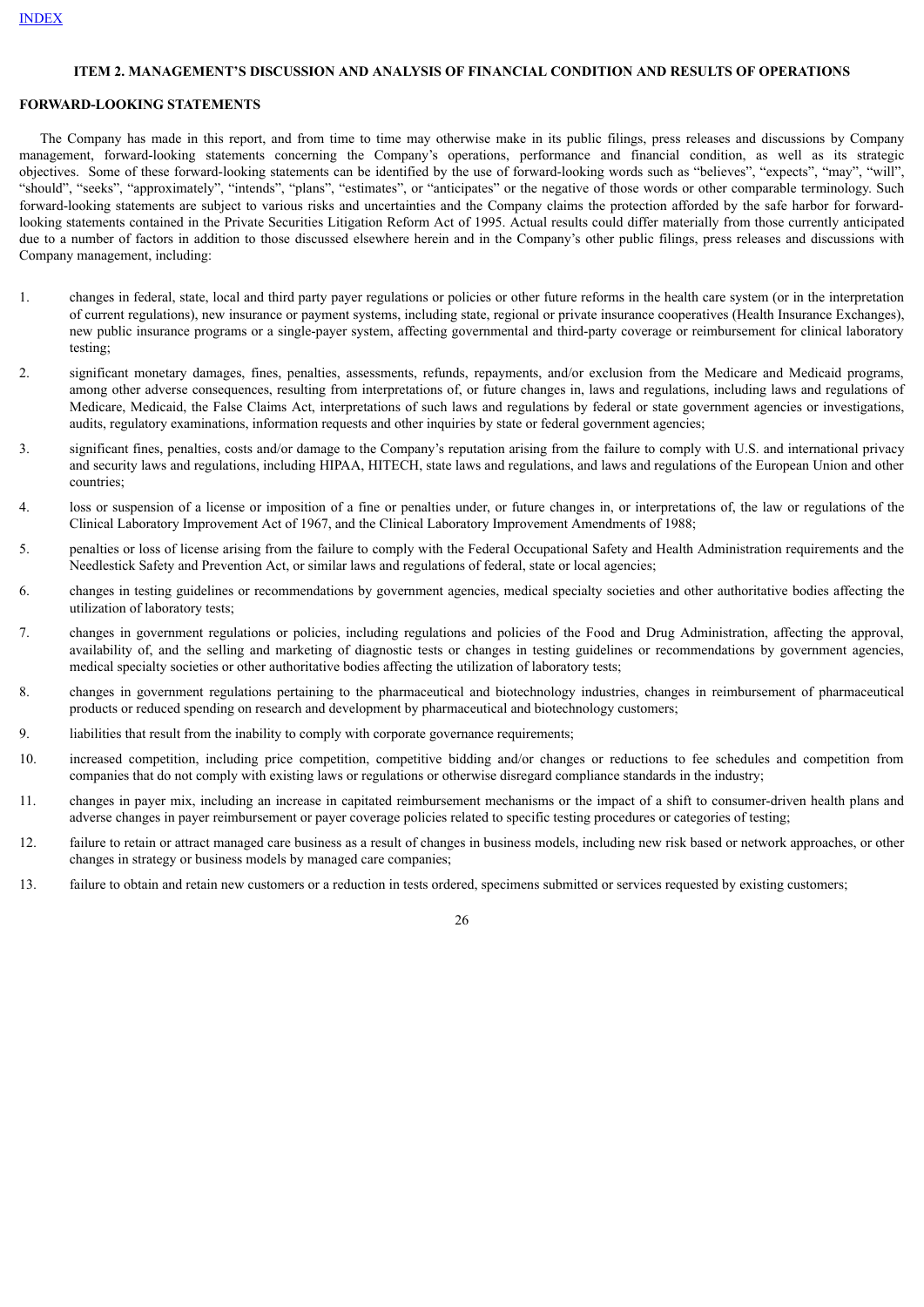- 14. difficulty in maintaining relationships with customers or retaining key employees as a result of uncertainty surrounding the integration of Covance and the resulting negative effects on the business of the Company;
- 15. customers choosing to insource services that are or could be purchased from the Company;
- 16. failure to identify, successfully close and to effectively integrate and/or manage newly acquired businesses, including Covance, and the cost, time and effort required to integrate newly-acquired businesses, including Covance, which may be greater than anticipated;
- 17. inability to achieve the expected benefits and synergies of newly-acquired businesses, including Covance, and impact on the Company's cash position, levels of indebtedness and stock price as a result of the Covance acquisition;
- 18. the inability of the Company to meet expectations regarding accounting and tax treatments related to the Acquisition;
- 19. termination, delay or reduction in scope of Covance Drug Development's contracts;
- 20. liability arising from errors or omissions in the performance of Covance Drug Development's contract research services;
- 21. damage to the Company's reputation, loss of business, harm from acts of animal rights extremists or potential liability arising from Covance Drug Development's animal research products;
- 22. adverse results in litigation matters;
- 23. inability to attract and retain experienced and qualified personnel;
- 24. failure to develop or acquire licenses for new or improved technologies, or potential use of new technologies by customers to perform their own tests;
- 25. substantial costs arising from the inability to commercialize newly licensed tests or technologies or to obtain appropriate coverage or reimbursement for such tests;
- 26. inability to obtain and maintain adequate patent and other proprietary rights for protection of the Company's products and services and successfully enforce the Company's proprietary rights;
- 27. scope, validity and enforceability of patents and other proprietary rights held by third parties that may impact the Company's ability to develop, perform, or market the Company's products or services or operate its business;
- 28. business interruption or other impact on the business due to adverse weather (including hurricanes), fires and/or other natural disasters, terrorism or other criminal acts, and/or widespread outbreak of influenza or other pandemic illness;
- 29. discontinuation or recalls of existing testing products;
- 30. loss of business or increased costs due to damage to the Company's reputation and significant litigation exposure arising from failure in the Company's information technology systems, including a negative effect on the performance of services or billing processes, failure to maintain the security of business information or systems or to protect against cyber security attacks, inability to meet required financial reporting deadlines, or the failure to meet future regulatory or customer information technology, data security and connectivity requirements;
- 31. business interruption, increased costs, and other adverse effects on the Company's operations due to the unionization of employees, union strikes, work stoppages, or general labor unrest;
- 32. failure to maintain the Company's days sales outstanding and/or bad debt expense levels including negative impact on the Company's reimbursement, cash collections, days sales outstanding and profitability arising from the failure of the Company, third party payers or physicians to comply with the ICD-10-CM Code Set by the compliance date of October 1, 2015;
- 33. impact on the Company's revenue, cash collections and the availability of credit for general liquidity or other financing needs arising from a significant deterioration in the economy or financial markets or in the Company's credit ratings by Standard & Poor's and/or Moody's;
- 34. changes in reimbursement by foreign governments and foreign currency fluctuations; and
- 35. expenses and risks associated with international operations, including but not limited to compliance with the Foreign Corrupt Practices Act, the U.K. Bribery Act, as well as laws and regulations that differ from those of the U.S., and economic, political, legal and other operational risks associated with foreign markets.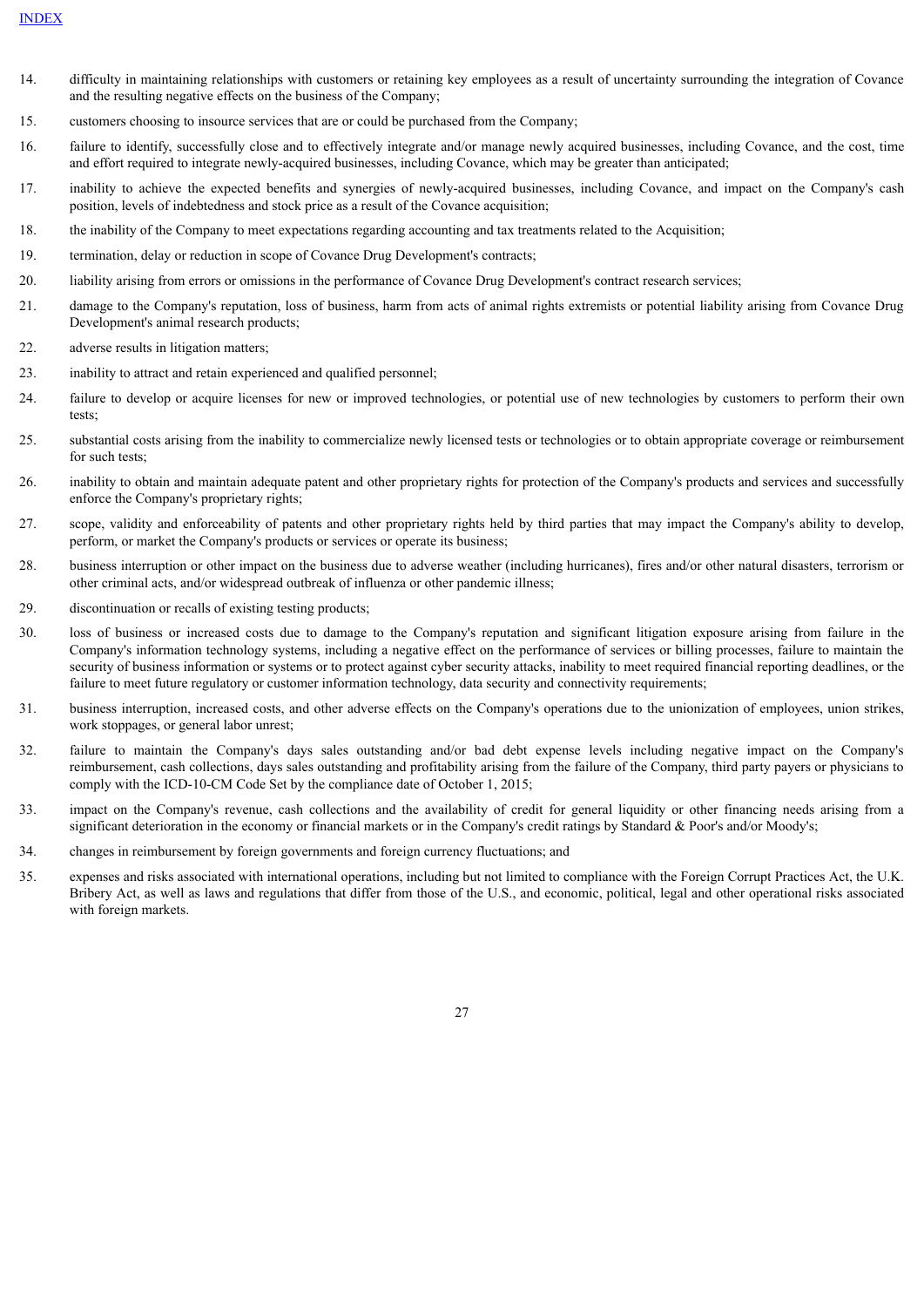#### **GENERAL (dollars in millions, except per share data)**

Total revenue for the three months ended March 31, 2015 increased 25.3% as compared to the prior year. The Acquisition accounted for 19.0% of the year over year net revenue growth. The remainder of the increase was due to strong organic volume growth in the clinical laboratory business and tuck-in acquisitions, partially offset by price, mix and currency.

Prior to the first quarter of 2015, the chief operating decision maker ("CODM") managed the operating results of the Company as two segments: clinical laboratory diagnostics and other. In connection with the Acquisition, the Company changed its operating segments to align with how the CODM evaluates financial information used to allocate resources and assess performance of the Company post Acquisition. As a result, the segment information presented in these financial statements has been conformed to present segments on this revised basis for all prior periods. Under the new organizational structure, the CODM manages the Company under two reportable segments: LabCorp Diagnostics ("LCD") and Covance Drug Development ("CDD"). LCD includes all of the Company's legacy LabCorp business, and the Company's nutritional chemistry and food safety business, which were previously part of Covance, but excludes LabCorp's legacy clinical trials testing business, which is now part of CDD. CDD includes all of Covance's legacy business, and LabCorp's legacy clinical trials testing business, but excludes the nutritional chemistry and food safety business, which are now part of LCD.

#### **RESULTS OF OPERATIONS (amounts in millions)**

#### *Three months ended March 31, 2015 compared with three months ended March 31, 2014*

#### **Net Revenue**

|                    |              | Three Months Ended March 31, |  |         |         |
|--------------------|--------------|------------------------------|--|---------|---------|
|                    | 2014<br>2015 |                              |  | Change  |         |
| <b>Net revenue</b> |              |                              |  |         |         |
| <b>LCD</b>         |              | 1,472.0                      |  | 1,392.9 | $5.7\%$ |
| <b>CDD</b>         |              | 300.3                        |  | 37.8    | 694.4%  |
| Total              |              | 1,772.3                      |  | 1,430.7 | 23.9%   |

The increase in net revenue for the three months ended March 31, 2015 as compared with the corresponding period in 2014 was due to the Acquisition along with strong organic volume growth in LCD, partially offset by price, mix and currency.

LCD revenue for the first quarter was \$1,472.0, an increase of 5.7% over revenue of \$1,392.9 in the first quarter of 2014. The increase in revenue was the result of volume, measured by requisitions, and tuck-in acquisitions, partially offset by price, mix and currency. The increase in net revenue was driven by growth in volume, measured by requisition, of 6.2% (organic volume growth of 5.0%). The increase in net revenue was unfavorably impacted by (0.7%) of currency and a decline in revenue per requisition of (0.5%). In addition, acquisitions added 1.8% to net revenue.

CDD net revenue for the first quarter was \$300.3, an increase of 694.4% over revenue of \$37.8 in the first quarter of 2014. The increase in revenue is due to the inclusion of Covance revenue from close of the acquisition on February 19, 2015 through March 31, 2015.

#### *Reimbursable Out-of-Pocket Expenses*

CDD pays on behalf of its customers certain out-of-pocket costs for which the Company is reimbursed at cost, without mark-up or profit. Out-of-pocket costs paid by CDD are reflected in operating expenses, while the reimbursements received are reflected in revenues in the consolidated statements of operations. CDD excludes from revenue and expense in the consolidated statements of operations fees paid to investigators and the associated reimbursement since CDD acts as an agent on behalf of the pharmaceutical company sponsors with regard to investigator payments.

#### **Net Cost of Revenues**

|                                           | Three Months Ended March 31. |  |       |               |  |
|-------------------------------------------|------------------------------|--|-------|---------------|--|
|                                           | 2015                         |  | 2014  | <b>Change</b> |  |
| Net cost of revenues                      | .176.3                       |  | 913.9 | 28.7%         |  |
| Cost of revenues as a $\%$ of net revenue | 66.4%                        |  | 63.9% |               |  |

Net cost of revenues (primarily laboratory and distribution costs) increased 28.7% during the three months ended March 31, 2015 as compared with the corresponding period in 2014 period primarily due to the Acquisition. Also, during the first quarter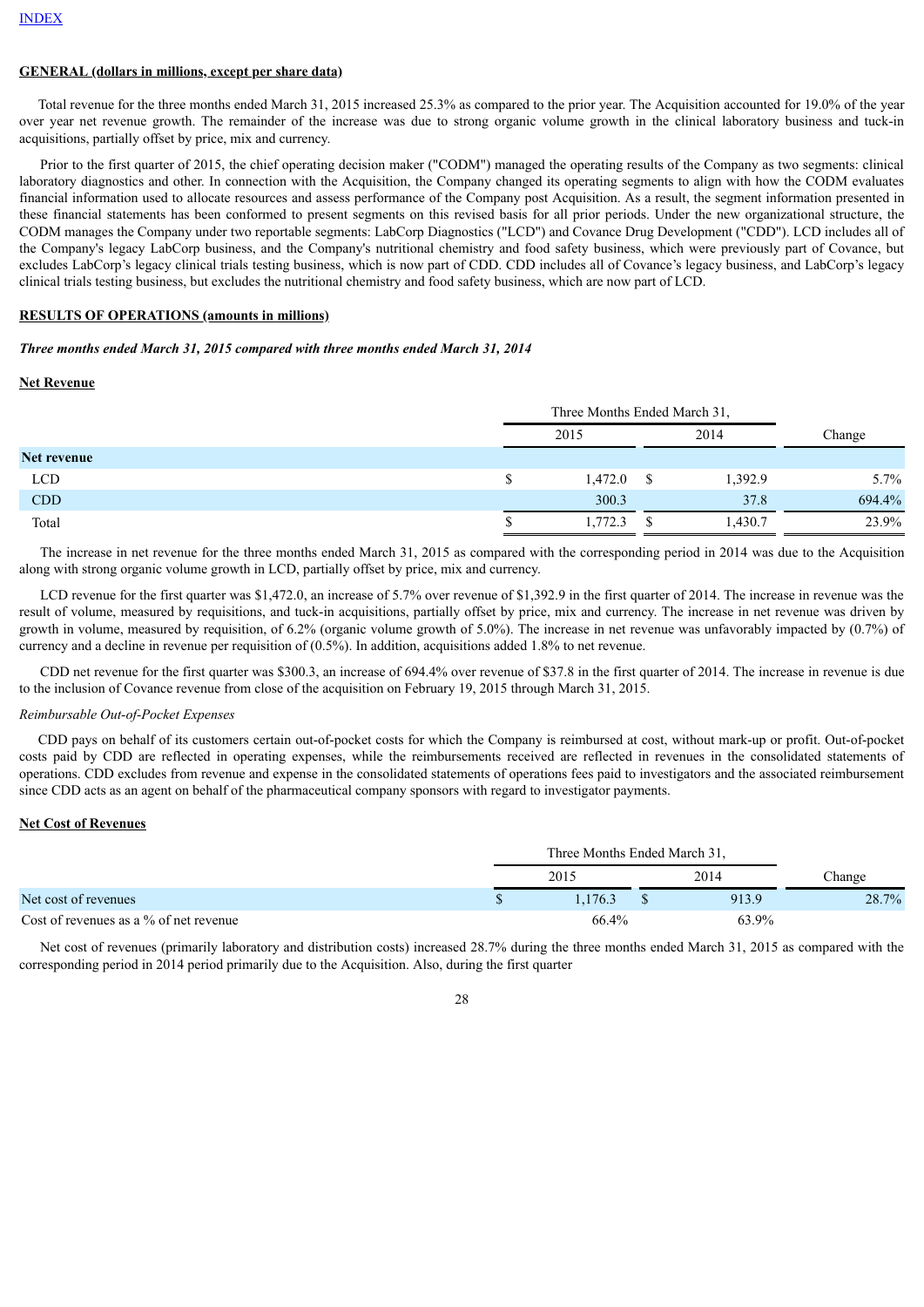of 2015, the Company recorded \$32.8 of compensation expense in cost of sales for the acceleration of Covance equity award payouts triggered by the February 19<sup>th</sup> acquisition, contributing 185 basis points to the increase in cost of revenues, as a percentage of net revenue.

#### **Selling, General and Administrative Expenses**

|                                                                    | Three Months Ended March 31. |          |  |       |          |
|--------------------------------------------------------------------|------------------------------|----------|--|-------|----------|
|                                                                    |                              | 2015     |  | 2014  | Change   |
| Selling, general and administrative expenses                       |                              | 415.1    |  | 284.9 | $45.7\%$ |
| Selling, general and administrative expenses as a % of net revenue |                              | $23.4\%$ |  | 19.9% |          |

Selling, general and administrative expenses as a percentage of total revenues increased to 23.4% during the three months ended March 31, 2015 as compared to 19.9% during the corresponding period in 2014. The increase in selling, general and administrative expenses as a percentage of net revenues is primarily due to \$80.6 of transaction costs for the Acquisition as well as consulting fees and expenses related to the Company's business process improvement initiative ("Project LaunchPad") of \$6.0, which added 488 basis points to selling, general and administrative expenses as a percentage of net revenues. Bad debt expense for LCD was 4.4% of net revenues for that segment during the three months ended March 31, 2015 as compared to 4.55% during the corresponding period in 2014.

#### **Amortization of Intangibles and Other Assets**

|                                                    | Three Months Ended March 31, |      |  |      |          |
|----------------------------------------------------|------------------------------|------|--|------|----------|
|                                                    |                              | 2015 |  | 2014 | Change   |
| <b>LCD</b>                                         |                              | 21.0 |  | 20.2 | $4.0\%$  |
| <b>CDD</b>                                         |                              | 10.4 |  | 0.8  | 1,200.0% |
| Total amortization of intangibles and other assets |                              | 31.4 |  | 21.0 | 49.5%    |

The increase in amortization of intangibles and other assets primarily reflects the impact of the Acquisition.

#### **Restructuring and Other Special Charges**

|                                         | Three Months Ended March 31. |  |      |               |
|-----------------------------------------|------------------------------|--|------|---------------|
|                                         | 2015                         |  | 201. | <b>Thange</b> |
| Restructuring and other special charges |                              |  |      | $153.9\%$     |

During the first three months of 2015, the Company recorded net restructuring and other special charges of \$19.3, substantively all within LCD. The charges were comprised of \$3.2 related to severance and other personnel costs along with \$16.1 in costs associated with facility closures and impairment of information technology assets.

In addition, during the first three months of 2015, the Company recorded \$6.0 in consulting expenses (recorded in selling, general and administrative expenses) relating to fees incurred as part of its Project LaunchPad business process improvement initiative. The Company also recorded \$166.0 of deal costs related to the Acquisition, of which \$80.6 is included in selling, general and administrative expenses, \$32.8 is included in cost of goods sold, and \$52.6 is included in interest expense.

During the first three months of 2014, the Company recorded net restructuring and other special charges of \$7.6, all within LCD. The charges were comprised of \$2.8 related to severance and other personnel costs along with \$4.9 in costs associated with facility closures and general integration initiatives. These charges were offset by the reversal of previously established reserves of \$0.1 in unused severance.

In 2014, the Company announced Project LaunchPad, which aims to re-engineer the Company's systems and processes, leverages technological advancements and creates a sustainable, more efficient business model. The Company expects this initiative to drive savings in excess of \$150.0 over the next three years, with associated one-time costs of approximately \$30.0. The Company believes that any restructuring costs which may be incurred in future periods will be more than offset by subsequent savings realized from these potential actions and that any related restructuring charges will not have a material impact on the Company's operations or liquidity.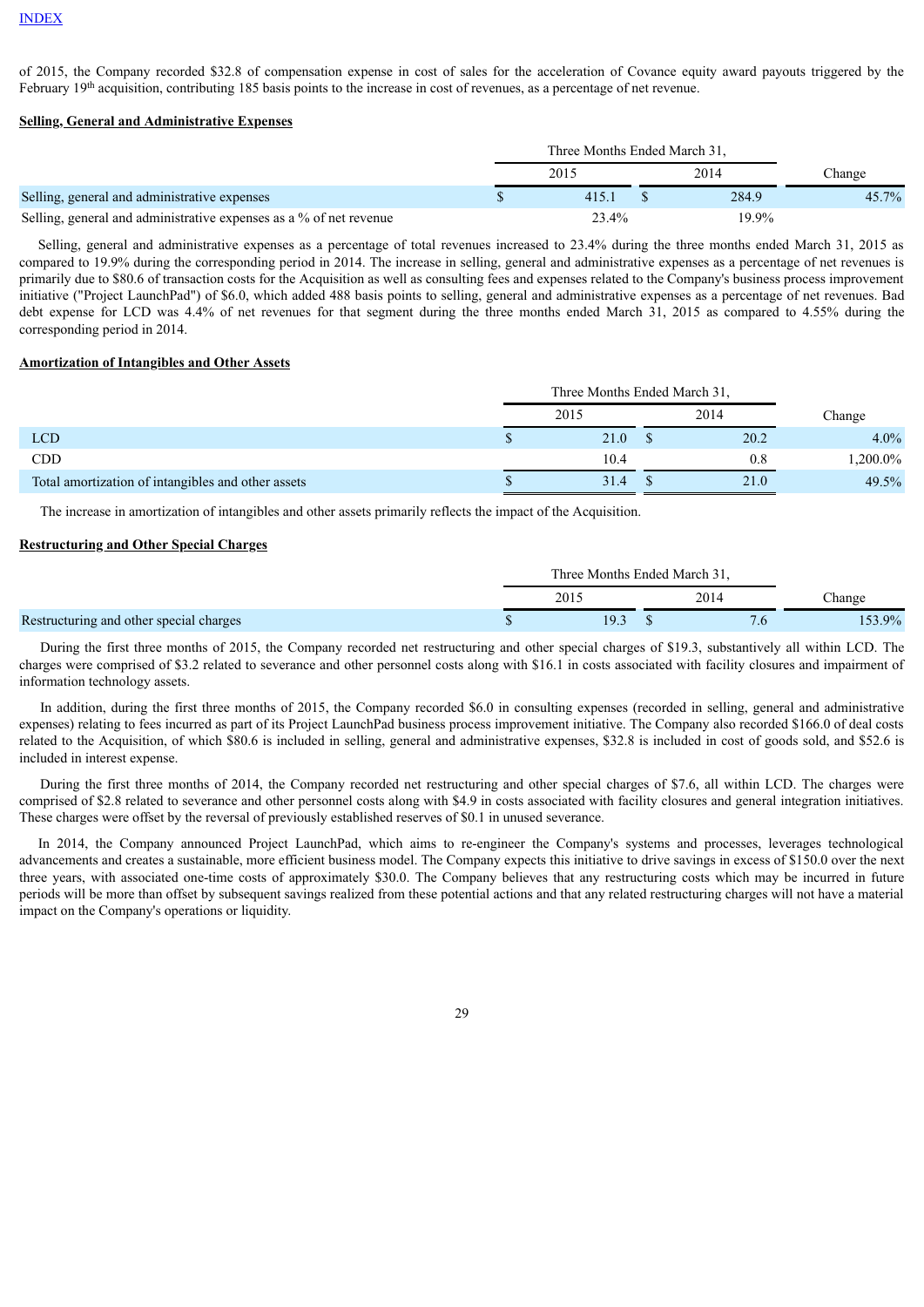#### **Interest Expense**

|  | Three Months Ended March 31. |          |               |  |
|--|------------------------------|----------|---------------|--|
|  | 2015                         | 2014     | <b>Thange</b> |  |
|  | (104.3)                      | ا . ب سه | 305.8%        |  |

The increase in interest expense for the three months ended March 31, 2015 as compared with corresponding period in 2014 is primarily due to the issuance of \$3,900.0 in debt and other financing costs in connection with the Acquisition. Another component of the increase is a \$37.4 make-whole payment that was required in connection with the prepayment of the \$250.0 Covance senior notes. In addition, the Company recorded \$15.2 in interest expense relating to the deferred financing costs associated with the Company's previous credit agreement and the bridge financing facilities used to complete the Acquisition. The bridge facility was repaid in March 2015.

#### **Equity Method Income**

|                      | Three Months Ended March 31. |  |      |            |
|----------------------|------------------------------|--|------|------------|
|                      | 2015                         |  | 2014 | hange.     |
| Equity method income | $\sim\cdot$                  |  | 3.0  | $(10.0)\%$ |

Equity method income represents the Company's ownership share in joint venture partnerships along with equity investments in other companies in the health care industry. All of these partnerships reside within LCD. The decrease in income is due to the decline in the profitability of one of the joint venture partnerships for the three months ended March 31, 2015 as compared to the three months ended March 31, 2014 due to a challenging business climate in its geographic market.

#### **Other, net**

|  | Three Months Ended March 31. |  |      |            |
|--|------------------------------|--|------|------------|
|  | 2015                         |  | 2014 | hange.     |
|  | $\cdots$                     |  | υ.:  | $(84.1)\%$ |

The decrease in other, net for the three ended March 31, 2015, is due to a gain on the sale of an investment the Company made in the area of diagnostic technology during the first quarter of 2014.

#### **Income Tax Expense**

|                                                  | Three Months Ended March 31, |       |  |       |            |
|--------------------------------------------------|------------------------------|-------|--|-------|------------|
|                                                  |                              | 2015  |  | 2014  | Change     |
| Income tax expense                               |                              | 29.3  |  | 74.2  | $(60.5)\%$ |
| Income tax expense as a % of earnings before tax |                              | 96.4% |  | 39.5% |            |

The Company's tax rate for the quarter was negatively impacted by non-deductible deal costs of approximately \$19.6 associated with the Acquisition and onetime tax charges of \$12.8 to realign the Company's legal entity structure to facilitate the Acquisition. The rate was favorably impacted by foreign earnings taxed at lower rates than the U.S. statutory tax rate. The Company considers substantially all of the foreign earnings to be permanently reinvested overseas.

#### **LIQUIDITY AND CAPITAL RESOURCES (dollars and shares in millions)**

The Company's strong cash-generating capability and financial condition typically have provided ready access to capital markets. The Company's principal source of liquidity is operating cash flow, supplemented by proceeds from debt offerings. The Company's senior unsecured revolving credit facility is further discussed in Note 6 (Debt) to the Company's Unaudited Condensed Consolidated Financial Statements.

In summary the Company's cash flows were as follows: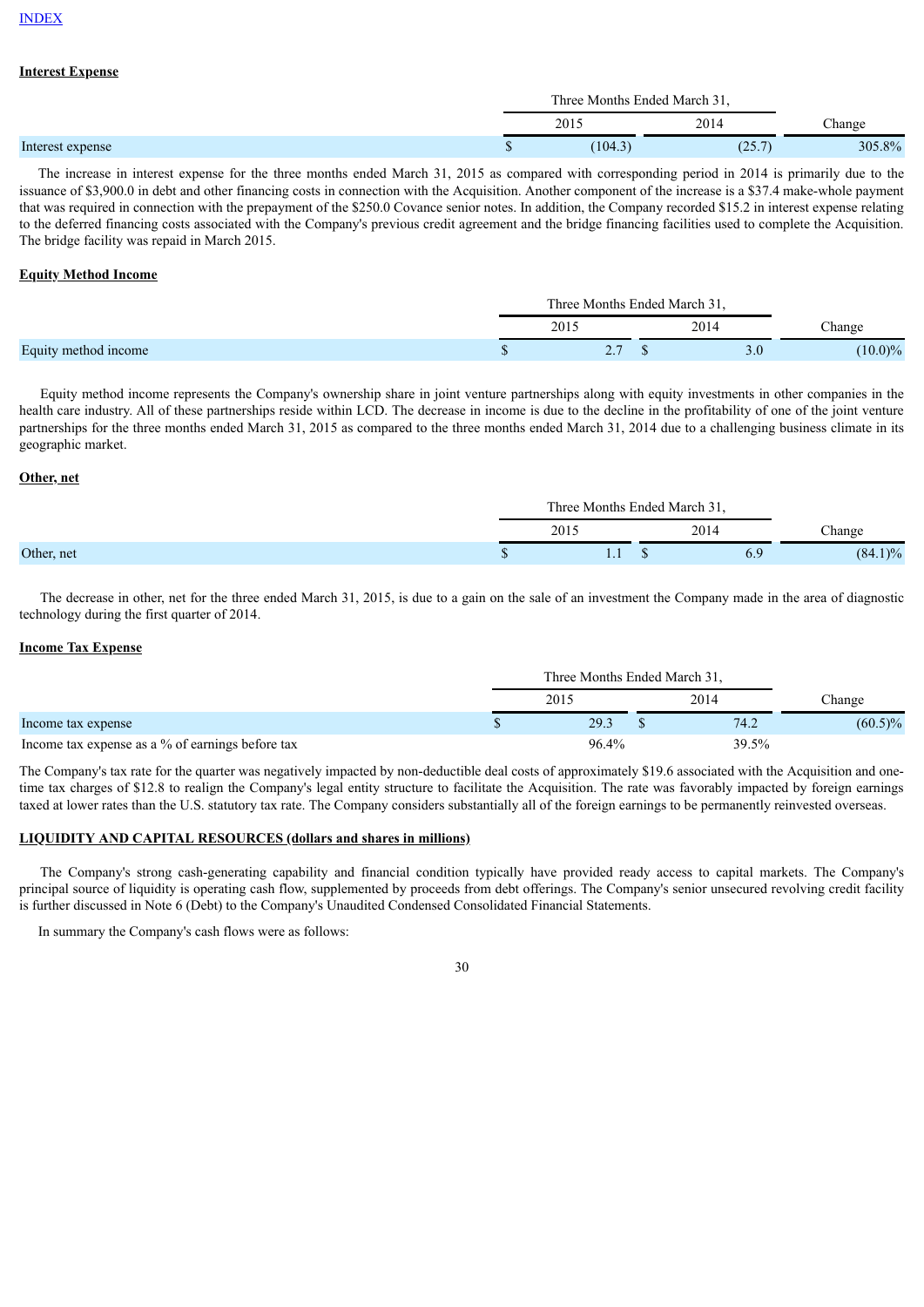|                                                                 |   | Three Months Ended March 31, |  |         |  |
|-----------------------------------------------------------------|---|------------------------------|--|---------|--|
|                                                                 |   | 2015                         |  | 2014    |  |
| Net cash (used for) provided by operating activities            | S | $(86.9)$ \$                  |  | 142.3   |  |
| Net cash used for investing activities                          |   | (3,651.3)                    |  | (108.1) |  |
| Net cash provided by (used in) financing activities             |   | 3,629.7                      |  | (98.0)  |  |
| Effect of exchange rate on changes in cash and cash equivalents |   | (25.1)                       |  | (1.3)   |  |
| Net change in cash and cash equivalents                         |   | $(133.6)$ \$                 |  | (65.1)  |  |

#### *Cash and cash equivalents*

Cash and cash equivalents at March 31, 2015 and 2014 totaled \$446.4 and \$338.9, respectively. Cash and cash equivalents consist of highly liquid instruments, such as commercial paper, time deposits, and other money market investments, which have original maturities of three months or less.

#### *Operating Activities*

During the three months ended March 31, 2015 and 2014, the Company's operations used \$86.9 of cash as compared to being a source of \$142.3 in 2014. The \$229.2 decrease in cash provided from operations in 2015 as compared with the corresponding 2014 period is primarily due to lower net earnings in conjunction with the closing of the Acquisition. The Company's earnings were impacted by restructuring and special items of \$191.3 in the first quarter of 2015, \$153.5 of which represents cash payments in connection with the Acquisition, compared to \$7.6 during the same period in 2014. Excluding the cash payments made in conjunction with the Acquisition, CDD used over \$100.0 in operating cash due to seasonal use of working capital.

#### *Investing Activities*

Net cash used in investing activities for the three months ended March 31, 2015 was \$3,651.3 as compared to \$108.1 for the three months ended March 31, 2014. The \$3,543.2 increase in cash used in investing activities was primarily due to cash paid for the Acquisition. Capital expenditures were \$33.8 and \$56.5 for the three months ended March 31, 2015 and 2014, respectively. The Company expects capital expenditures of approximately \$325.0 to \$350.0 in 2015. The Company intends to continue to pursue acquisitions to fund growth and make important investments in its business, including in information technology, to improve efficiency and enable the execution of the Company's strategic vision. Such expenditures are expected to be funded by cash flow from operations, as well as borrowings under the Company's Revolving Credit Facility or any successor facility, as needed.

During the first three months of 2014, the Company received cash proceeds of \$15.0 and recorded a net gain of \$11.0 on the sale of an investment. The investment was one of several strategic investments the Company has made in the area of diagnostics.

#### *Financing Activities*

Net cash provided by financing activities for the three months ended March 31, 2015 was \$3,629.7 compared to \$98.0 net cash used in financing activities for the three months ended March 31, 2014. The \$3,727.7 increase in the cash provided by financing activities for three months ended March 31, 2015, as compared to the prior year, was primarily a result of \$4,360.0 of financing proceeds for the Acquisition offset by repayments and debt issue costs of \$762.1. The remainder of the period over period increase is primarily due to the suspension of share repurchases following the announcement of the Acquisition in the fourth quarter of 2014, compared to \$107.7 of share repurchases in the first quarter of 2014.

On November 2, 2014, in connection with entering into the Merger Agreement with Covance, the Company entered into a bridge facility commitment letter. Under the bridge facility commitment letter, the lenders agreed to provide a \$4,250.0 senior unsecured bridge term loan credit facility consisting of a \$3,850.0 364-day unsecured debt bridge tranche and a \$400.0 60-day unsecured cash bridge tranche for the purpose of financing all or a portion of the cash consideration and the fees and expenses in connection with the transactions contemplated by the Merger Agreement. The bridge facility was permitted to be drawn only in a single drawing on the closing date of the Acquisition.

On December 19, 2014, the Company entered into a five-year term loan credit facility in the principal amount of \$1,000.0 for the purpose of financing a portion of the cash consideration and the fees and expenses in connection with the transactions contemplated by the Merger Agreement. Pursuant to the bridge facility commitment letter, upon the Company's entry into the term loan credit facility, the \$4,250.0 bridge facility was reduced to a \$3,250.0 commitment, comprised of a \$2,850.0 364-day unsecured debt bridge tranche and a \$400.0 60-day cash bridge tranche. The \$1,000.0 of term loan commitments made under the term loan credit facility reduced the debt bridge tranche under the bridge facility dollar for dollar.

The term loan credit facility was advanced in full on February 19, 2015, the date of the Company's completion of the Acquisition.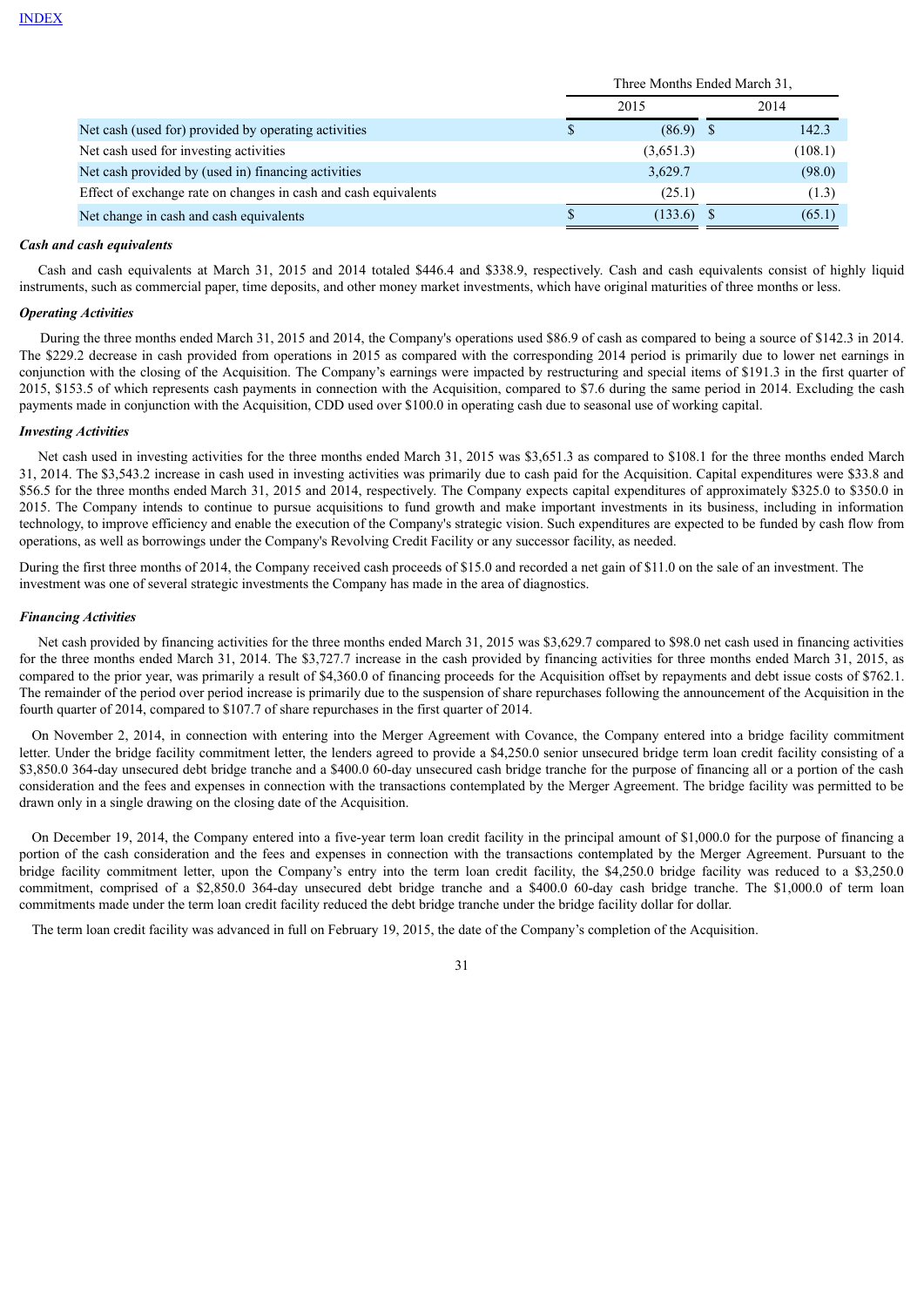The term loan credit facility will mature five years after the closing date of the Acquisition and may be prepaid without penalty. The term loan balance at March 31, 2015 was \$925.0.

On December 19, 2014, the Company also entered into an amendment and restatement of its existing senior revolving credit facility, which was originally entered into on December 21, 2011. The senior revolving credit facility, consists of a five-year revolving facility in the principal amount of up to \$1,000.0, with the option of increasing the facility by up to an additional \$250.0, subject to the agreement of one or more new or existing lenders to provide such additional amounts and certain other customary conditions. The new revolving credit facility also provides for a subfacility of up to \$100.0 for swing line borrowings and a subfacility of up to \$125.0 for issuances of letters of credit. The new revolving credit facility is permitted to be used for general corporate purposes, including working capital, capital expenditures, funding of share repurchases and certain other payments, and acquisitions and other investments.

On January 30, 2015, the Company issued the Acquisition Notes, which represent \$2,900.0 in debt securities. Net proceeds from the offering of the Acquisition Notes were \$2,870.2 after deducting underwriting discounts and other estimated expenses of the offering. Net proceeds were used to pay a portion of the cash consideration and the fees and expenses in connection with the Acquisition. Pursuant to the bridge facility commitment letter, upon the Company's issuance of the Acquisition Notes, the remaining \$2,850.0 364-day unsecured debt bridge tranche under the senior unsecured bridge term loan credit facility was terminated.

On February 13, 2015, the Company entered into a 60-day cash bridge term loan credit facility in the principal amount of \$400.0 for the purpose of financing a portion of the cash consideration and the fees and expenses in connection with the transactions contemplated by the Merger Agreement. The 60 day cash bridge term loan credit facility was entered on the terms set forth in the bridge facility commitment letter for the \$400.0 60-day cash bridge tranche. The 60-day cash bridge term loan credit facility was advanced in full on February 19, 2015, the date of the Company's completion of the Acquisition. The 60 day cash bridge term loan credit facility was repaid in March 2015.

Under the term loan credit facility and the new revolving credit facility, the Company is subject to negative covenants limiting subsidiary indebtedness and certain other covenants typical for investment grade-rated borrowers and the Company is required to maintain a leverage ratio that varies. Prior to the acquisition closing date, the leverage ratio was required to have been no greater than 3.75 to 1.00, calculated by excluding the \$2,900.0 Acquisition Notes. From and after the acquisition closing date, the leverage ratio must be no greater than 4.75 to 1.00 with respect to the last day of each of the first four fiscal quarters ending on or after the closing date, 4.25 to 1.00 with respect to the last day of each of the fifth through eighth fiscal quarters ending after the closing date, and 3.75 to 1.00 with respect to the last day of each fiscal quarter ending thereafter. The Company was in compliance with all covenants in the Credit Agreement at March 31, 2015. As of March 31, 2015, the ratio of total debt to consolidated EBITDA was 4.2 to 1.0.

The term loan credit facility accrues interest at a per annum rate equal to, at the Company's election, either a LIBOR rate plus a margin ranging from 1.125% to 2.00%, or a base rate determined according to a prime rate or federal funds rate plus a margin ranging from 0.125% to 1.00%. Advances under the new revolving credit facility will accrue interest at a per annum rate equal to, at the Company's election, either a LIBOR rate plus a margin ranging from 1.00 to 1.60%, or a base rate determined according to a prime rate or federal funds rate plus a margin ranging from 0.00% to 0.60%. Fees are payable on outstanding letters of credit under the new revolving credit facility at a per annum rate equal to the applicable margin for LIBOR loans, and the Company is required to pay a facility fee on the aggregate commitments under the new revolving credit facility, at a per annum rate ranging from 0.125% to 0.40%. The interest margin applicable to the credit facilities, and the facility fee and letter of credit fees payable under the new revolving credit facility, are based on the Company's senior credit ratings as determined by Standard & Poor's and Moody's, which are currently BBB and Baa2, respectively.

There was \$60.0 and \$0.0 outstanding on the Company's Revolving Credit Facility at March 31, 2015 and December 31, 2014, respectively.

As of March 31, 2015, the effective interest rate on the Revolving Credit Facility was 1.28% and the effective interest rate on the term loan was 1.47%.

As of March 31, 2015, the Company provided letters of credit aggregating \$42.5, primarily in connection with certain insurance programs. Letters of credit provided by the Company are issued under the Company's Revolving Credit Facility and are renewed annually, around mid-year.

As of March 31, 2015, the Company had outstanding authorization from the Board of Directors to purchase up to \$789.5 of Company common stock based on settled trades as of that date. Following the announcement of the Acquisition in the fourth quarter of 2014, the Company suspended its share repurchases. The Company does not anticipate resuming its share repurchase activity until it reaches its targeted leverage ratio of total debt to consolidated EBITDA of 2.5 to  $1.0$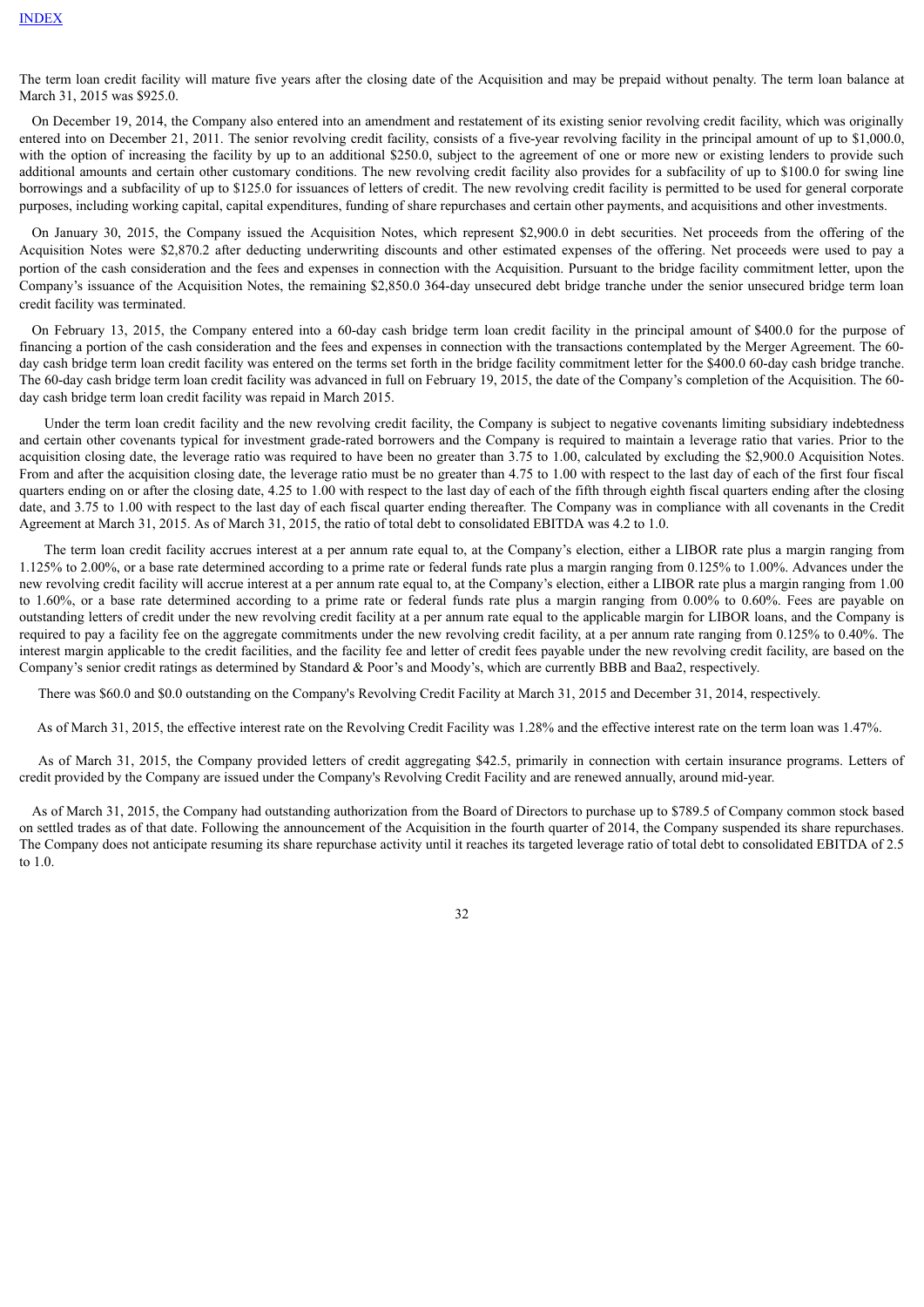The Company had a \$38.2 and \$24.9 reserve for unrecognized income tax benefits, including interest and penalties as of March 31, 2015 and December 31, 2014, respectively. The acquisition of Covance accounted for substantially all of the increase. Substantially all of these tax reserves are classified in other long-term liabilities in the Company's Condensed Consolidated Balance Sheets at March 31, 2015 and December 31, 2014.

#### *Zero-coupon Subordinated Notes*

On March 11, 2015, the Company announced that for the period from March 12, 2015 to September 11, 2015, the zero-coupon subordinated notes will accrue contingent cash interest at a rate of no less than 0.125% of the average market price of a zero-coupon subordinated note for the five trading days ended March 6, 2015, in addition to the continued accrual of the original issue discount.

On April 1, 2015, the Company announced that its zero-coupon subordinated notes may be converted into cash and common stock at the conversion rate of 13.4108 per \$1,000.0 principal amount at maturity of the notes, subject to the terms of the zero-coupon subordinated notes and the Indenture, dated as of October 24, 2006 between the Company and The Bank of New York Mellon, as trustee and conversion agent. In order to exercise the option to convert all or a portion of the zero-coupon subordinated notes, holders are required to validly surrender their zero-coupon subordinated notes at any time during the calendar quarter beginning October 1, 2014, through the close of business on the last business day of the calendar quarter, which is 5:00 p.m., New York City time, on Tuesday, June 30, 2015. If notices of conversion are received, the Company plans to settle the cash portion of the conversion obligation (i.e., the accreted principal amount of the securities to be converted) with cash on hand and/or borrowings under the Revolving Credit Facility. The remaining amount, if any, will be settled with shares of common stock.

As a result of the Acquisition, the Company assumed privately placed of senior notes in an aggregate principal amount of \$250.0 issued pursuant to a Note Purchase Agreement dated October 2, 2013. On March 5, 2015, the Company caused Covance to prepay all of the outstanding Senior Notes at 100 percent of the principal amount plus accrued interest, and a total make-whole amount of \$37.4 which is included in interest expense. The Note Purchase Agreement terminated effective March 5, 2015 in connection with the prepayment of the Senior Notes.

#### *Credit Ratings*

The Company's debt ratings of Baa2 from Moody's and BBB from Standard and Poor's contribute to its ability to access capital markets.

#### **New Accounting Pronouncements**

In April 2014, the FASB issued a new accounting standard on discontinued operations that significantly changes criteria for discontinued operations and disclosures for disposals. Under this new standard, to be a discontinued operation, a component or group of components must represent a strategic shift that has (or will have) a major effect on an entity's operations and financial results. Expanded disclosures for discontinued operations include more details about earnings and balance sheet accounts, total operating and investing cash flows, and cash flows resulting from continuing involvement. The guidance is to be applied prospectively to all new disposals of components and new classifications as held for sale beginning in 2015, with early adoption allowed in 2014. The adoption of this standard is not expected to have a material impact on the consolidated financial statements.

In May 2014, the FASB issued the converged standard on revenue recognition with the objective of providing a single, comprehensive model for all contracts with customers to improve comparability in the financial statements of companies reporting using International Financial Reporting Standards and U.S. Generally Accepted Accounting Principles. The standard contains principles that an entity must apply to determine the measurement of revenue and timing of when it is recognized. The underlying principle is that an entity must recognize revenue to depict the transfer of goods or services to customers at an amount that the entity expects to be entitled to in exchange for those goods or services. An entity can apply the revenue standard retrospectively to each prior reporting period presented (full retrospective method) or retrospectively with the cumulative effect of initially applying the standard recognized at the date of initial application in retained earnings. As originally issued, the new revenue recognition standard would be effective for the Company beginning January 1, 2017. However, in April, 2015, the FASB voted to propose a one-year deferral of the effective date of the standard. If the proposal is adopted, the standard will be effective for the Company beginning January 1, 2018, with early adoption permitted for annual periods beginning after December 16, 2016. The Company is currently evaluating the expected impact of the standard.

In August 2014, the FASB issued a new accounting standard that explicitly requires management to assess an entity's ability to continue as a going concern, and to provide related financial statement footnote disclosures in certain circumstances. Under this standard, in connection with each annual and interim period, management must assess whether there is substantial doubt about an entity's ability to continue as a going concern within one year after the financial statements are issued (or available to be issued when applicable). Management shall consider relevant conditions and events that are known and reasonably knowable at such issuance date. Substantial doubt about an entity's ability to continue as a going concern exists if it is probable that the entity will

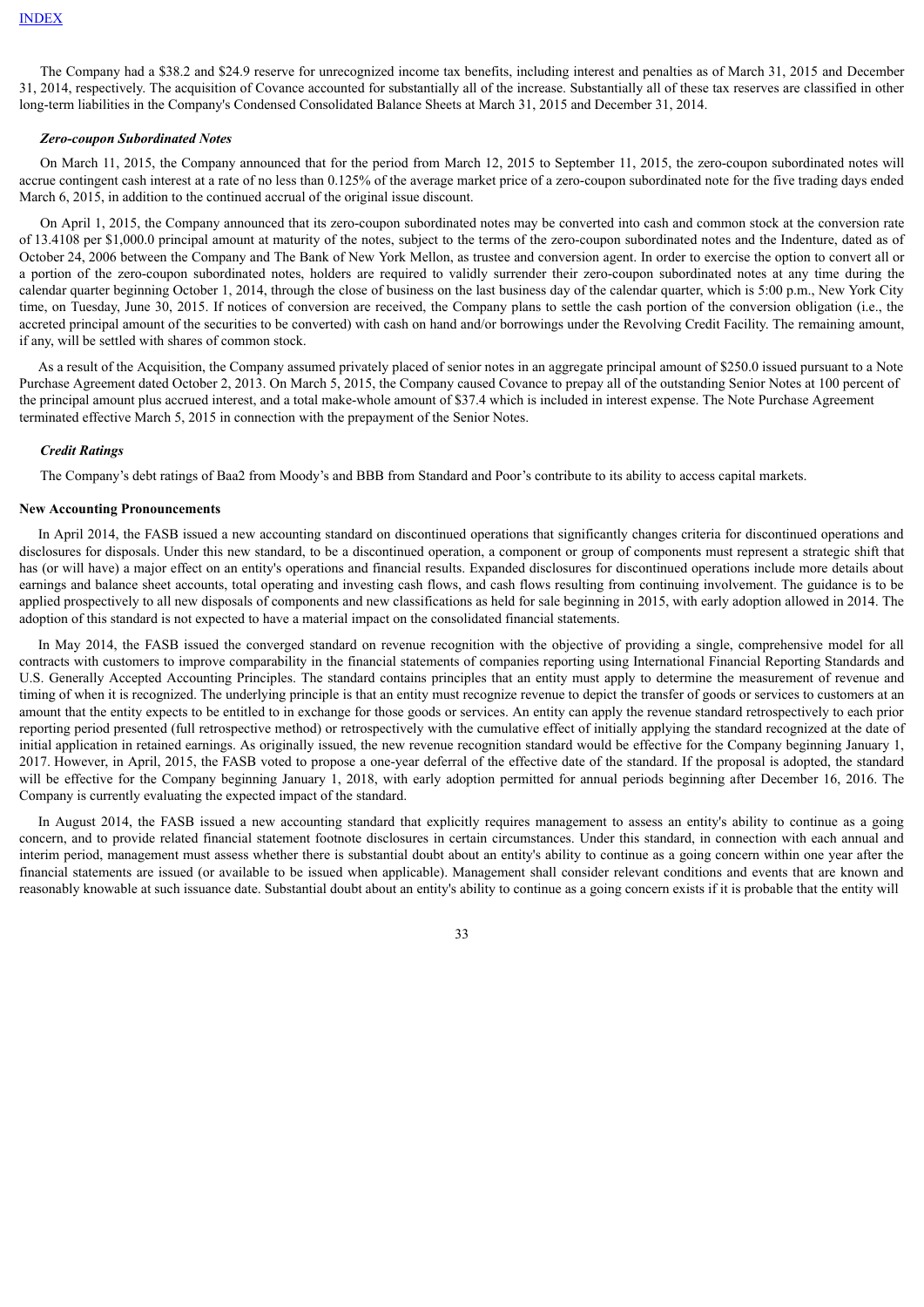be unable to meet its obligations as they become due within one year after issuance date. Disclosures will be required if conditions or events give rise to substantial doubt. This standard is effective for the Company for the annual period ending after December 15, 2016, with early adoption permitted. The adoption of this standard is not expected to have a material impact on the consolidated financial statements.

In April 2015, the FASB issued an update which requires debt issuance costs to be presented in the balance sheet as a direct deduction from the associated debt liability. This standard is effective for the Company beginning January 1, 2016. The new guidance will be applied on a retrospective basis. The adoption of this standard is not expected to have a material impact on the consolidated financial statements.

#### <span id="page-34-0"></span>**ITEM 3. Quantitative and Qualitative Disclosures about Market Risk**

The Company addresses its exposure to market risks, principally the market risk associated with changes in interest rates, through a controlled program of risk management that includes, from time to time, the use of derivative financial instruments such as interest rate swap agreements. Although, as set forth below, the Company's zero-coupon subordinated notes contain features that are considered to be embedded derivative instruments, the Company does not hold or issue derivative financial instruments for trading purposes. The Company does not believe that its exposure to market risk is material to the Company's financial position or results of operations.

During the third quarter of 2013, the Company entered into two fixed-to-variable interest rate swap agreements for the 4.625% senior notes due 2020 with an aggregate notional amount of \$600.0 and variable interest rates based on one-month LIBOR plus 2.298% to hedge against changes in the fair value of a portion of the Company's long term debt.

The Company's zero-coupon subordinated notes contain the following two features that are considered to be embedded derivative instruments under authoritative guidance in connection with accounting for derivative instruments and hedging activities:

- 1) The Company will pay contingent cash interest on the zero-coupon subordinated notes after September 11, 2006, if the average market price of the notes equals 120% or more of the sum of the issue price, accrued original issue discount and contingent additional principal, if any, for a specified measurement period.
- 2) Holders may surrender zero-coupon subordinated notes for conversion during any period in which the rating assigned to the zero-coupon subordinated notes by Standard & Poor's Ratings Services is BB- or lower.

Borrowings under the Company's Revolving Credit Facility are subject to variable interest rates, unless fixed through interest rate swaps or other agreements.

The Company has operations throughout the United States and other countries including Belgium, Canada, China, France, Germany, Hong Kong, Japan, Singapore, Switzerland, the United Kingdom and the United Arab Emirates, and, accordingly, the earnings and cash flows generated from these operations are subject to foreign currency exchange risk.

#### <span id="page-34-1"></span>**ITEM 4. Controls and Procedures**

As of the end of the period covered by this Quarterly Report on Form 10-Q, the Company carried out, under the supervision and with the participation of the Company's management, including the Company's Chief Executive Officer and Chief Financial Officer, an evaluation of the effectiveness of the design and operation of the Company's disclosure controls and procedures (as defined in Rules13-a-15(e) and 15d-15(e) of the Securities Exchange Act of 1934). Based on the foregoing, the Company's Chief Executive Officer and Chief Financial Officer concluded that the Company's disclosure controls and procedures were effective as of March 31, 2015.

There were no changes in the Company's internal control over financial reporting that occurred during the quarter ended March 31, 2015 that have materially affected, or are reasonably likely to materially affect, the Company's internal control over financial reporting.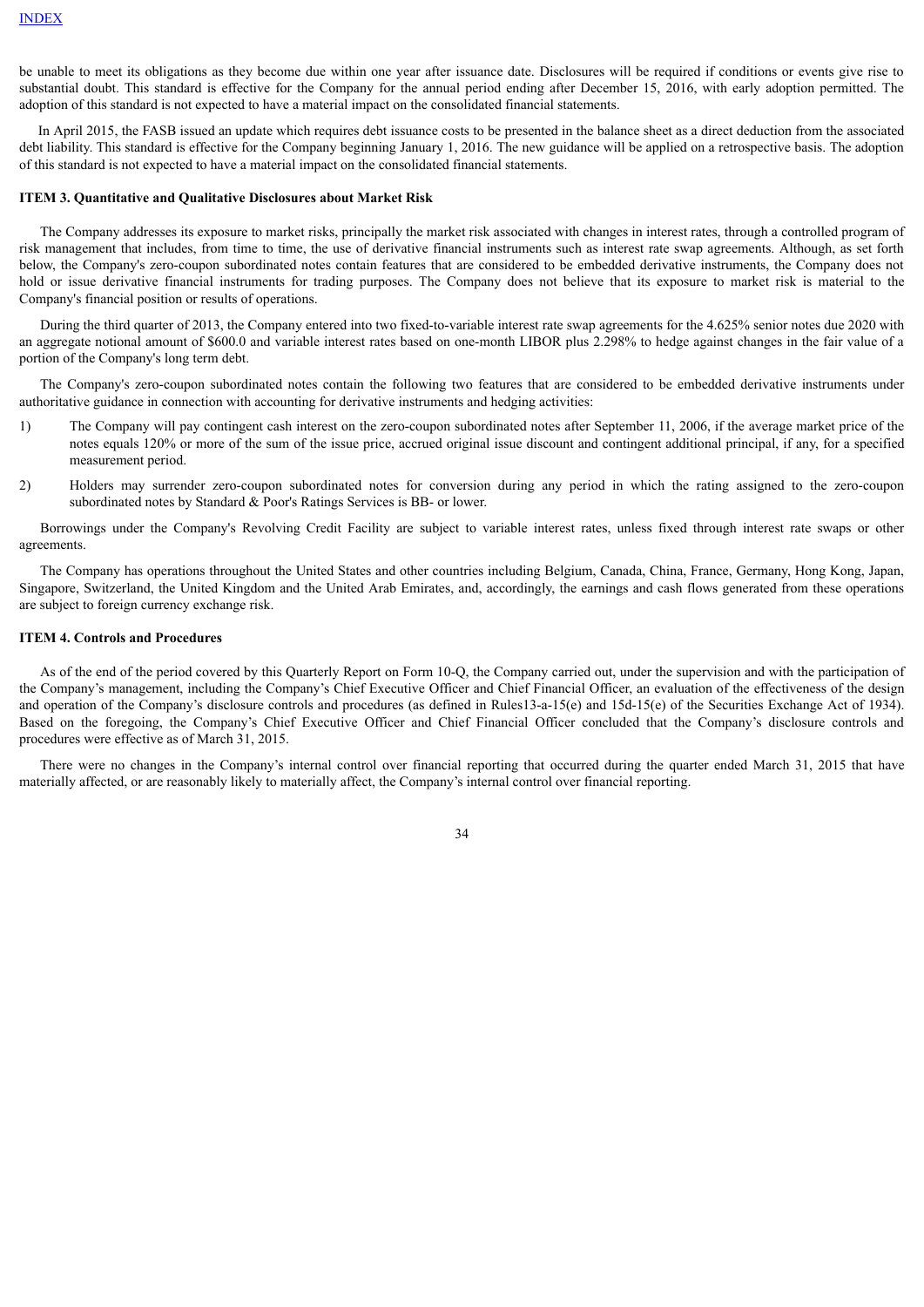#### **LABORATORY CORPORATION OF AMERICA HOLDINGS AND SUBSIDIARIES**

#### <span id="page-35-0"></span>**PART II - OTHER INFORMATION**

#### **Item 1. Legal Proceedings**

See Note 9 (Commitments and Contingencies) to the Company's unaudited condensed consolidated financial statements, above, which is incorporated by reference.

#### <span id="page-35-1"></span>**Item 1A. Risk Factors**

The risk factor set forth below revises and supplements the corresponding risk factor set forth in Part I - Item 1A of the Company's Annual Report on Form 10-K for the year ended December 31, 2014. With the exception of the following, there have been no material changes in the risk factors that appear in Part 1 - Item 1A of the Company's Annual Report on Form 10-K for the year ended December 31, 2014.

#### Failure to comply with privacy and security laws and regulations could result in fines, penalties and damage to the Company's reputation with **customers and have a material adverse effect upon the Company's business.**

The federal HIPAA privacy and security regulations, including the expanded requirements under HITECH, establish comprehensive federal standards with respect to the use and disclosure of protected health information by health plans, health care providers, and health care clearinghouses, in addition to setting standards to protect the confidentiality, integrity and security of protected health information. The regulations establish a complex regulatory framework on a variety of subjects, including:

- the circumstances under which the use and disclosure of protected health information are permitted or required without a specific authorization by the patient, including but not limited to treatment purposes, activities to obtain payments for the Company's services, and its health care operations activities;
- a patient's right to access, amend and receive an accounting of certain disclosures of protected health information;
- the content of notices of privacy practices for protected health information;
- administrative, technical and physical safeguards required of entities that use or receive protected health information; and
- the protection of computing systems maintaining PHI.

The Company has implemented policies and procedures related to compliance with the HIPAA privacy and security regulations, as required by law. The privacy and security regulations establish a "floor" and do not supersede state laws that are more stringent. Therefore, the Company is required to comply with both federal privacy and security regulations and varying state privacy and security laws and regulations. The federal privacy regulations restrict the Company's ability to use or disclose patient identifiable laboratory data, without patient authorization, for purposes other than payment, treatment or health care operations (as defined by HIPAA), except for disclosures for various public policy purposes and other permitted purposes outlined in the privacy regulations. HIPAA, as amended by HITECH, provides for significant fines and other penalties for wrongful use or disclosure of protected health information in violation of privacy and security regulations, including potential civil and criminal fines and penalties. In addition, other federal and state laws that protect the privacy and security of patient information may be subject to enforcement and interpretations by various governmental authorities and courts resulting in complex compliance issues. For instance, the Company could incur damages under state laws pursuant to an action brought by a private party for the wrongful use or disclosure or confidential health information or other private personal information.

In addition, laws and regulations of the European Union, as well as other countries, protect the use and disclosure of personal information. Compliance with these laws and regulations may result in increased costs and failure to comply may result in significant fines, penalties and damage to the Company's reputation with customers.

#### <span id="page-35-2"></span>**Item 2. Unregistered Sales of Equity Securities and Use of Proceeds** (Dollars in millions)

<span id="page-35-3"></span>The Board of Directors has authorized the repurchase of specified amounts of the Company's common stock since 2007. As of March 31, 2015, the Company had outstanding authorization from the Board of Directors to purchase up to \$789.5 of Company common stock based on settled trades as of that date. The repurchase authorization has no expiration date. Following the announcement of the Acquisition, the Company suspended its share repurchases. The Company does not anticipate resuming its share repurchase activity until it reaches its targeted ratio of total debt to consolidated EBITDA of 2.5 to 1.0.

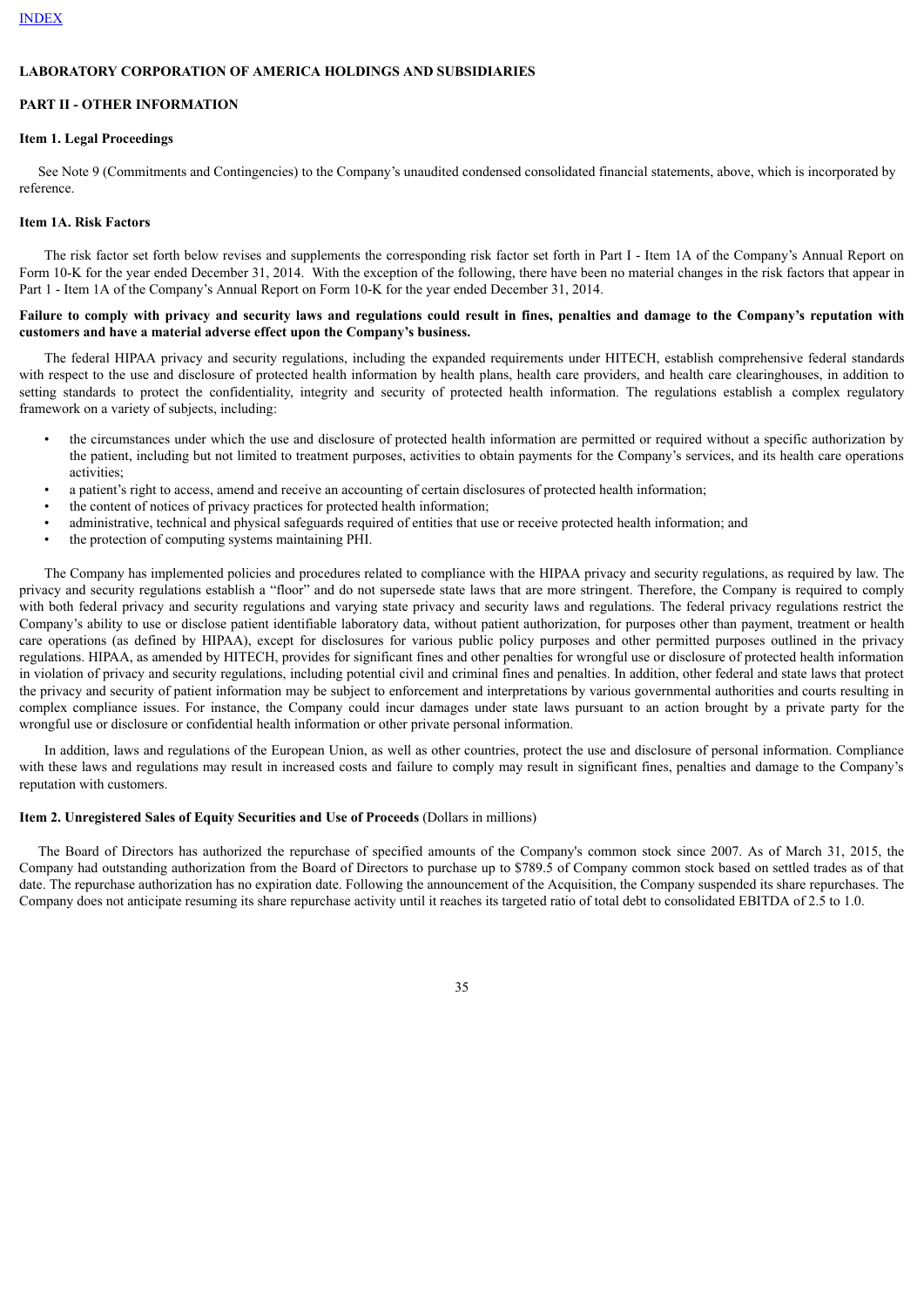# **Item 6. Exhibits**

| (a)          | Exhibits                                                                                                                                                                                                                                                                                                                                                                                                                                                                                                                                                                                                             |
|--------------|----------------------------------------------------------------------------------------------------------------------------------------------------------------------------------------------------------------------------------------------------------------------------------------------------------------------------------------------------------------------------------------------------------------------------------------------------------------------------------------------------------------------------------------------------------------------------------------------------------------------|
| $12.1*$      | Ratio of earnings to fixed charges                                                                                                                                                                                                                                                                                                                                                                                                                                                                                                                                                                                   |
| $31.1*$      | Certification by the Chief Executive Officer pursuant to Rule $13a-14(a)$ or Rule $15d-14(a)$                                                                                                                                                                                                                                                                                                                                                                                                                                                                                                                        |
| $31.2*$      | Certification by the Chief Financial Officer pursuant to Rule 13a-14(a) or Rule 15d-14(a)                                                                                                                                                                                                                                                                                                                                                                                                                                                                                                                            |
| $32*$        | Written Statement of Chief Executive Officer and Chief Financial Officer pursuant to Section 906 of the Sarbanes-Oxley Act of 2002<br>$(18 \text{ U.S.C. Section } 1350)$                                                                                                                                                                                                                                                                                                                                                                                                                                            |
| 10.1         | Seventh Supplemental Indenture, dated as of January 30, 2015, between the Company and U.S. Bank National Association, as trustee,<br>including the form of the 2020 Notes (incorporated herein by reference to Exhibit 4.2 to the Company's Current Report on Form 8-K<br>filed on January 30, 2015).                                                                                                                                                                                                                                                                                                                |
| 10.2         | Eighth Supplemental Indenture, dated as of January 30, 2015, between the Company and U.S. Bank National Association, as trustee,<br>including the form of the 2022 Notes (incorporated herein by reference to Exhibit 4.2 to the Company's Current Report on Form 8-K<br>filed on January 30, 2015).                                                                                                                                                                                                                                                                                                                 |
| 10.3         | Ninth Supplemental Indenture, dated as of January 30, 2015, between the Company and U.S. Bank National Association, as trustee,<br>including the form of the 2025 Notes (incorporated herein by reference to Exhibit 4.2 to the Company's Current Report on Form 8-K<br>filed on January 30, 2015).                                                                                                                                                                                                                                                                                                                  |
| 10.4         | Tenth Supplemental Indenture, dated as of January 30, 2015, between the Company and U.S. Bank National Association, as trustee,<br>including the form of the 2045 Notes (incorporated herein by reference to Exhibit 4.2 to the Company's Current Report on Form 8-K<br>filed on January 30, 2015).                                                                                                                                                                                                                                                                                                                  |
| 10.5         | Bridge Term Loan Credit Agreement, dated as of February 13, 2015, among the Company, Bank of America, N.A., as Administrative<br>Agent, Wells Fargo Bank, National Association, as Syndication Agent, Credit Suisse AG, Cayman Islands Branch, as Documentation<br>Agent, Merrill Lynch, Pierce, Fenner & Smith Incorporated, Wells Fargo Securities, LLC, and Credit Suisse Securities (USA) LLC as<br>Joint Lead Arrangers and Joint Book Managers, and as the lenders named therein (incorporated herein by reference to Exhibit 10.4 to<br>the Company's Annual Report on Form 10-K filed on February 26, 2015). |
| $10.6*$      | Amendment No. 1 to Term Loan Credit Agreement with Bank of America, N.A. dated March 5, 2015.                                                                                                                                                                                                                                                                                                                                                                                                                                                                                                                        |
| $101$ . INS* | <b>XBRL</b> Instance Document                                                                                                                                                                                                                                                                                                                                                                                                                                                                                                                                                                                        |
| 101.SCH*     | XBRL Taxonomy Extension Schema                                                                                                                                                                                                                                                                                                                                                                                                                                                                                                                                                                                       |
| 101.CAL*     | XBRL Taxonomy Extension Calculation Linkbase                                                                                                                                                                                                                                                                                                                                                                                                                                                                                                                                                                         |
| 101.DEF*     | XBRL Taxonomy Extension Definition Linkbase                                                                                                                                                                                                                                                                                                                                                                                                                                                                                                                                                                          |
| $101.LAB*$   | XBRL Taxonomy Extension Label Linkbase                                                                                                                                                                                                                                                                                                                                                                                                                                                                                                                                                                               |
| 101.PRE*     | XBRL Taxonomy Extension Presentation Linkbase                                                                                                                                                                                                                                                                                                                                                                                                                                                                                                                                                                        |

\* filed herewith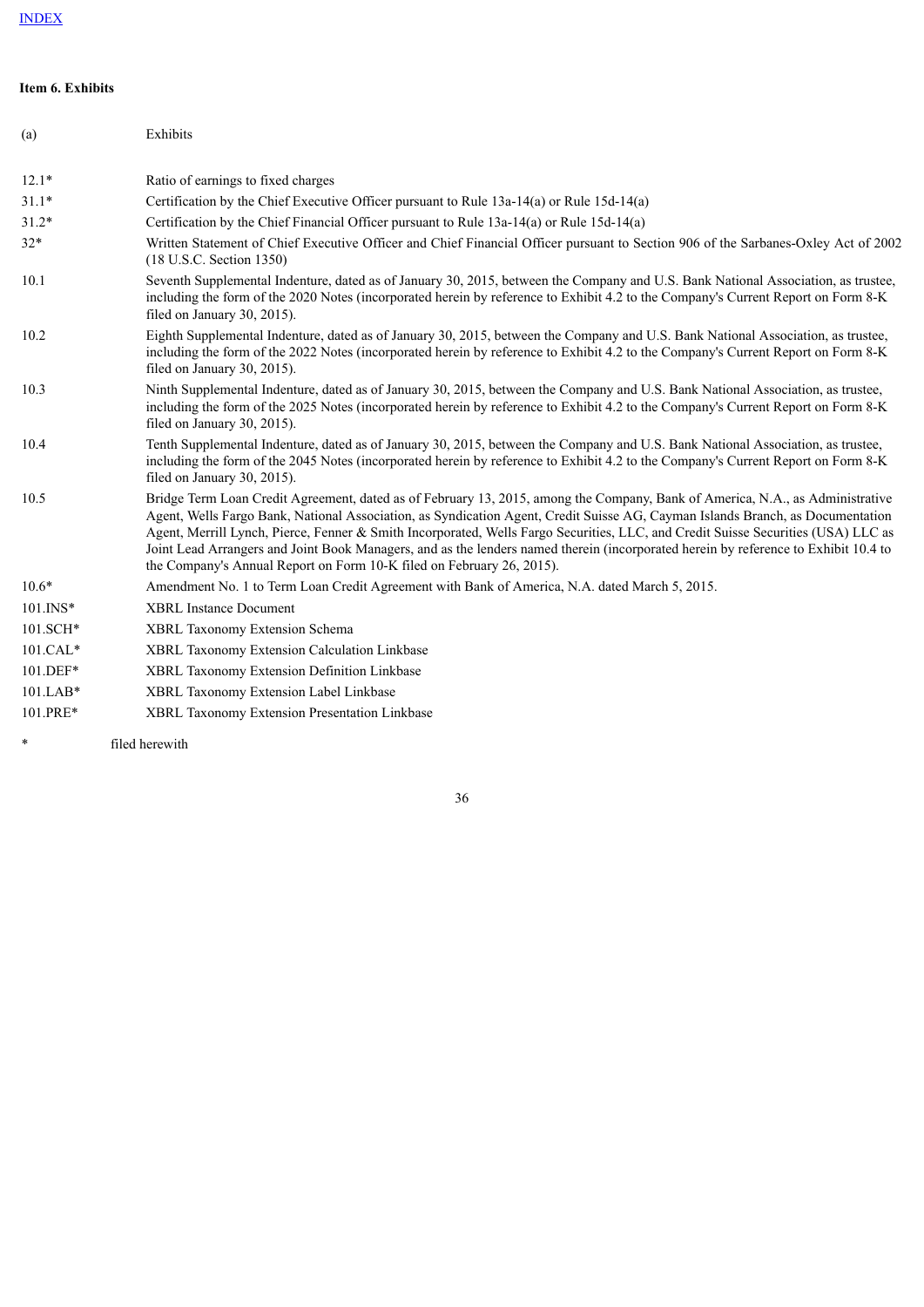#### **SIGNATURES**

Pursuant to the requirements of the Securities Exchange Act of 1934, the registrant has duly caused this report to be signed on its behalf by the undersigned, thereunto duly authorized.

## LABORATORY CORPORATION OF AMERICA HOLDINGS Registrant

- By: /s/ DAVID P. KING David P. King Chairman of the Board, President and Chief Executive Officer
- By: /s/ GLENN A. EISENBERG Glenn A. Eisenberg Executive Vice President, Chief Financial Officer and Treasurer

May 4, 2015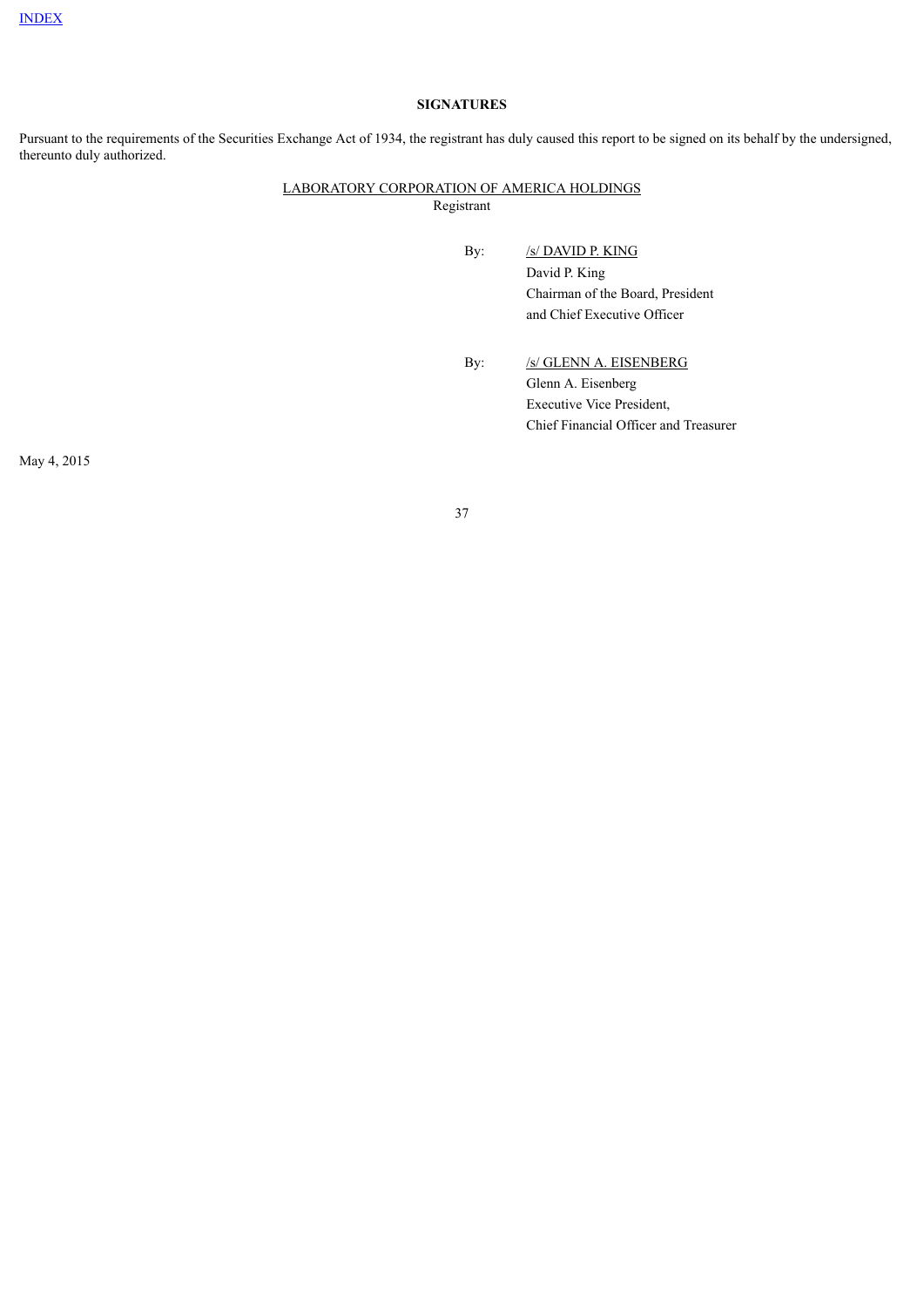# **AMENDMENT NO. 1 TO TERM LOAN CREDIT AGREEMENT**

AMENDMENT NO. 1 dated as of March 5, 2015 (this "**Amendment**") to TERM LOAN CREDIT AGREEMENT dated as of December 19, 2014 (the "**Term Loan Credit Agreement**"), among LABORATORY CORPORATION OF AMERICA HOLDINGS, a Delaware corporation (the "**Borrower**"), the LENDERS from time to time party thereto and BANK OF AMERICA, N.A., as Administrative Agent.

#### **W I T N E S S E T H :**

In accordance with the second to last full paragraph of Section 10.01 of the Term Loan Credit Agreement, the Administrative Agent and the Borrower hereby agree as follows:

Section 1 *Defined Terms; References.* Unless otherwise specifically defined herein, each term used herein that is defined in the Term Loan Credit Agreement has the meaning assigned to such term in the Term Loan Credit Agreement.

Section 2 *Amendments*. Each of the parties hereto agrees that, effective on the First Amendment Effective Date, the Term Loan Credit Agreement shall be amended as follows:

(a) The phrase "unless rescinded pursuant to clause (b) below" in Section 2.05(a) of the Term Loan Credit Agreement shall be replaced with the phrase "unless rescinded pursuant to the last sentence of this Section 2.05(a)".

(a) The proviso in Section 10.06(b)(ii)(A) of the Term Loan Credit Agreement is hereby amended by adding the phrase "on or prior to the Covance Closing Date" following the phrase "no such assignment to an Affiliate of a Lender or an Approved Fund".

Section 3 *Effectiveness.* This Amendment shall become effective on the date (the "**First Amendment Effective Date**") that is ten Business Days after the Administrative Agent has provided written notice of this Amendment to the Lenders; *provided* that the Administrative Agent shall not have received a written objection to this Amendment from the Required Lenders prior to such date.

Section 4 *Governing Law.* This Amendment shall be governed by, and construed in accordance with, the laws of the State of New York without regard to the conflicts of law principles thereto and to the extent that such principles would direct a matter to another jurisdiction.

# [*Signature Pages Follow*]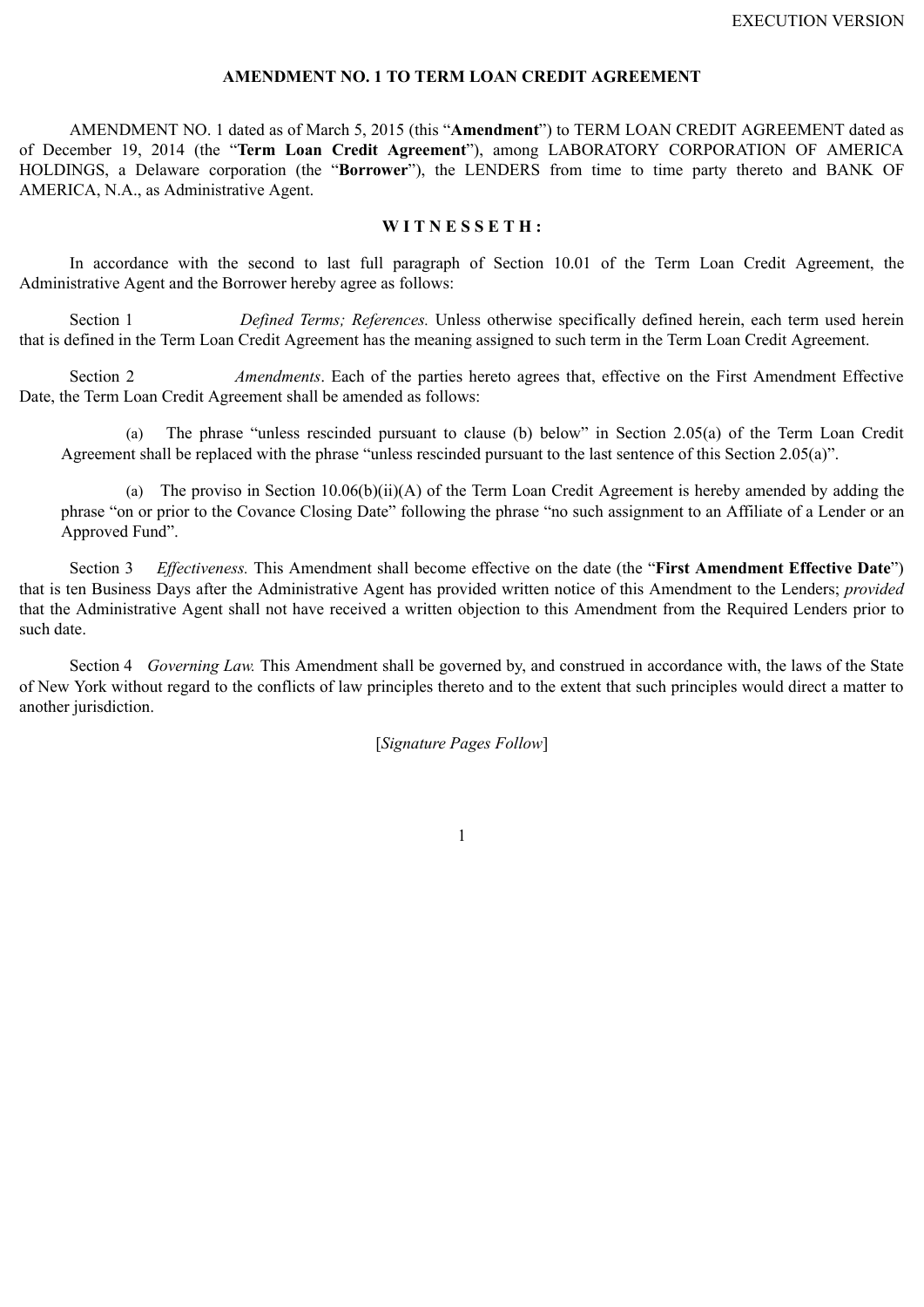IN WITNESS WHEREOF, the parties hereto have caused this Amendment to be duly executed as of the date first above written.

# **LABORATORY CORPORATION OF AMERICA HOLDINGS,**

a Delaware corporation

By: /s/ Glenn A. Eisenberg

Name: Glenn A. Eisenberg Title: Executive Vice President, Chief Financial Officer and Treasurer

SIGNATURE PAGE TO AMENDMENT NO. 1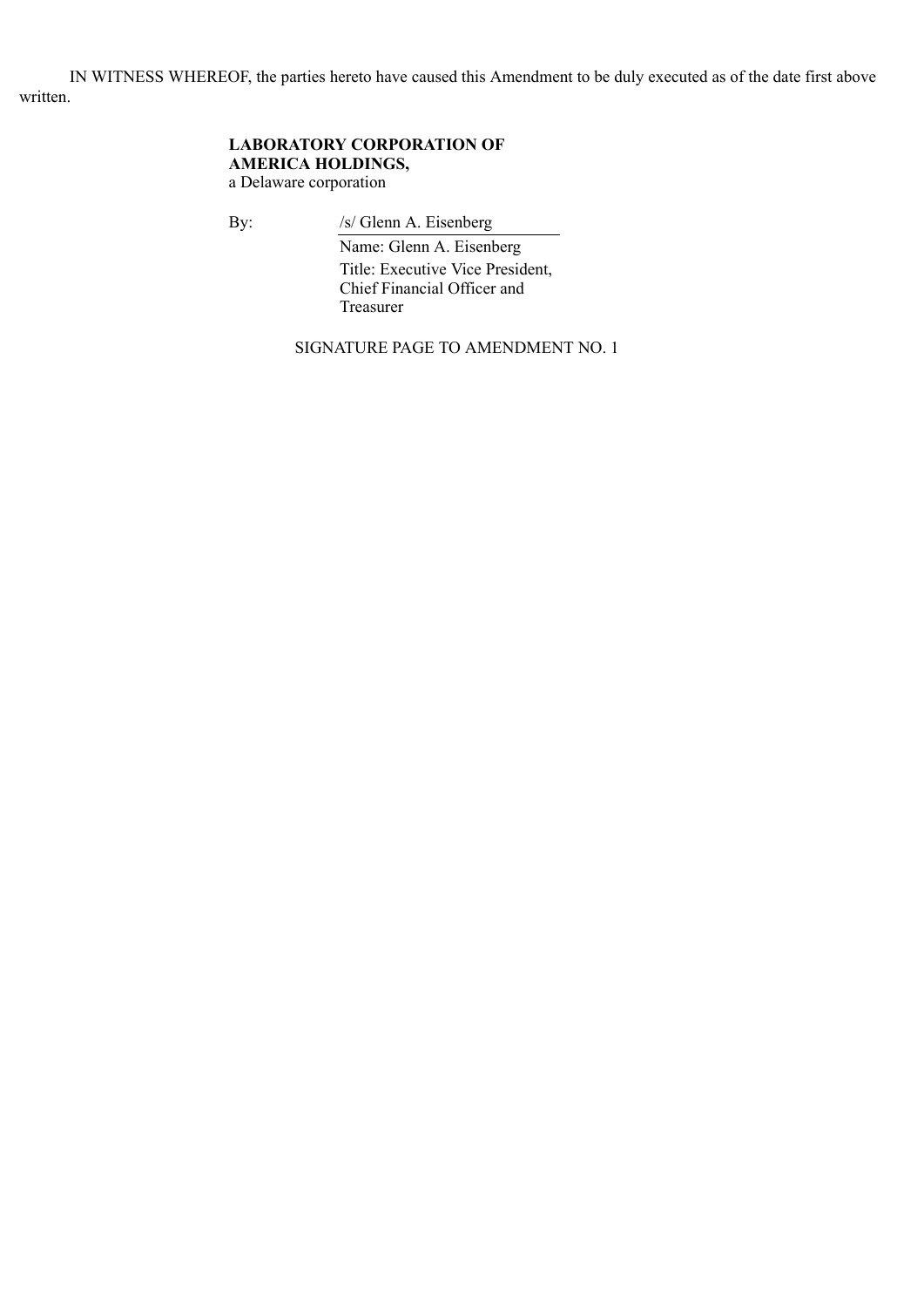BANK OF AMERICA, N.A., as Administrative Agent

By: /s/ Joseph L. Corah Name: Joseph L. Corah Title: Director

SIGNATURE PAGE TO AMENDMENT NO. 1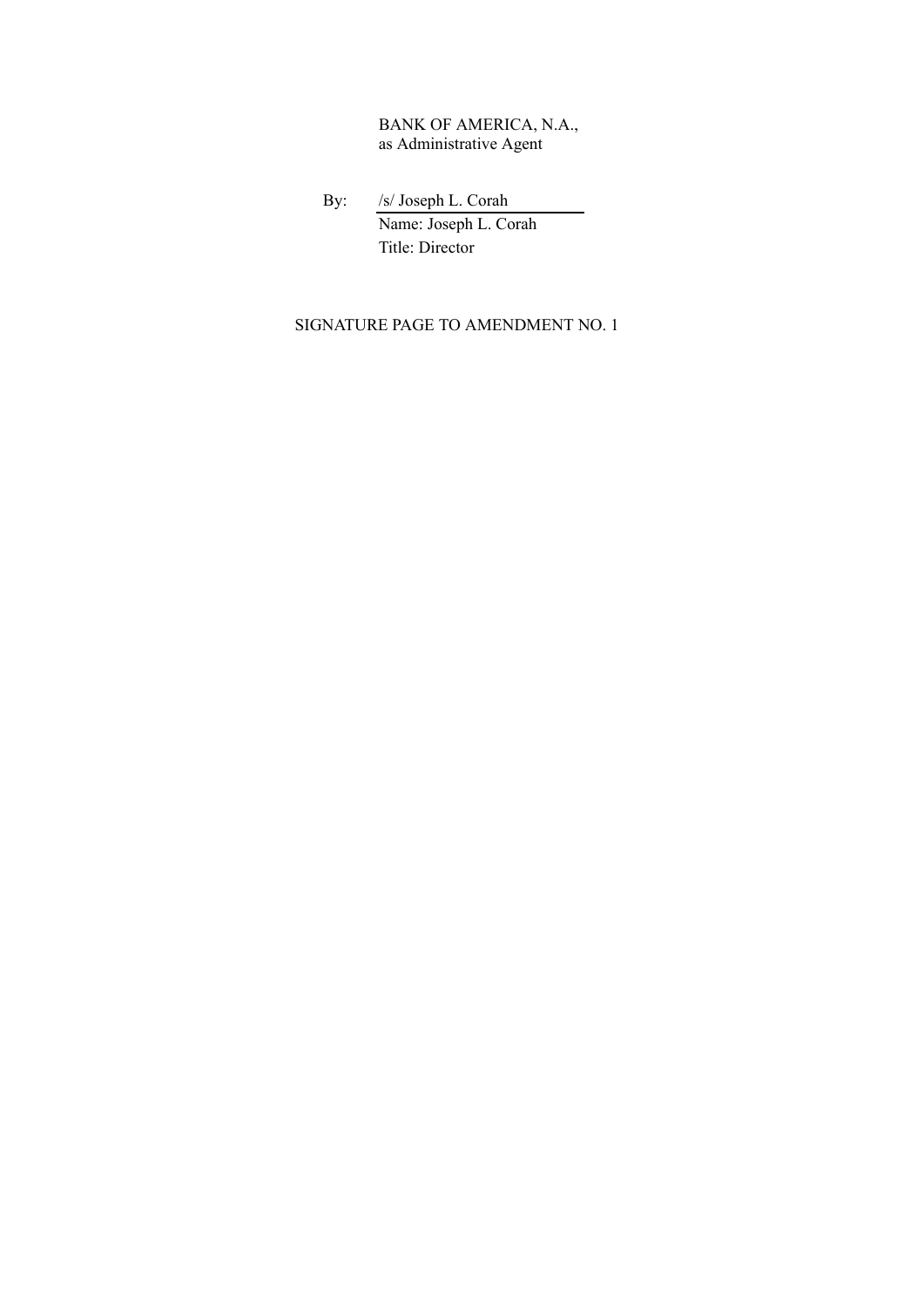# **STATEMENT OF COMPUTATION OF RATIOS OF EARNINGS TO FIXED CHARGES**

# **(dollars in millions, except ratio information)**

|                                                     | <b>Fiscal Years Ended December 31,</b> |         |               |         |               |         |               |         |               |         | <b>Three Months</b><br><b>Ended</b> |                |  |
|-----------------------------------------------------|----------------------------------------|---------|---------------|---------|---------------|---------|---------------|---------|---------------|---------|-------------------------------------|----------------|--|
|                                                     |                                        | 2010    |               | 2011    |               | 2012    |               | 2013    |               | 2014    |                                     | March 31, 2015 |  |
| Income from continuing operations before income tax | \$                                     | 915.6   | <sup>\$</sup> | 866.1   | \$            | 944.2   | \$            | 915.6   | <sup>\$</sup> | 826.7   | \$                                  | 30.3           |  |
| Equity in the income of investees                   |                                        | (11.7)  |               | (10.4)  |               | (21.4)  |               | (18.6)  |               | (14.6)  |                                     | (2.7)          |  |
| Cash distributions received from equity investees   |                                        | 18.0    |               | 11.8    |               | 21.0    |               | 14.4    |               | 8.8     |                                     | 1.5            |  |
|                                                     |                                        | 921.9   |               | 867.5   |               | 943.8   |               | 911.4   |               | 820.9   |                                     | 29.1           |  |
| Fixed Charges:                                      |                                        |         |               |         |               |         |               |         |               |         |                                     |                |  |
| Interest on long-term and short-term debt           |                                        |         |               |         |               |         |               |         |               |         |                                     |                |  |
| including amortization of debt expense              |                                        | 70.0    |               | 87.5    |               | 94.5    |               | 96.5    |               | 109.5   |                                     | 104.3          |  |
| Portion of rental expense as can be                 |                                        |         |               |         |               |         |               |         |               |         |                                     |                |  |
| demonstrated to be representative                   |                                        |         |               |         |               |         |               |         |               |         |                                     |                |  |
| of the interest factor                              |                                        | 67.4    |               | 73.4    |               | 75.3    |               | 78.6    |               | 79.7    |                                     | 22.1           |  |
| Total fixed charges                                 |                                        | 137.4   |               | 160.9   |               | 169.8   |               | 175.1   |               | 189.2   |                                     | 126.4          |  |
| Earnings before income taxes and                    |                                        |         |               |         |               |         |               |         |               |         |                                     |                |  |
| fixed charges                                       | <sup>\$</sup>                          | 1,059.3 | <sup>\$</sup> | 1,028.4 | <sup>\$</sup> | 1,113.6 | <sup>\$</sup> | 1,086.5 | S.            | 1,010.1 | \$                                  | 155.5          |  |
| Ratio of earnings to fixed charges                  |                                        | 7.71    |               | 6.39    |               | 6.56    |               | 6.21    |               | 5.34    |                                     | 1.23           |  |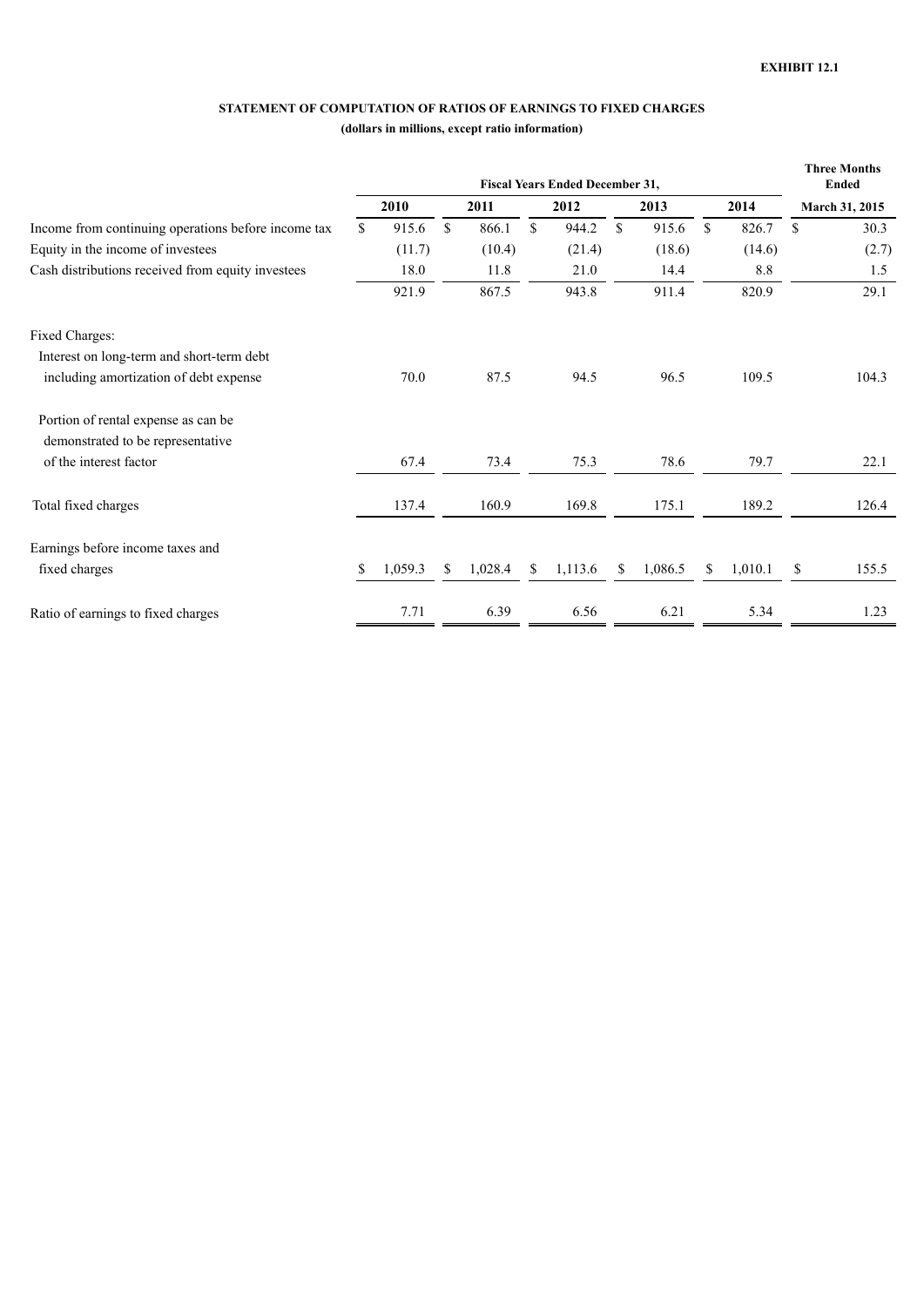# **Exhibit 31.1**

Certification

I, David P. King, certify that:

1. I have reviewed this quarterly report on Form 10-Q of Laboratory Corporation of America Holdings;

2. Based on my knowledge, this report does not contain any untrue statement of a material fact or omit to state a material fact necessary to make the statements made, in light of the circumstances under which such statements were made, not misleading with respect to the period covered by this report;

3. Based on my knowledge, the financial statements, and other financial information included in this report, fairly present in all material respects the financial condition, results of operations and cash flows of the registrant as of, and for, the periods presented in this report;

4. The registrant's other certifying officer and I are responsible for establishing and maintaining disclosure controls and procedures (as defined in Exchange Act Rules 13a-15(e) and 15d-15(e)) and internal control over financial reporting (as defined in Exchange Act Rule 13a-15(f) and 15d-15(f)) for the registrant and have:

a) designed such disclosure controls and procedures, or caused such disclosure controls and procedures to be designed under our supervision, to ensure that material information relating to the registrant, including its consolidated subsidiaries, is made known to us by others within those entities, particularly during the period in which this report is being prepared;

b) designed such internal control over financial reporting, or caused such internal control over financial reporting to be designed under our supervision, to provide reasonable assurance regarding the reliability of financial reporting and the preparation of financial statements for external purposes in accordance with generally accepted accounting principles;

c) evaluated the effectiveness of the registrant's disclosure controls and procedures and presented in this report our conclusions about the effectiveness of the disclosure controls and procedures, as of the end of the period covered by this report based on such evaluation; and

d) disclosed in this report any change in the registrant's internal control over financial reporting that occurred during the registrant's most recent fiscal quarter (the registrant's fourth fiscal quarter in the case of an annual report) that has materially affected, or is reasonably likely to materially affect, the registrant's internal control over financial reporting; and

5. The registrant's other certifying officer and I have disclosed, based on our most recent evaluation of internal control over financial reporting, to the registrant's auditors and the audit committee of the registrant's board of directors (or persons performing the equivalent functions):

a) all significant deficiencies and material weaknesses in the design or operation of internal control over financial reporting which are reasonably likely to adversely affect the registrant's ability to record, process, summarize and report financial information; and

b) any fraud, whether or not material, that involves management or other employees who have a significant role in the registrant's internal control over financial reporting.

Date: May 4, 2015

By: /s/ DAVID P. KING David P. King Chief Executive Officer (Principal Executive Officer)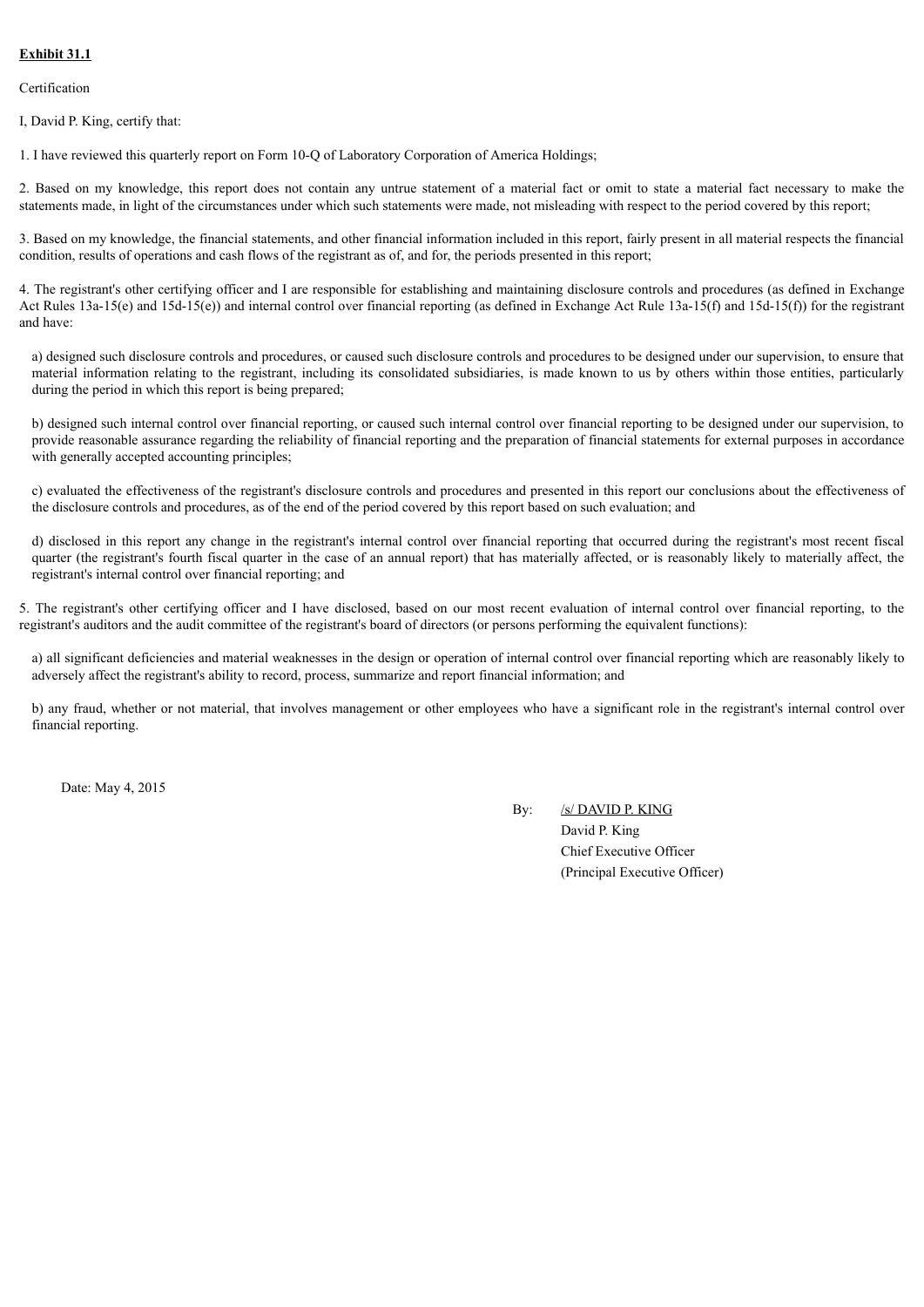# **Exhibit 31.2**

Certification

I, Glenn A. Eisenberg, certify that:

1. I have reviewed this quarterly report on Form 10-Q of Laboratory Corporation of America Holdings;

2. Based on my knowledge, this report does not contain any untrue statement of a material fact or omit to state a material fact necessary to make the statements made, in light of the circumstances under which such statements were made, not misleading with respect to the period covered by this report;

3. Based on my knowledge, the financial statements, and other financial information included in this report, fairly present in all material respects the financial condition, results of operations and cash flows of the registrant as of, and for, the periods presented in this report;

4. The registrant's other certifying officer and I are responsible for establishing and maintaining disclosure controls and procedures (as defined in Exchange Act Rules 13a-15(e) and 15d-15(e)) and internal control over financial reporting (as defined in Exchange Act Rule 13a-15(f) and 15d-15(f)) for the registrant and have:

a) designed such disclosure controls and procedures, or caused such disclosure controls and procedures to be designed under our supervision, to ensure that material information relating to the registrant, including its consolidated subsidiaries, is made known to us by others within those entities, particularly during the period in which this report is being prepared;

b) designed such internal control over financial reporting, or caused such internal control over financial reporting to be designed under our supervision, to provide reasonable assurance regarding the reliability of financial reporting and the preparation of financial statements for external purposes in accordance with generally accepted accounting principles;

c) evaluated the effectiveness of the registrant's disclosure controls and procedures and presented in this report our conclusions about the effectiveness of the disclosure controls and procedures, as of the end of the period covered by this report based on such evaluation; and

d) disclosed in this report any change in the registrant's internal control over financial reporting that occurred during the registrant's most recent fiscal quarter (the registrant's fourth fiscal quarter in the case of an annual report) that has materially affected, or is reasonably likely to materially affect, the registrant's internal control over financial reporting; and

5. The registrant's other certifying officer and I have disclosed, based on our most recent evaluation of internal control over financial reporting, to the registrant's auditors and the audit committee of the registrant's board of directors (or persons performing the equivalent functions):

a) all significant deficiencies and material weaknesses in the design or operation of internal control over financial reporting which are reasonably likely to adversely affect the registrant's ability to record, process, summarize and report financial information; and

b) any fraud, whether or not material, that involves management or other employees who have a significant role in the registrant's internal control over financial reporting.

Date: May 4, 2015

By: /s/ GLENN A. EISENBERG

Glenn A. Eisenberg Chief Financial Officer (Principal Financial Officer)